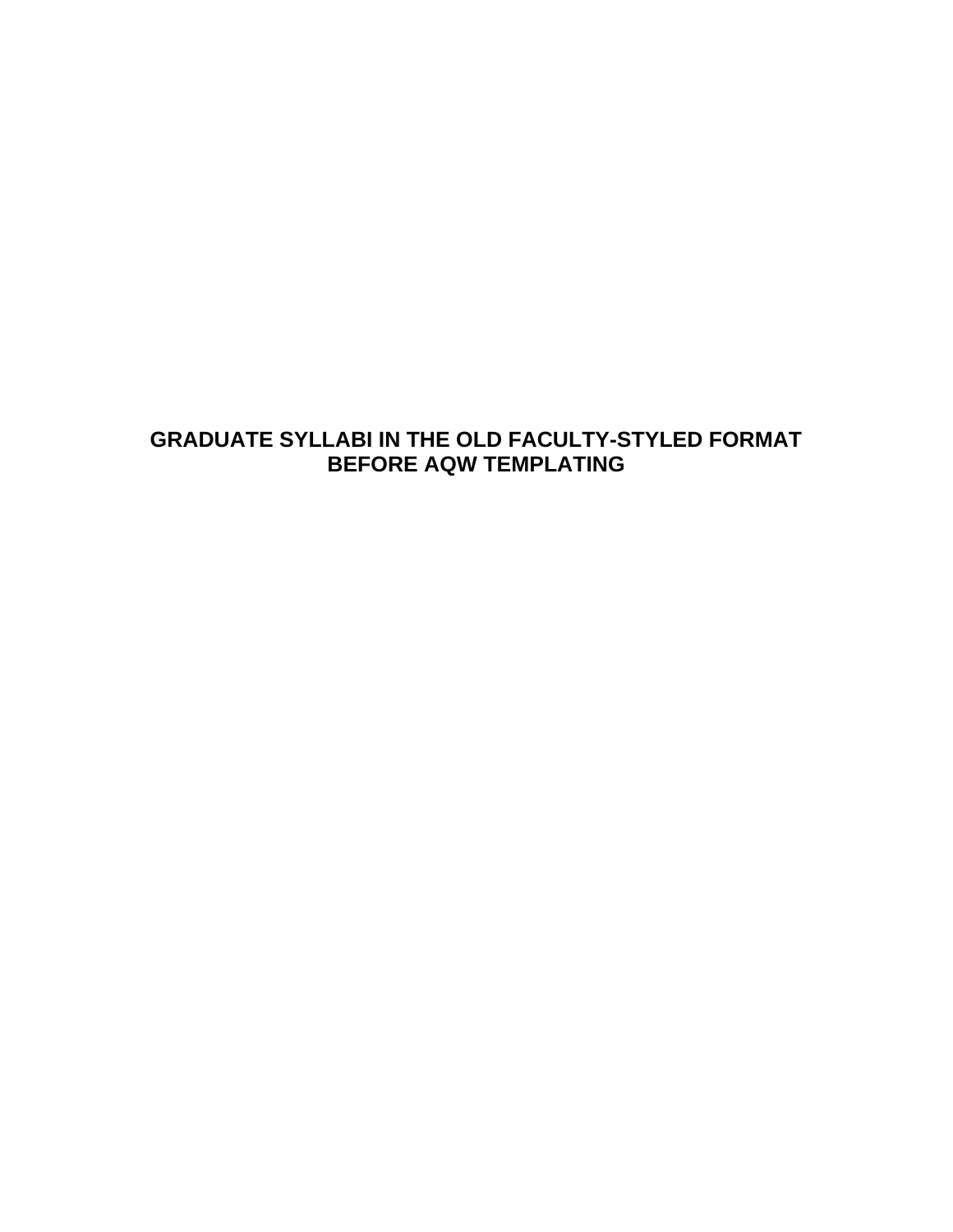## **CEE 5630 – TRAFFIC ENGINEERING**

| Instructor: | Steven M. Click, PE, PhD       | Textbook: I | Highway Capacity Manual, 2000       |
|-------------|--------------------------------|-------------|-------------------------------------|
|             | Office & Lab: PH 439 & PH 127C |             | Edition, US Customary Units, by the |
|             | Phone: 372-6464                |             | Transportation Research Board.      |
|             | Email: SClick@tntech.edu       |             |                                     |

**Objectives**: At the conclusion of this course, each student should have…

- Gained factual knowledge
	- Regarding traffic flow, facility type, capacity, and level of service
	- Regarding the Highway Capacity Manual, including its purpose and selected worksheet-based methods.
	- Regarding uninterrupted flow as experienced on basic freeway segments; ramps and ramp junctions, freeway weaving; and two-lane highways
	- Regarding interrupted flow as experienced at unsignalized intersections (two-way stop control, all-way stop control, and roundabouts), at signalized intersections, and on urban streets
- Learned to apply course material
	- By solving homework problems
	- By participating in field data collection, reduction, and analysis for selected facility types
	- By exposure to industry-standard software packages, namely HCS+ and Synchro+SimTraffic
- Acquired skills in working with others as a member of a team
	- By participating in group homework projects

In addition to all the work assigned to the 4630 students, those enrolled in CEE 5630 will be assigned an additional set of graduate student homework assignments. These assignments will require graduate students to learn material on their own, to investigate the theoretical background of concepts presented in class, and to analyze or evaluate more complex problems than those required of 4630 students. In addition, CEE 5630 students will be required to answer additional questions on both the midterm and final exams.

- **Academic and Classroom Conduct**: Students are responsible for reading and complying with the current catalog concerning class attendance, academic integrity, and other student responsibilities in class. Cheating and other inappropriate behaviors will not be tolerated. It is each student's responsibility to make the instructor aware of any inappropriate behavior as it relates to this or any other course.
- **ADA Statement**: Students with a disability that requires accommodation should contact the Office of Disability (ODS). An Accommodation Request (AR) should be completed as soon as possible, preferably by the end of the first week of the course. The ODS is located in the Roaden University Center, Room 112; Phone 372-611. When provided with the appropriate documentation, the instructor will make reasonable adjustments to take into consideration the specific handicap of each student covered under the ADA.

#### **iLearn:**

- This course will be supplemented with information on iLearn. Students are expected to understand and use iLearn during this course. Information on iLearn can be found at http://www.tntech.edu/iLearn.
	- General course information like the syllabus and schedule will be provided on iLearn.
	- Class notes and handouts will be provided on iLearn. These notes should be available by lunchtime on each class day for students to print and bring to class.
	- Homework will be provided, submitted, and graded via iLearn. Students may choose to print homework assignments to complete at home, but answers must be entered in iLearn for credit. Note that when a student prints homework assignments, care should be taken on multiple-choice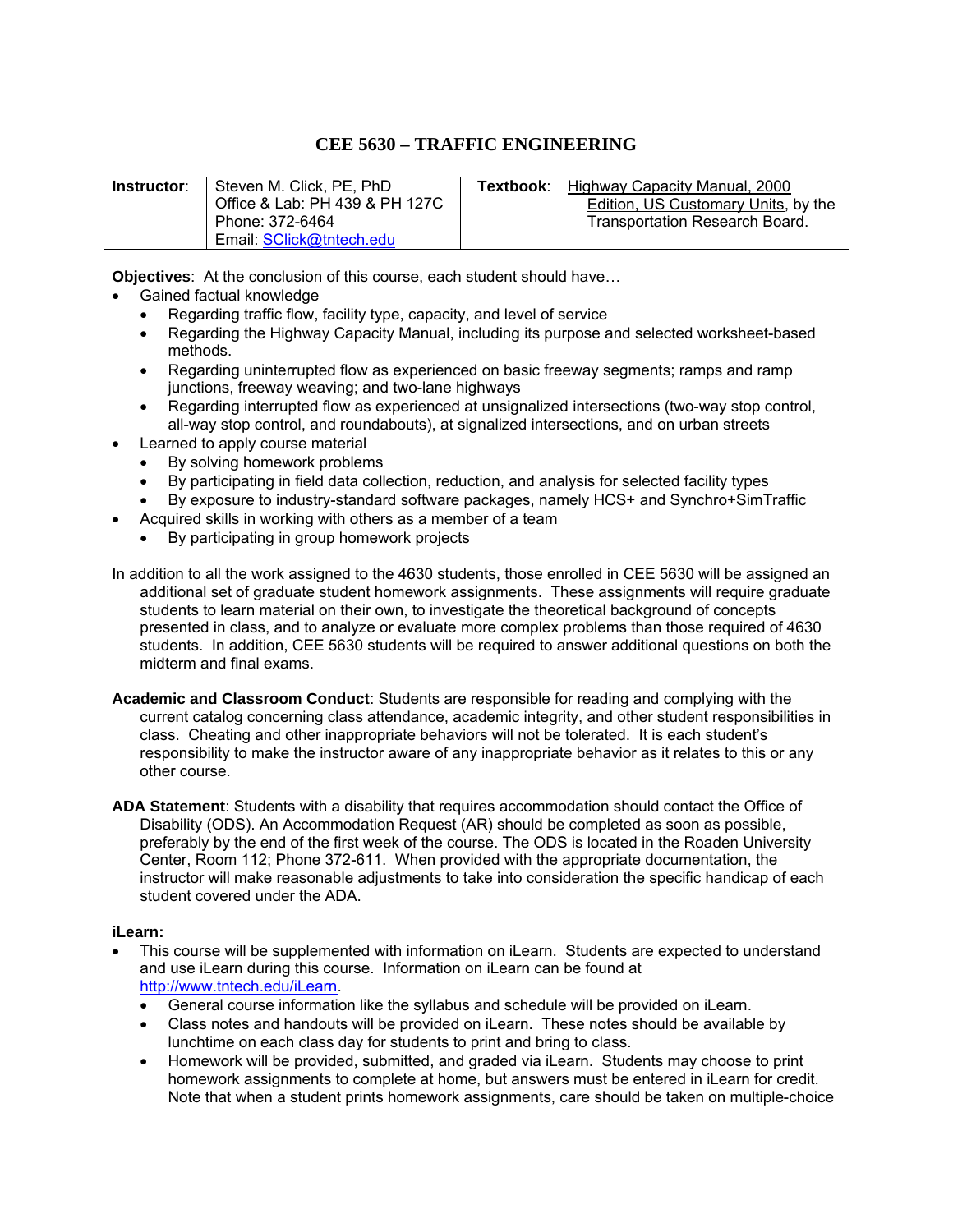and multiple-answer questions. While iLearn will present the same questions and answers to a student once they begin an assignment, iLearn may change the order in which those answers are presented.

- The Homework section will also allow students to review homework grading to check for errors. It is the responsibility of each student to review graded assignments for correctness. Please bring any questions or concerns to the instructor's attention within one week of when the assignment was graded.
- Grade information will be provided via iLearn, and it is the responsibility of each student to confirm that grades are entered correctly. Any corrections should be brought to the instructor's attention as soon as possible.
- Note that email in iLearn is separate from your @tntech.edu email. All questions about course material should be sent via iLearn.

#### **Group Homework:**

- During this course, students will participate in 3-5 group homework projects designed to improve understanding of course material through real-world investigation.
	- Teams: Labs will be performed in teams. Students will be allowed to select their own partner for each lab assignment. Students must have different partners for each lab. Selection of teams will be made via iLearn.
	- Data Collection: Most labs will involve both data collection and data analysis. Students will have to arrange acceptable times based on assignment guidelines for data collection. Students will also be responsible for their own transportation to and from off campus locations, and should select a partner with this in mind.
	- Report: Each group will be required to submit a written report for each group homework. The instructor requires that all written portions of the assignments be done in a professional manner (neatness, grammar, sentence structure, and spelling). Substandard work will be returned without a grade. Once the student has returned the corrected assignment, the instructor will determine the effect on the assignment grade. All such reports will be prepared using a word processing or spreadsheet program, as appropriate.
	- Lab Safety: Data collection efforts will require students to travel to on- and off-campus sites and to stand near and/or cross roadways and intersections.
		- Students are expected to wear appropriate safety equipment and take normal safety precautions during these activities. Safety equipment will need to be checked out prior to data collection and returned afterward.
		- For off campus labs, students will be required to find / provide their own transportation. Safety during the lab includes safety during travel.
		- Groups that 1) do not use safety equipment or 2) do not return equipment promptly will be given a grade of 0.
		- Students who, through action or inaction, jeopardize the safety of their classmates or themselves can expect repercussions, up to and including a failing grade in the course.
		- Students who feel unsafe and/or observe unsafe behavior should meet with the instructor to discuss the situation within 24 hours of the occurrence.
	- Acceptance of Liability: As this is an elective course, any student who is unwilling to accept personal responsibility for the results of any and all actions and inactions during the course should discontinue their enrollment and participation in the course. Continued enrollment or participation in the course indicates your agreement to absolve the instructor, the Civil and Environmental Engineering Department, the College of Engineering, Tennessee Tech University, and the Tennessee Board of Regents from any liability.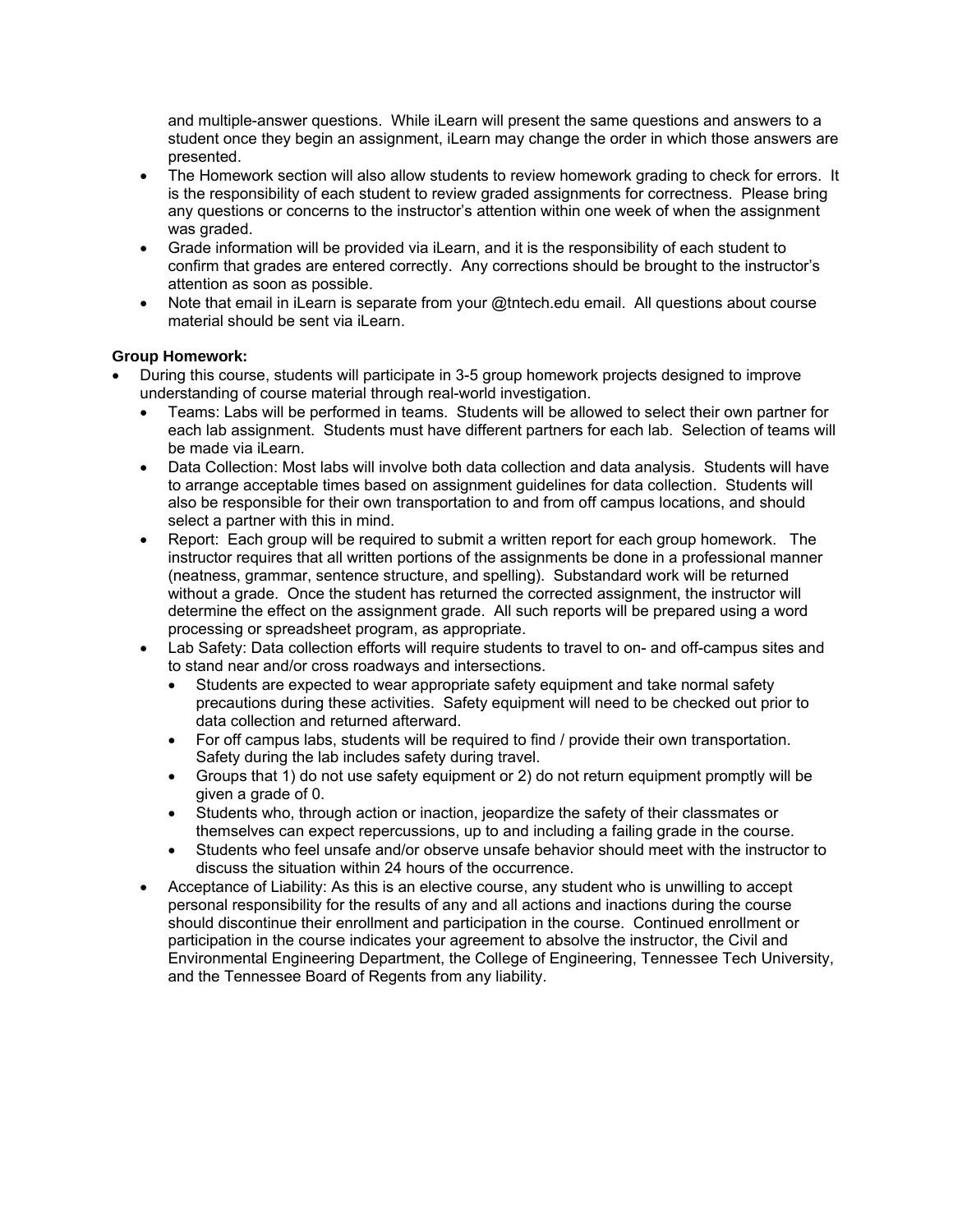# **CEE 4640 / 5640 – Highway Engineering – Course Syllabus Spring 2007 – TR 1:30-2:50**

**Objectives**: At the conclusion of this course, each student should have…

- Gained factual knowledge
	- Factors which influence the design of roadways and other transportation facilities.
		- The elements of roadway and roadside design, including
			- Design constraints like perception/reaction time, sight distance, and vehicle capabilities
			- Design of vertical curves including selection of appropriate curve length, curve layout, and determination of critical points: Vertical Point of Curvature (VPC), Vertical Point of Intersection (VPI), and the Vertical Point of Tangency (VPT).
			- Design of horizontal curves including selection of appropriate curve radii, curve layout, and determination of critical points: Point of Curvature (PC), Point of Intersection (PI), and the Point of Tangency (PT).
			- Design of roadway cross section including selection of appropriate cross slopes, drainage features, roadside barriers, and clear zones
			- Design of at-grade intersections, including selection of design vehicles, and edge-ofpavement design
			- Design of grade-separated facilities, especially interchanges.
	- Other design issues, such as determination of cut and fill, drainage issues, and parking lot design.
- Learned to apply course material
	- By completing homework assignments as provided by the instructor
		- By working in teams on design projects, namely…
			- Design of a vertical curve
			- Design of a horizontal curve
			- Design of a roadway cross section
			- Design of an at-grade intersection
			- Design of a parking lot
- Acquired skills in working with others as a member of a team
	- By participating in design teams while working on the projects noted above

## **CEE 5640:**

- CEE 5640 students will complete the Design Projects individually, rather than with a group.
	- They will meet as a group with the instructor to discuss their designs. This meeting will take place at least one day before the undergraduate presentations. They may still be asked to make a brief class presentation.
	- They may also be asked to assist the instructor with grading of undergraduate projects.
	- CEE 5640 students will work together to teach at least one course topic.
		- They will meet as a group with the instructor to discuss and select appropriate content before Spring Break, and again for a review of their presentations at least one week before their first scheduled lecture.
		- They will prepare and give lecture(s), a homework assignment (which they will grade) and appropriate questions for the instructor to use on the exam.
- CEE 5640 final grades will include four components, instead of just three, with each counting equally. Students must have a grade of C or better (i.e. ≥70%) in each of the four elements to pass the course.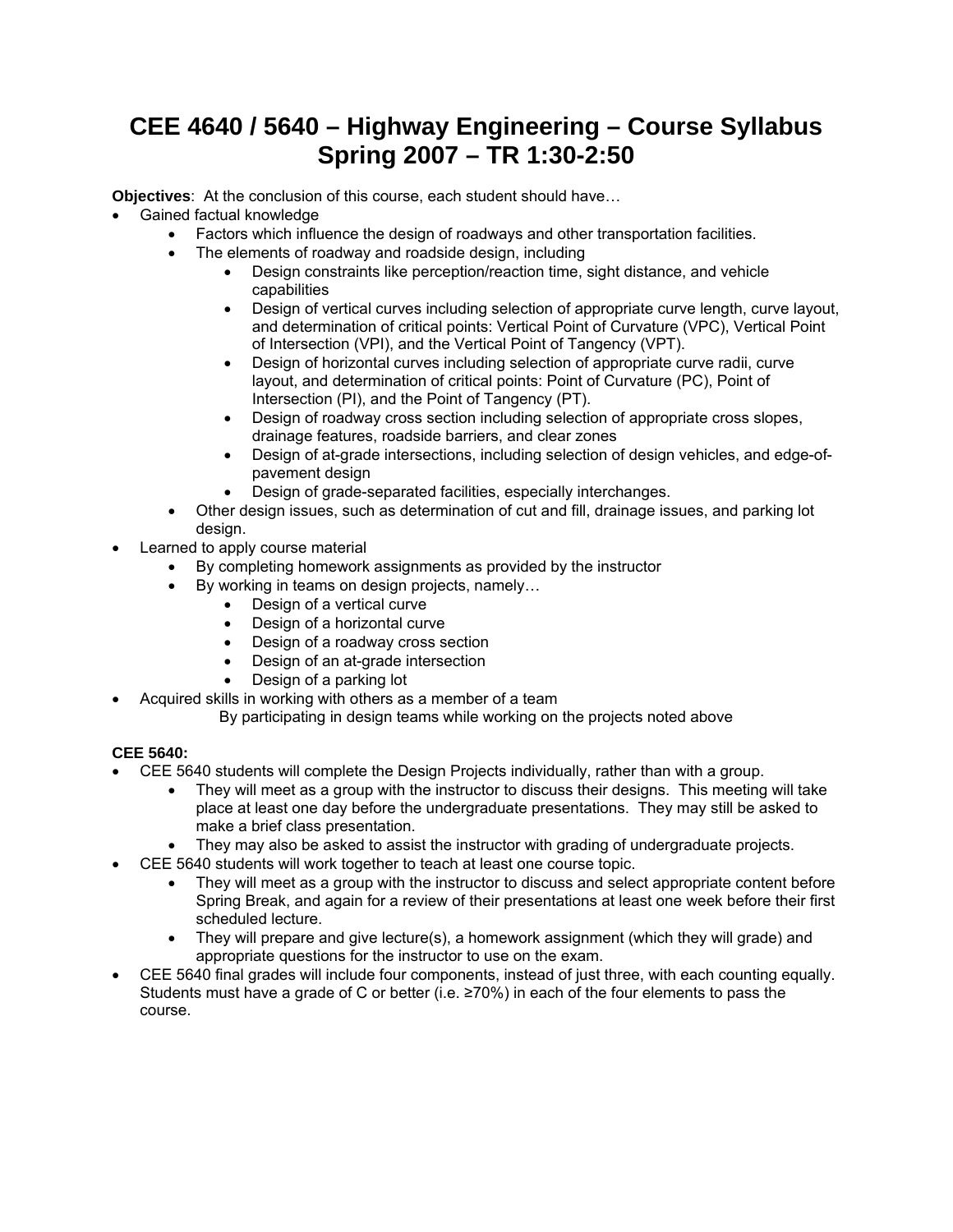**Safety**: No unusual conditions that would create safety hazards are expected during this course.

- **Academic and Classroom Conduct**: Students are responsible for reading and complying with the current catalog concerning class attendance, academic integrity, and other student responsibilities in class. Cheating and other inappropriate behaviors will not be tolerated. It is each student's responsibility to make the instructor aware of any inappropriate behavior as it relates to this or any other course.
- **ADA Statement**: Students with a disability that requires accommodation should contact the Office of Disability (ODS). An Accommodation Request (AR) should be completed as soon as possible, preferably by the end of the first week of the course. The ODS is located in the Roaden University Center, Room 112; Phone 372-611. When provided with the appropriate documentation, the instructor will make reasonable adjustments to take into consideration the specific handicap of each student covered under the ADA.
- **WebCT**: This course will be supplemented with information on WebCT. This information includes, but is not limited to, homework assignments, course syllabus and schedule, and class notes. Students are expected to understand and use WebCT during this course. Information on WebCT can be found at http://webct.tntech.edu.

#### **Notes:**

- If the schedule undergoes a significant change, a revised schedule will be posted via WebCT.
- Expect a homework assignment after each topic covered. Unless there is an unusual occurrence, homework will be due one week after the completion of the topic.
- Design projects will be assigned after major topics. Students will work in teams to complete their design projects. Projects will be due approximately two weeks after completion of the topic. All project work is due on presentation day. Only work turned in by the beginning of class will be counted for credit.
- If a group of students will be absent from class together for a group trip or similar occurrence please inform the instructor of affected dates as soon as possible. Students are responsible for any material missed.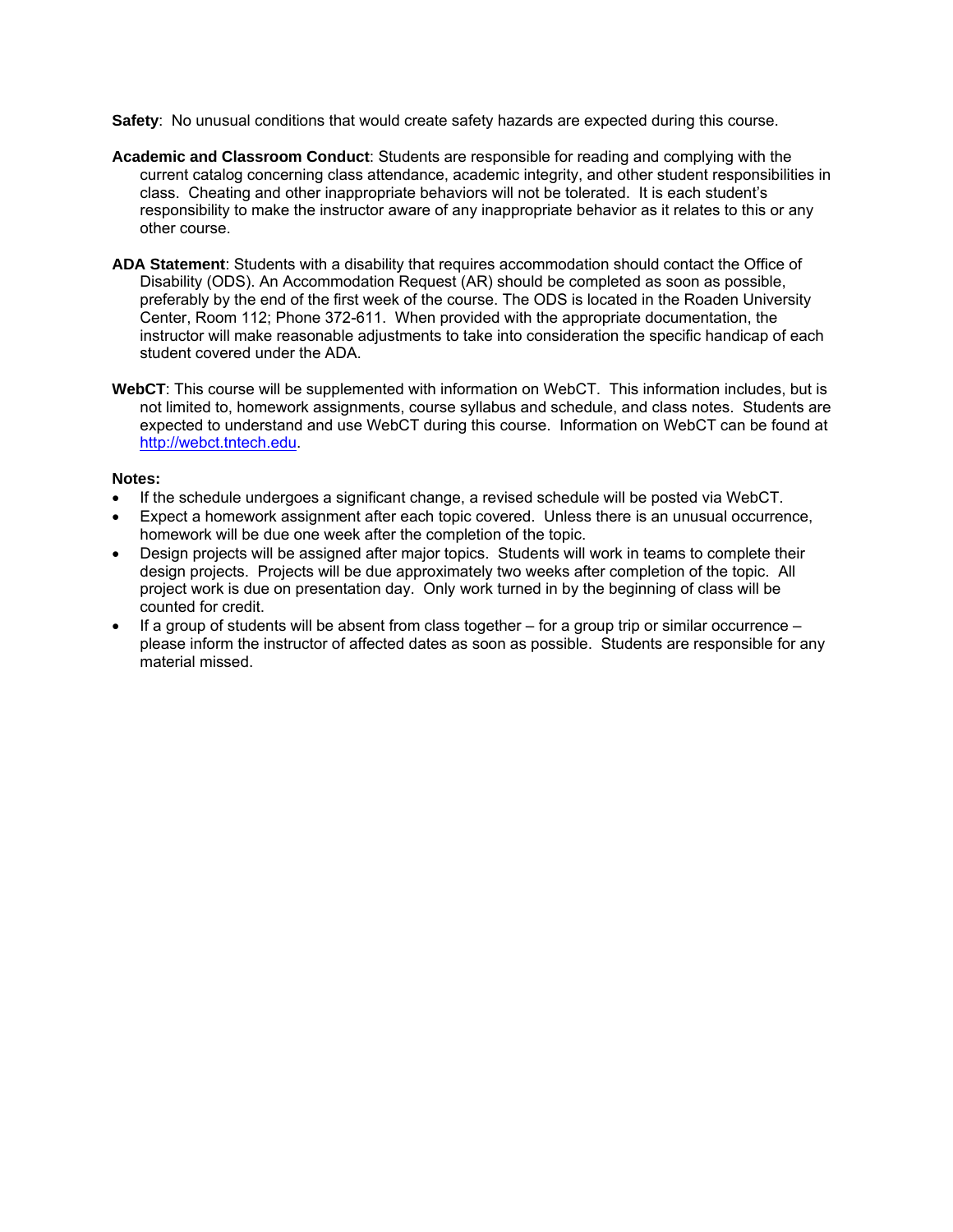## **CEE 4990/6900: DURABILITY OF CEMENT-BASED MATERIALS**

#### **Spring 2007 Syllabus**

#### **Course Objectives**:

- To present students with a comprehensive overview of the durability of portland cement-based materials through multi-scale (nano-, micro-, and macro-scale) investigations, including economical considerations, mitigation strategies, and microstructural characterization and chemical analysis techniques.
- To improve written technical communication skills.
- To integrate research and learning.
- To improve critical assessment (graduate level).

#### **Course Materials**:

Required Text:

None; handouts and articles will be provided

Additional Reference Texts:

S. Mindess, J.F. Young, D. Darwin, Concrete, Prentice-Hall, 2<sup>nd</sup> Edition, 2003.

P.K. Mehta, P. Monteiro, Concrete: Microstructure, Properties and Materials, McGraw-Hill, 2<sup>nd</sup> Edition, 1996. ( $3<sup>rd</sup>$  Edition to be released  $9/30/05$ )

A. Neville, Properties of Concrete, Longman, 4<sup>th</sup> Edition, 1996.

Lea's Chemistry of Cement and Concrete, P.C. Hewlett (Editor), John Wiley, 4<sup>th</sup> Edition, 1998.

H.F.W. Taylor, Cement Chemistry, Telford, 2<sup>nd</sup> Edition, 1997.

Design and Control of Concrete Mixtures, Portland Cement Association, 14<sup>th</sup> Edition, 2002.

| <b>Course Grading (4990):</b> |                   | <b>Course Grading (6900):</b> |                   |  |  |
|-------------------------------|-------------------|-------------------------------|-------------------|--|--|
| Exams:                        | 50% (16.67% each) | Exams:                        | 50% (16.67% each) |  |  |
| Homework:                     | 25%               | Homework:                     | 20%               |  |  |
| Lab Reports:                  | 25%               | Lab Reports:                  | 20%               |  |  |
|                               |                   | Project:                      | 10%               |  |  |

 $A = 90-100$ ,  $B = 80-90$ ,  $C = 70-80$ ,  $D = 60-70$ ,  $F = 60$ 

#### **Notes:**

- 1. Students with a disability requiring accommodations should contact the Office of Disability Services (ODS). An Accommodation Request Form (ARF) should be completed as soon as possible, preferably by the end of the first week of the course. The ODS is located in the Roaden University Center, Room 112; phone 372-6119.
- 2. All assignments will be collected at the *beginning* of class. Assignments not received at that time will be considered late and subject to a 10 percent deduction per day late. After 3 days, the assignment will not be accepted.
- 3. Attendance is expected, unless you contact me *prior* to class. If you choose to miss class, ask a peer for the notes.
- 4. Extensions will not be given except for extenuating circumstances (e.g., death in the family, sickness with doctor's note), provided that you notify me as soon as possible.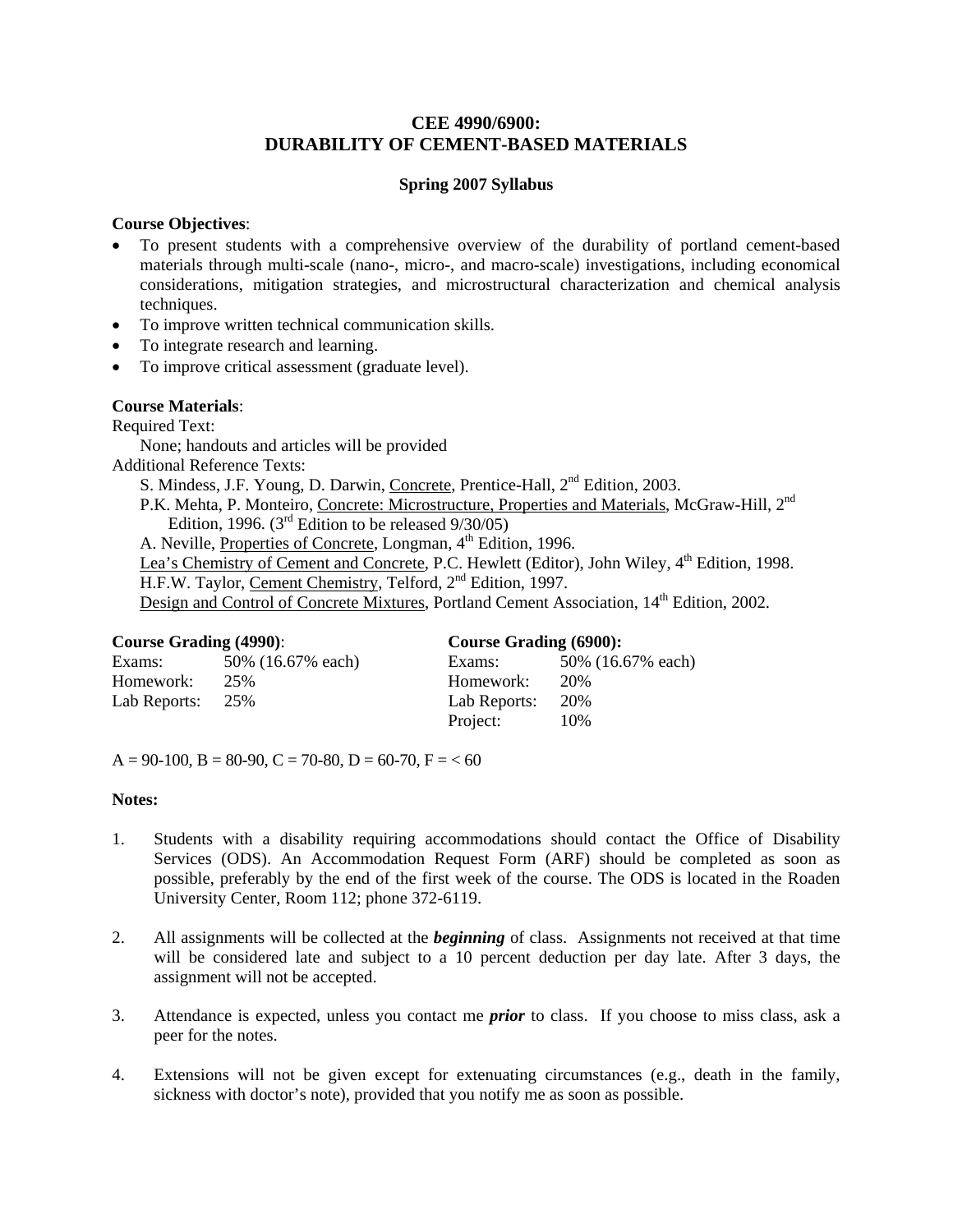5. No make up labs or exams will be given except for extenuating circumstances. If you do not attend a lab session or exam, without prior consent, a zero will be given.

For exams and in class assignments, only FE approved (or similar) calculators will be permitted (you should have one already or will need one eventually). **Laboratory Report Guidelines** 

The objective of the lab reports is to demonstrate an understanding of the methodologies and concepts involved in each particular lab. Brevity and conciseness are of the utmost importance, without sacrificing quality. In other words, state what you want to say in a direct manner without "fluff."

Outline of Standard Lab Report:

- 1. Title Page (with relevant information class, date, name, title, etc)
- 2. Abstract
	- An abstract is typically one paragraph (approximately 250-300 words) concisely describing the purpose, methods, and outcomes of the lab.
- 3. Introduction
	- Includes objectives and scope of the work.
- 4. Methodology
	- Write as if someone else will be following your directions.
	- Write in paragraph form.
	- Do not copy procedure from handouts. Write/paraphrase in your own words.
- 5. Results
	- Present qualitative and quantitative results.
	- Do not analyze results.
	- Discuss calculation (with samples) of important data.
- 6. Discussion
	- Do not forget to answer any questions that may have been asked.
	- Refer to lecture notes, the textbook or other references to determine if the experimental results agree with the anticipated outcomes.
- 7. Conclusions
	- Do not reiterate results, but instead develop broad insights into the work conducted.
- Tables and Figures should be included in the body of the text as close to the relevant text as possible.
- Write entire lab report in the third person. Do not use "I," "we," "our," "you," etc.
- Write in passive voice.
- Use double-spaced, 12-point font.

Each lab report will be graded according to the following rubric:

Format: 5%

Technical Writing: 10%

Abstract: 10%

Understanding of the objectives, scope, and methods: 25% (Introduction, Methodology) Understanding and interpretation of results: 30% (Results, Discussion) Validity of conclusions: 20% (Conclusions)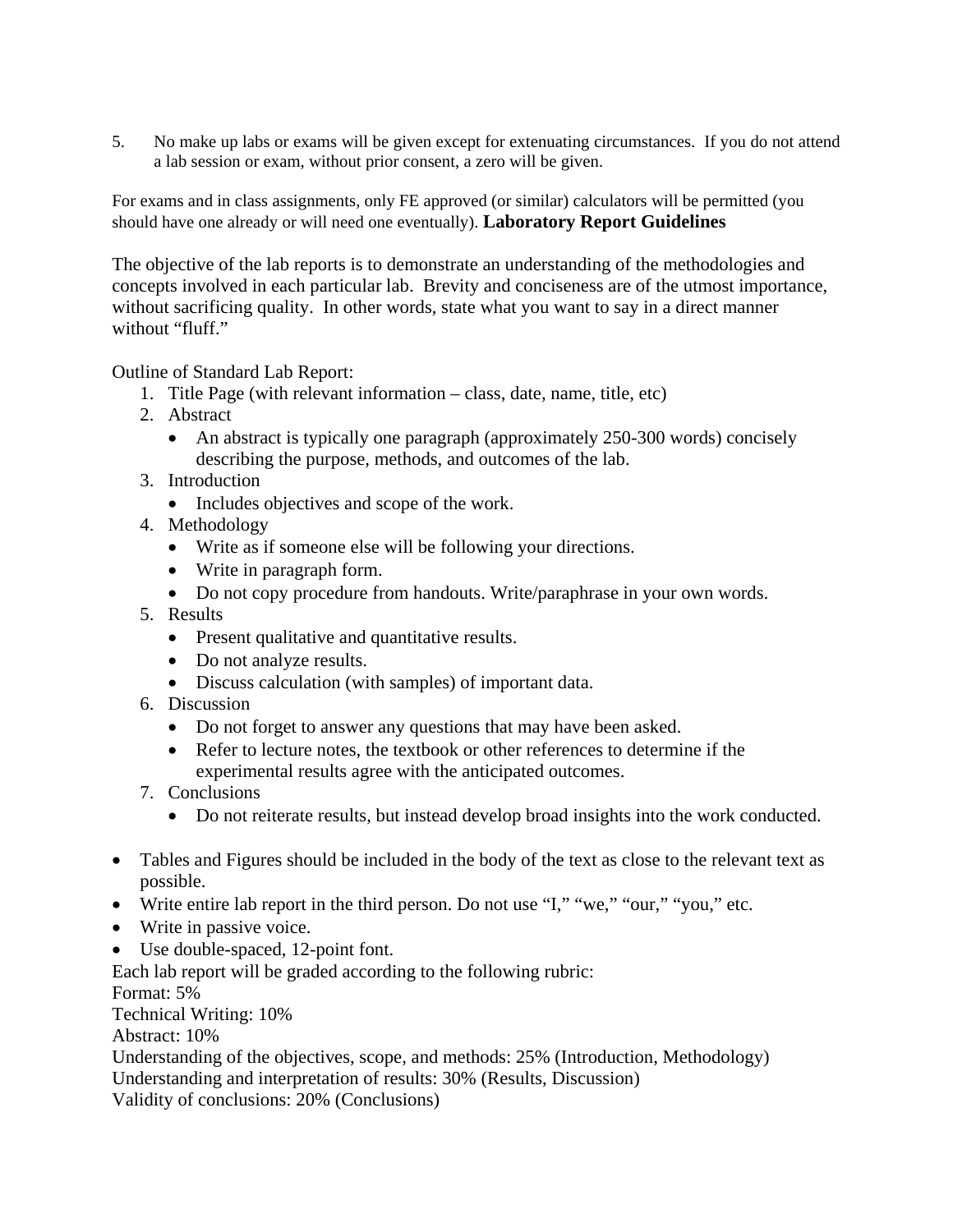## **CEE 6900 Project Description (Graduate Level)**

The purpose of this assignment is to gain an in-depth understanding in an area of interest to you related to cement and concrete durability and to further develop you critical analysis skills. This assignment is not simply a literature review, but a *critical* review.

This means that you must present an analysis of the current state-of-the-art in a fairly narrow area:

- highlighting differences of opinion that exist in the literature,
- assessing the merit of these opinions and the research underlying them,
- drawing conclusions from the available literature, and
- identifying areas where further research is needed.
- 1. Choose a topic of particular interest to you.
- 2. Collect resources.

## Journal abstracts:

Cement and Concrete Research http://www.sciencedirect.com/science/journal/00088846 Cement and Concrete Composites http://www.sciencedirect.com/science/journal/09589465 Journal of the American Ceramic Society http://www.blackwell-synergy.com/loi/jace ACI Materials Journal (or Structures Journal) http://www.concrete.org/PUBS/JOURNALS/JOURNALS.HTM ASCE Journals http://www.pubs.asce.org/cedbsrch.html

Books (check other libraries to see what books are available for interlibrary loan requests):

http://www.tntech.edu/library http://www.library.gatech.edu http://www.lib.utexas.edu/ http://www.library.northwestern.edu/ http://www.lib.purdue.edu/ http://www.lib.berkeley.edu/ http://www.library.uiuc.edu/

Dr. Mohr's personal library: http://iweb.tntech.edu/bmohr/books.xls

Internet Resources (be careful though…)

 Transportation Research Board – http://trb.org Federal Highway Administration – http://www.fhwa.dot.gov/ American Society of Testing and Materials – http://www.astm.org National Institutes of Standards and Technology – http://www.nist.gov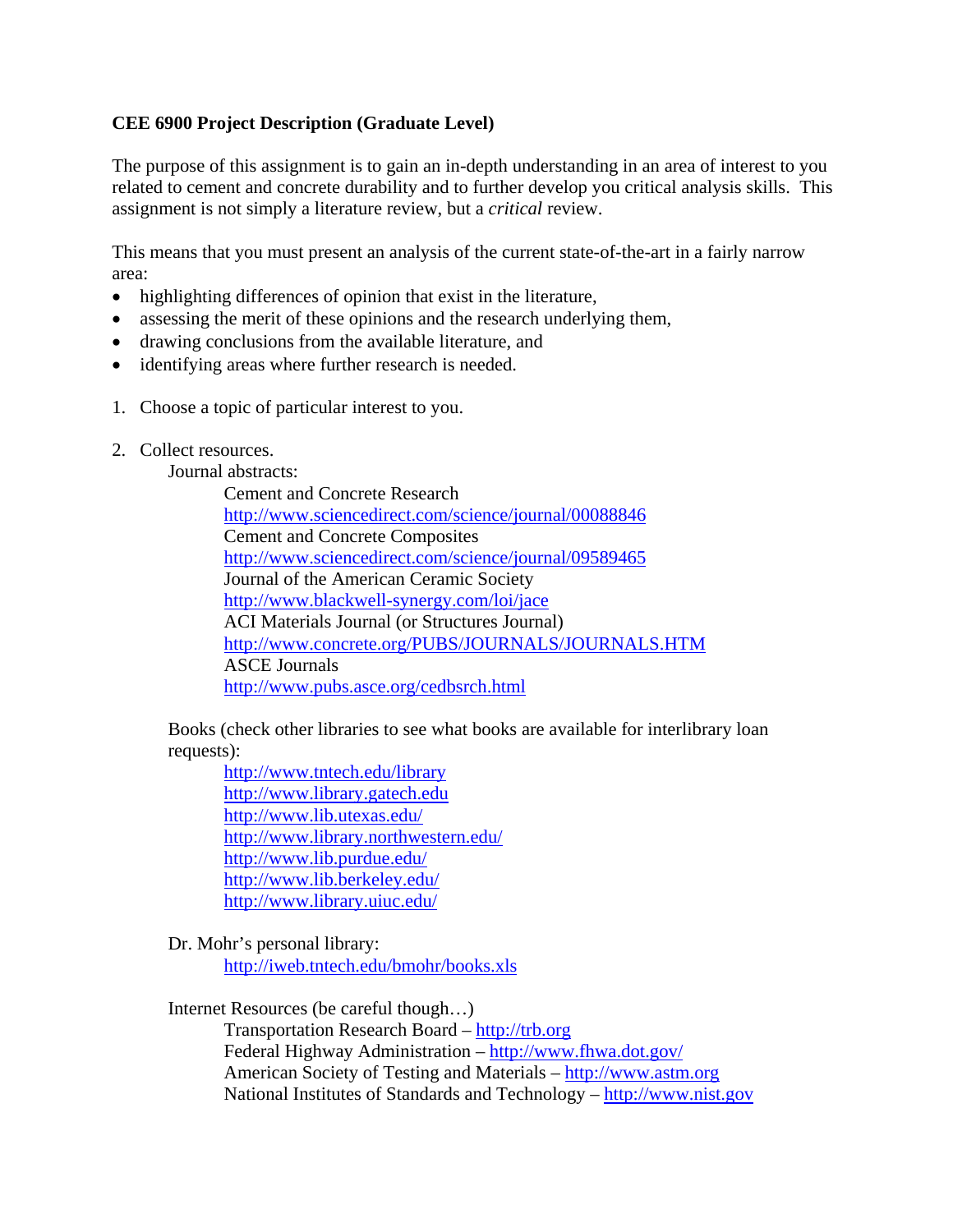- 3. Read the literature you have collected; begin developing an outline and several key points to develop into your paper.
- 4. Generate a critical review. The paper should be approximately 10-12 pages exclusive of non-body text (e.g., figures, tables, title page, etc.). You should also cite at least 10 references.
- 5. All papers should be double-spaced with 12 point font, including a title page, abstract, table of contents, list of figures and tables, and references with complete citations.
- 6. Certain critical review papers, with additional revisions, may be submitted for publication in peer-reviewed journals.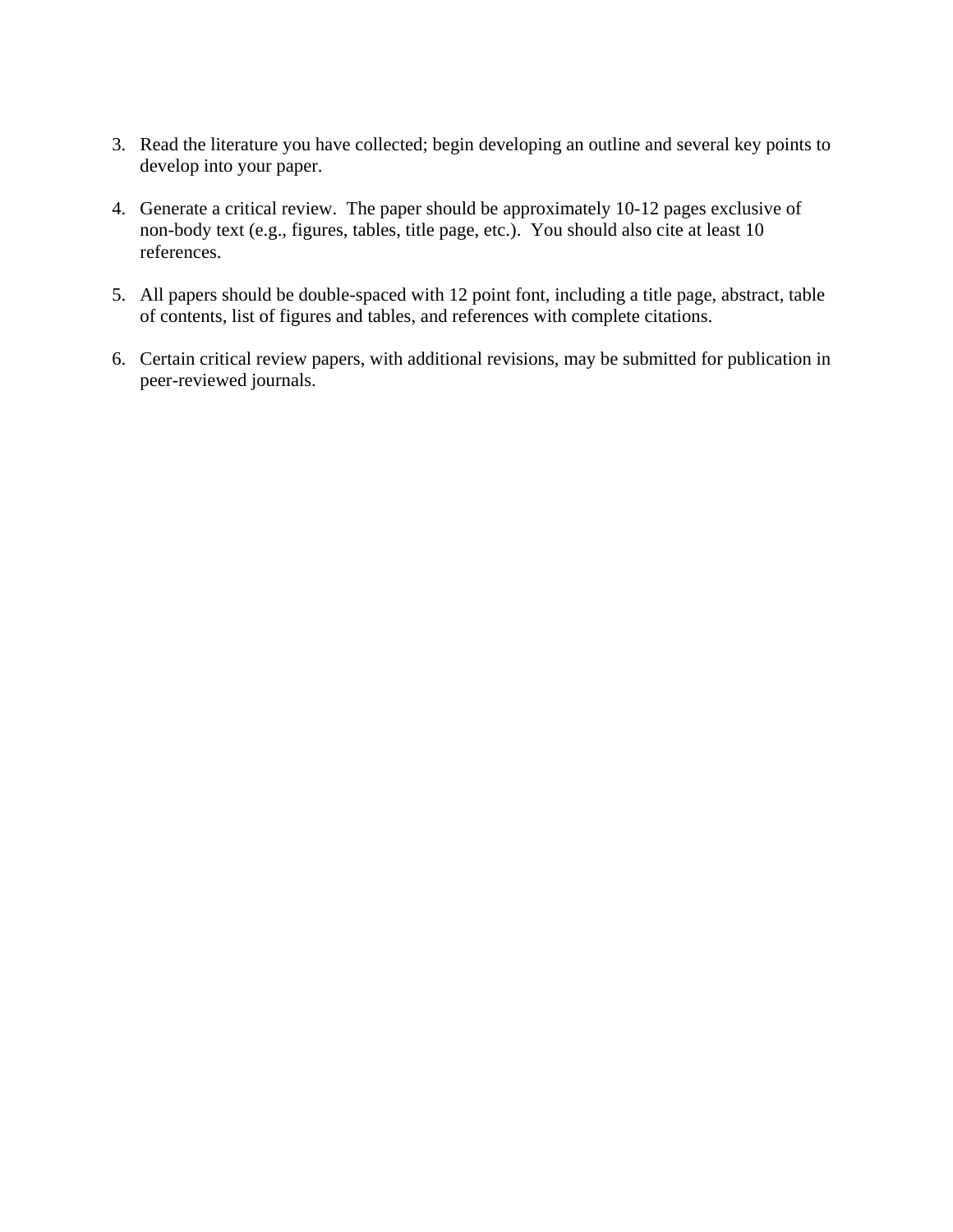# **CEE 6410 – Advanced Traffic Control – Course Syllabus Spring 2007**

- **Objectives**: The primary objective of this course is to familiarize students with the theory and practice of optimizing and evaluating both isolated traffic signals and traffic signal systems. While the exact topics, and thus student expectations, will vary based on the background of students taking the course, after completing this course most students should be able to:
- Evaluate and time basic isolated traffic signals
	- Perform field delay studies and analytical delay estimations
	- Optimize isolated traffic signal timing using theoretical methods and industry software
- Evaluate and time basic and some special case traffic signal systems
	- Perform field and analytical system delay estimations
	- Optimize traffic signal system timing using theoretical methods and industry software
	- Identify special case systems and subsystems and apply typical timing solutions
- Evaluate and time special isolated traffic signal operations
	- Understand the purpose of special operations, including preemption, overlaps, and multiintersection control
	- Identify cases which require special operations
	- Design special operations to meet field conditions
- Implement isolated and system features in the field
	- Recognize typical equipment in a traffic signal cabinet, and identify its purpose
	- Program one or more traffic signal controllers for basic isolated operations
	- Program one or more traffic signal controllers for system operations
	- Program one or more traffic signal controllers for special isolated operations
- **Grading:** Final grades will likely consist of two parts projects assigned during the semester and a takehome exam. Because of the fluid nature of the course content, a specific grading breakdown cannot be provided. The final exam is likely to account for ~35% of the grade, and the projects ~65%. The value of individual projects will be based on the number of weeks of the semester dedicated to the topic and/or project work. Note that the exam problems and projects will be given letter grades, not number grades, which when combined will determine the final grade in the course.
- **Safety**: This course involves on- and off-campus labs, during which students will be exposed to the typical safety hazards associated with traffic data collection and traffic controller programming.
- Data collection efforts will require students to travel to on- and off-campus sites and to stand near and/or cross roadways and intersections. Students are expected to wear appropriate safety equipment and take normal safety precautions during these activities.
- Traffic controller programming efforts will require students to travel to on- and off-campus sites, to stand near and/or cross roadways and intersections, and to interact with equipment inside a traffic signal controller cabinet which will be active during the programming activities. Students are expected to wear appropriate safety equipment and take normal safety precautions during these activities, and to have a sufficient knowledge of the controller cabinet environment to be safe.
- Students who, through action or inaction, jeopardize the safety of their classmates or themselves can expect repercussions, up to and including a failing grade in the course. Students who feel unsafe and/or observe unsafe behavior should meet with the instructor to discuss the situation within 24 hours of the occurrence.
- Acceptance of Liability: As this is an elective course, any student who is unwilling to accept personal responsibility for the results of any and all actions and inactions during the course should discontinue their enrollment and participation in the course. Continued enrollment or participation in the course indicates your agreement to absolve the instructor, the Civil and Environmental Engineering Department, the College of Engineering, Tennessee Tech University, and the Tennessee Board of Regents from any liability. As a condition of continuing in the class, all students will also be required to sign a liability waiver indicating their understanding and acceptance of this policy.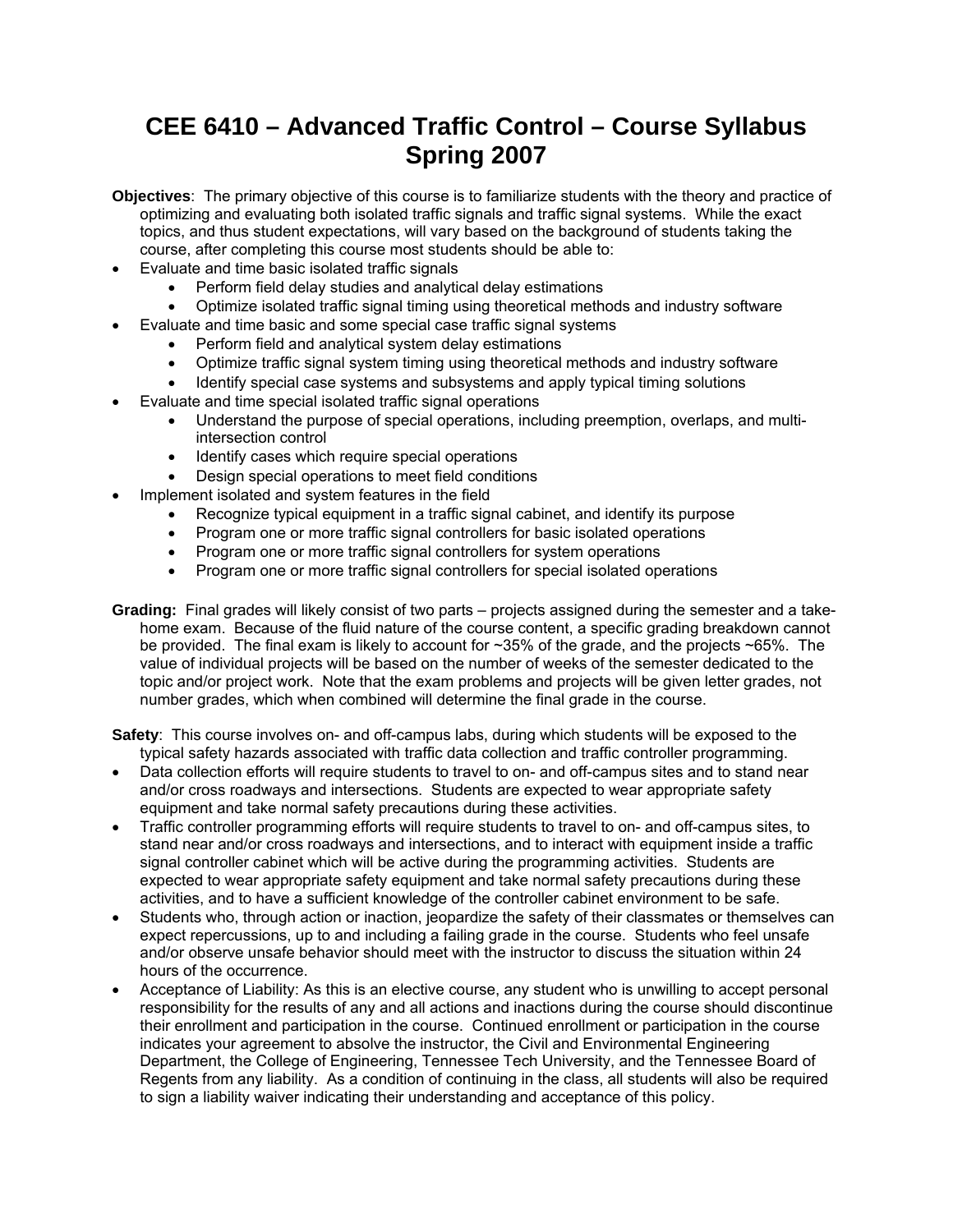- **Academic and Classroom Conduct**: Students are responsible for reading and complying with the current catalog concerning class attendance, academic integrity, and other student responsibilities in class. Cheating and other inappropriate behaviors will not be tolerated. It is each student's responsibility to make the instructor aware of any inappropriate behavior as it relates to this or any other course.
- **ADA Statement**: Students with a disability that requires accommodation should contact the Office of Disability (ODS). An Accommodation Request (AR) should be completed as soon as possible, preferably by the end of the first week of the course. The ODS is located in the Roaden University Center, Room 112; Phone 372-611. When provided with the appropriate documentation, the instructor will make reasonable adjustments to take into consideration the specific handicap of each student covered under the ADA.
- **WebCT**: This course will be supplemented with information on WebCT. This information includes, but is not limited to, homework assignments, course syllabus and schedule, and class notes. Students are expected to understand and use WebCT during this course. Information on WebCT can be found at http://webct.tntech.edu.
- **SACS QEP:** This course has been provided with a SACS QEP grant which allowed for the purchase of equipment intended to allow for real-world problem solving. The instructor would like to thank the awarding committee for the resources they have provided. The course, and especially the lab experiences, should provide students with a greatly improved real-world experience during the course.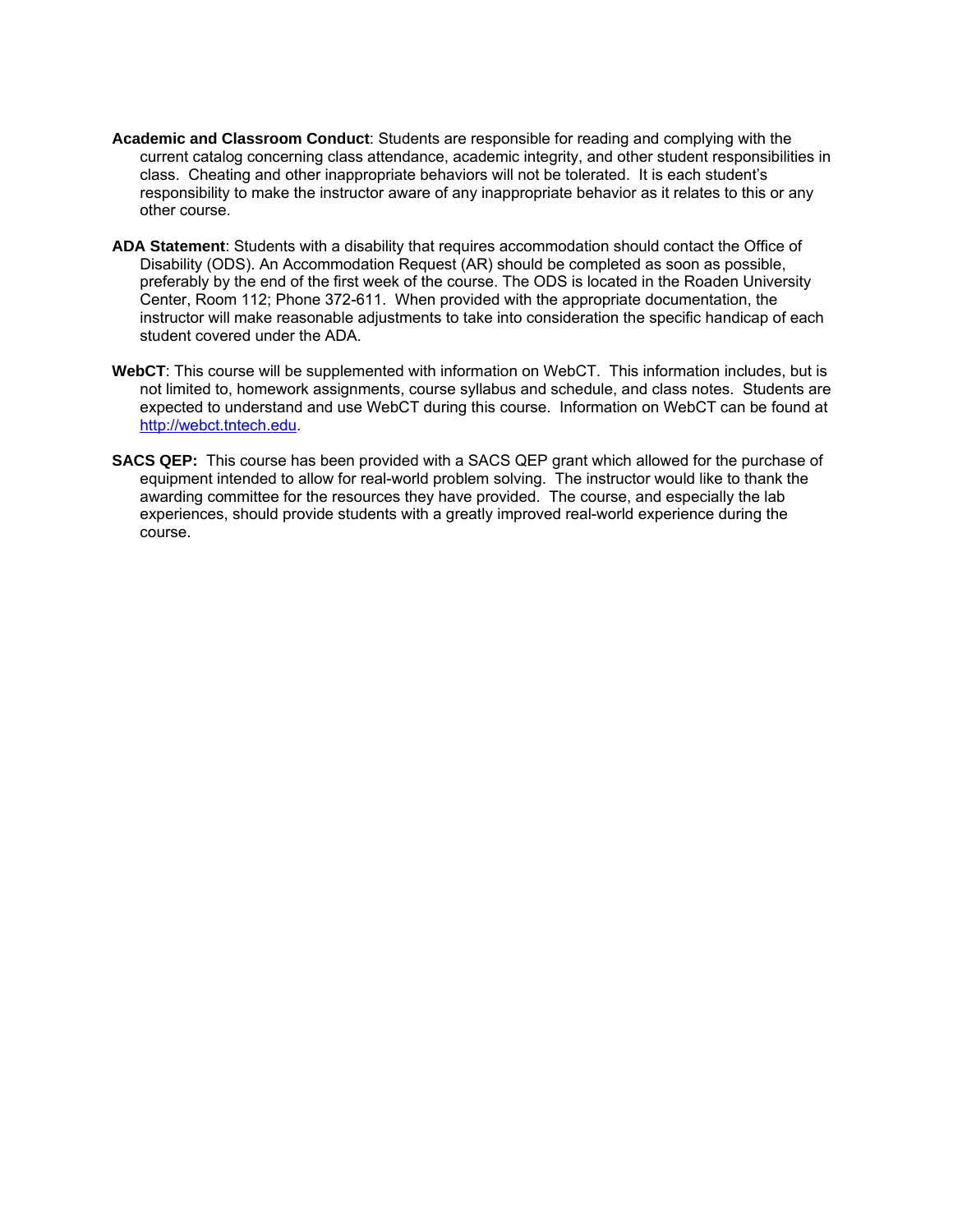**CEE 5350 ADVANCED STRUCTURAL DESIGN FALL 2007**  Instructor: Dr. Sharon Huo, PH 216, Phone: 372-3454 Office Hours: 9:00 am – 10:30 am, MWF Textbook: *Structural Steel Design LRFD Method*, Third Edition, Jack C. McCormac and James K. Nelson, Jr., Prentice Hall, 2003 Reference: *AISC, Manual of Steel Construction*, **Thirteenth Edition**, American Institute of Steel Construction, Inc. 2005 Objectives: (1) To advance the understanding of the behavior of structural members and connections; (2) To have an understanding of the fundamental principles of the analysis and design of structural steel members and connections in combined loading cases or in certain structural arrangements; and (3) To develop the ability to analyze and design the structural members and connections in moderately complex structural arrangements in a manner that ensures the safety and utility of the structure. Grading: Homework: 20% Final Grade: A: 91-100 (Including STAAD Assignments) B: 81-90 Tests: 45% C: 71-80 Final Exam: 20% D: 60-70 Design Project: 15% F: Below 60 Attendance: Students are required to attend all classes. Absence from a test without PRIOR approval of the instructor will normally result in a grade of zero on that test. Exceptions will be made only in properly documented cases of serious illness or unavoidable contingency. Homework: Homework is required and due at the BEGINNING of the class period on the dates shown on the assignment sheet. **Late homework will not be accepted.** Homework and tests must be completed on engineering paper. Each homework problem should consist of a problem statement, problem sketch, solution, and final answer. Homework will not be graded (grade is zero) that fails to comply with these guidelines. **It is virtually impossible to pass this course without doing the homework assignments.**  Project: Each graduate student is required to complete an assigned design project. The student should turn in a final report and give an oral presentation toward the end of the semester. Tests and Final: Tests and final exam will be open book and open note exams.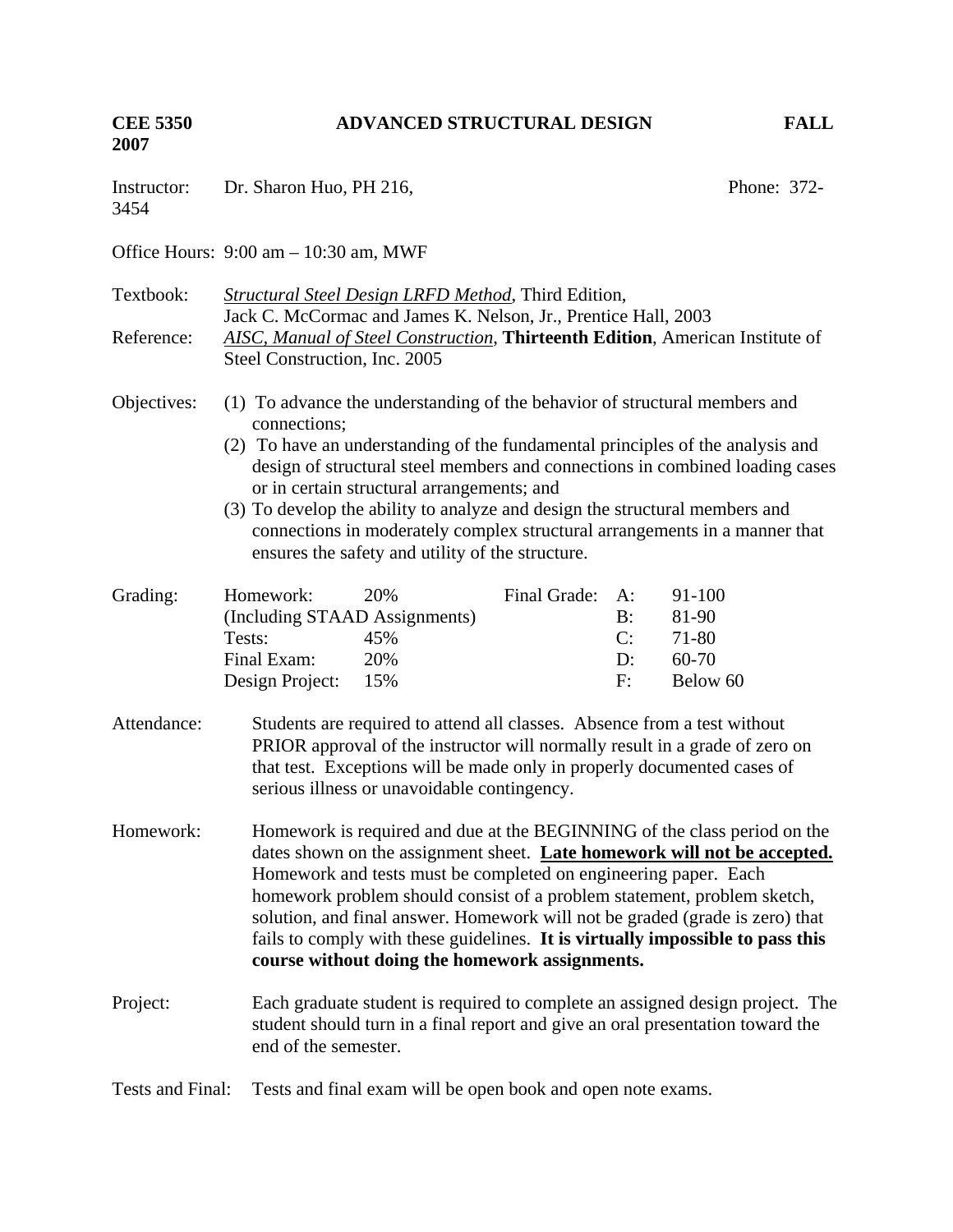ADA Provisions: Student with disabilities (as defined by the Americans with Disabilities Act) [ADA] should contact the instructor early in the semester or term regarding the accommodations necessary to complete the requirements of this course. The instructor will make reasonable adjustments to take into consideration the specific handicap students covered under the ADA.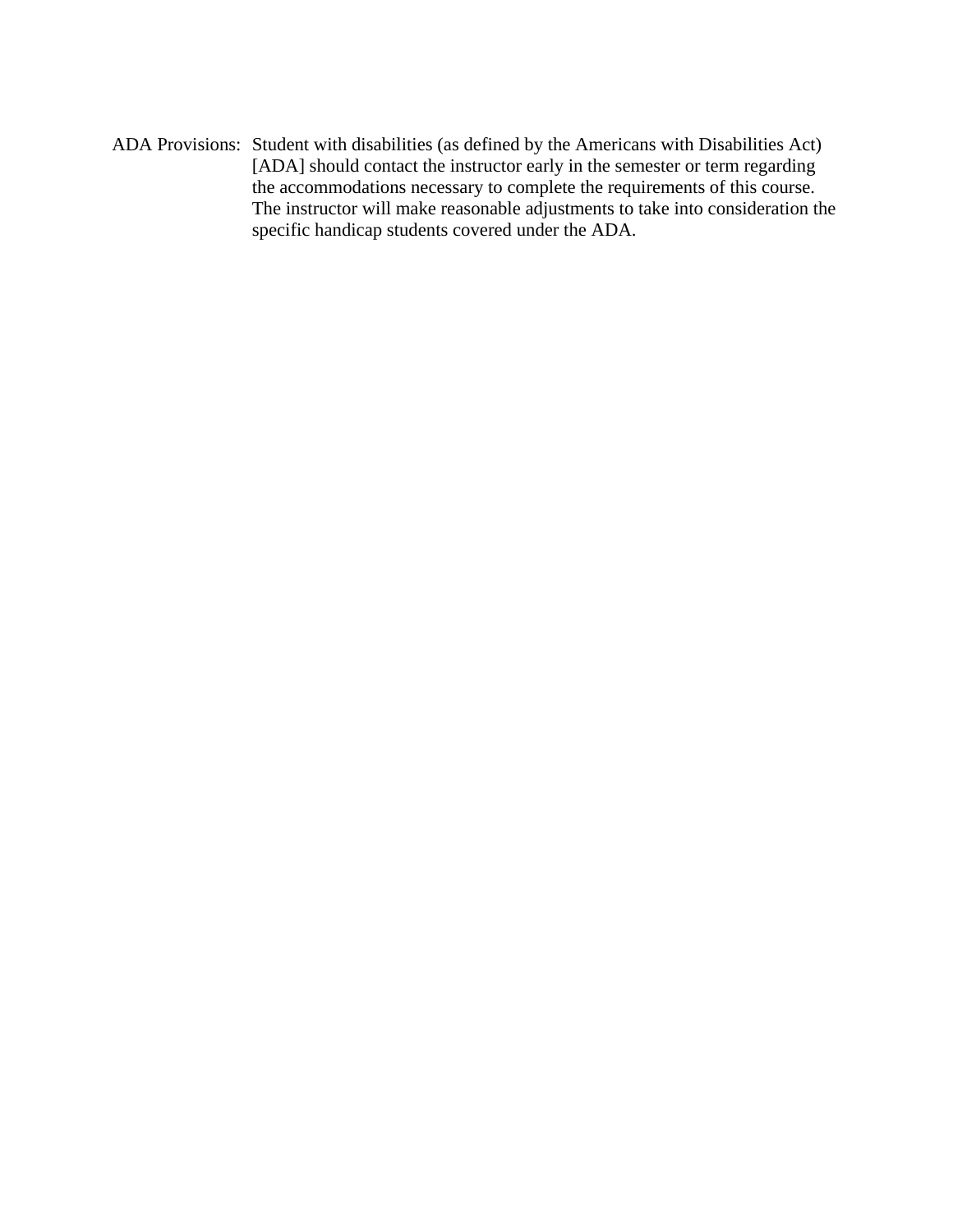| <b>CEE 5380</b>                                                                                                                                                                                                                                                                                                                                                                                  | <b>SPRING 2007</b><br><b>BRIDGE DESIGN</b>                                                                                                                                                                                                                                                                                                                                                          |                                                                                                                                                                                   |                                                                                                                                                                                                                                                                                                                                                                                                                                          |                   |                              |             |                |
|--------------------------------------------------------------------------------------------------------------------------------------------------------------------------------------------------------------------------------------------------------------------------------------------------------------------------------------------------------------------------------------------------|-----------------------------------------------------------------------------------------------------------------------------------------------------------------------------------------------------------------------------------------------------------------------------------------------------------------------------------------------------------------------------------------------------|-----------------------------------------------------------------------------------------------------------------------------------------------------------------------------------|------------------------------------------------------------------------------------------------------------------------------------------------------------------------------------------------------------------------------------------------------------------------------------------------------------------------------------------------------------------------------------------------------------------------------------------|-------------------|------------------------------|-------------|----------------|
| Instructor:                                                                                                                                                                                                                                                                                                                                                                                      | Dr. X. (Sharon) Huo, PH 423<br>Phone: 372-3188                                                                                                                                                                                                                                                                                                                                                      |                                                                                                                                                                                   |                                                                                                                                                                                                                                                                                                                                                                                                                                          |                   |                              |             |                |
| <b>Class Time:</b>                                                                                                                                                                                                                                                                                                                                                                               |                                                                                                                                                                                                                                                                                                                                                                                                     | $1:25 - 2:20$ am, MWF                                                                                                                                                             |                                                                                                                                                                                                                                                                                                                                                                                                                                          |                   | Office Hours: Posted on door |             |                |
| Text book                                                                                                                                                                                                                                                                                                                                                                                        |                                                                                                                                                                                                                                                                                                                                                                                                     | AASHTO LRFD Bridge Design Specifications, AASHTO, 3 <sup>rd</sup> edition, 2004<br>(One copy is held at the Library Reserve Desk. The loan period is one hour.)                   |                                                                                                                                                                                                                                                                                                                                                                                                                                          |                   |                              |             |                |
| References:                                                                                                                                                                                                                                                                                                                                                                                      |                                                                                                                                                                                                                                                                                                                                                                                                     | Design of Highway Bridges, Barker and Puckett, John Wiley & Sons, 1997                                                                                                            |                                                                                                                                                                                                                                                                                                                                                                                                                                          |                   |                              |             |                |
| Objectives:                                                                                                                                                                                                                                                                                                                                                                                      |                                                                                                                                                                                                                                                                                                                                                                                                     | To learn the fundamental principles necessary for the analysis and design of<br>highway bridges and to develop the ability to apply basic design procedures to<br>bridge members. |                                                                                                                                                                                                                                                                                                                                                                                                                                          |                   |                              |             |                |
| Grading:                                                                                                                                                                                                                                                                                                                                                                                         | Homework:<br>Tests:<br>Project<br>Final Exam:                                                                                                                                                                                                                                                                                                                                                       | 20%<br>34%<br>16%<br>30%                                                                                                                                                          | Final Grade:                                                                                                                                                                                                                                                                                                                                                                                                                             | $A$ :<br>C:<br>F: | 91-100<br>71-80<br>Below 60  | $B$ :<br>D: | 81-90<br>61-70 |
| Attendance:                                                                                                                                                                                                                                                                                                                                                                                      | Students are required to attend all classes. Absence from a test without<br>PRIOR approval of the instructor will normally result in a grade of zero on<br>that test. Exceptions will be made only in properly documented cases of<br>serious illness or unavoidable contingency. The instructor reserves the right<br>to reduce the student's final grade one letter grade for excessive absences. |                                                                                                                                                                                   |                                                                                                                                                                                                                                                                                                                                                                                                                                          |                   |                              |             |                |
| Homework:                                                                                                                                                                                                                                                                                                                                                                                        |                                                                                                                                                                                                                                                                                                                                                                                                     |                                                                                                                                                                                   | Homework is required and is due at the BEGINNING of the class period of<br>due day. Late homework will not be accepted. Homework must be<br>completed on engineering papers. Each problem should consist of a problem<br>statement, problem sketch, solution, and final answer. A straight edge should<br>be used for all sketches and tables. It is virtually impossible to pass this<br>course without doing the homework assignments. |                   |                              |             |                |
| Project:                                                                                                                                                                                                                                                                                                                                                                                         | Each student is required to complete an assigned bridge design project.<br>Graduate student will work on a more complicated project. The student<br>should turn in the final report and give an oral presentation toward the end of<br>the semester. The project will be evaluated based on technical correctness as<br>well as neatness of the report and presentation.                            |                                                                                                                                                                                   |                                                                                                                                                                                                                                                                                                                                                                                                                                          |                   |                              |             |                |
| Tests and Final:<br>Tests and final exam will be open-book and open-note exams.                                                                                                                                                                                                                                                                                                                  |                                                                                                                                                                                                                                                                                                                                                                                                     |                                                                                                                                                                                   |                                                                                                                                                                                                                                                                                                                                                                                                                                          |                   |                              |             |                |
| ADA Provisions: Student with disabilities (as defined by the Americans with Disabilities Act)<br>[ADA] should contact the instructor early in the semester or term regarding<br>the accommodations necessary to complete the requirements of this course.<br>The instructor will make reasonable adjustments to take into consideration the<br>specific handicap students covered under the ADA. |                                                                                                                                                                                                                                                                                                                                                                                                     |                                                                                                                                                                                   |                                                                                                                                                                                                                                                                                                                                                                                                                                          |                   |                              |             |                |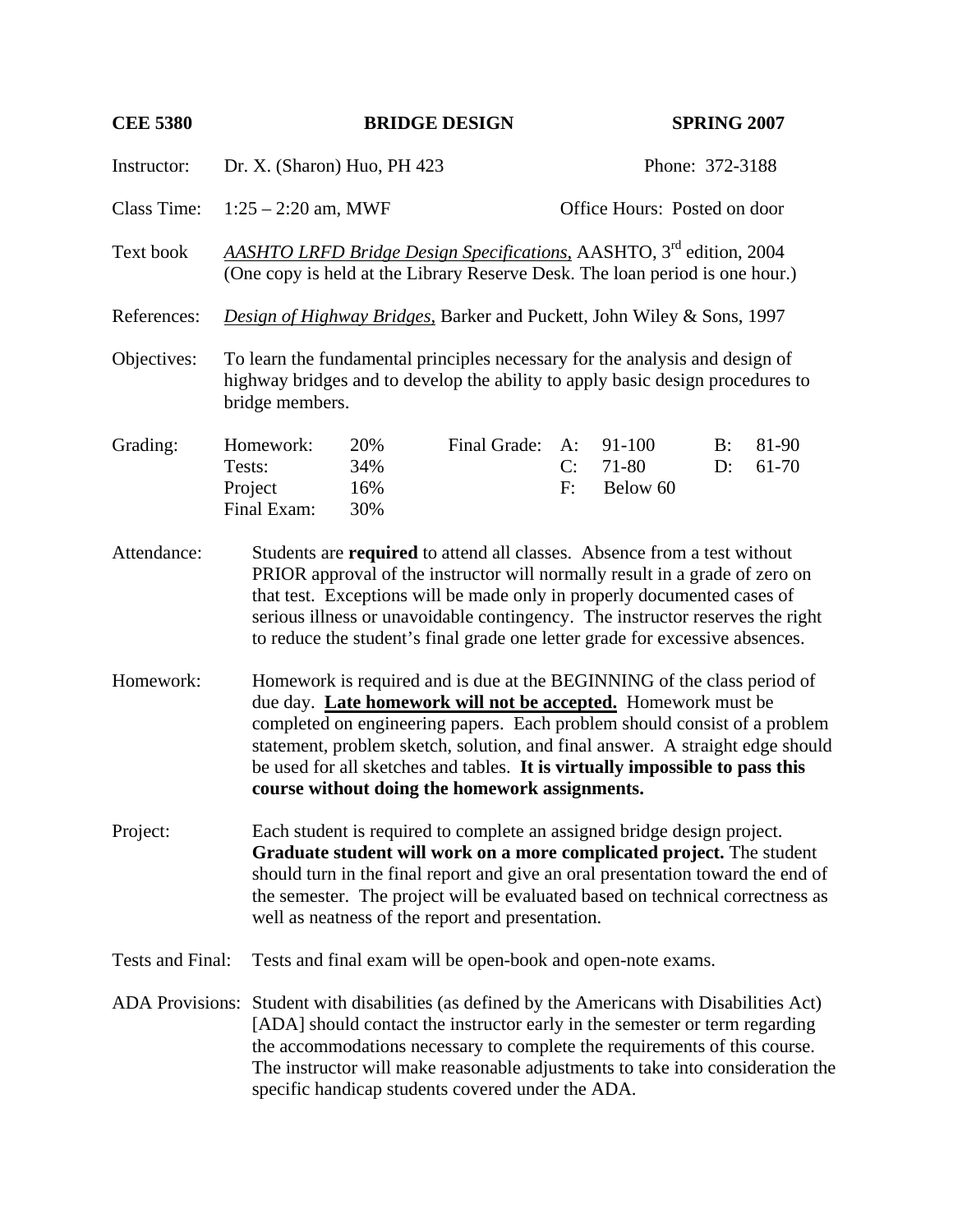## **CEE 7100** Advanced Computational Methods in Engineering **(Fall 2007)**

| <b>Class Schedule:</b> | TR $9:30 - 10:50$ am<br>PH 226                                                                                                                                                                                                                                                                                                                                                                                                                                                                                                                                                                                                                                                                                                                                                                 |  |  |  |
|------------------------|------------------------------------------------------------------------------------------------------------------------------------------------------------------------------------------------------------------------------------------------------------------------------------------------------------------------------------------------------------------------------------------------------------------------------------------------------------------------------------------------------------------------------------------------------------------------------------------------------------------------------------------------------------------------------------------------------------------------------------------------------------------------------------------------|--|--|--|
| <b>Instructor:</b>     | Dr. Y. Jane Liu, Associate Professor of Civil Engineering<br>Office: PH 432; Phone: 372-3256; email: jliu@tntech.edu                                                                                                                                                                                                                                                                                                                                                                                                                                                                                                                                                                                                                                                                           |  |  |  |
| <b>Office Hours:</b>   | Tuesday and Thursday 1:00 – 1:30 pm. Feel free to call or email me, or by appointment.                                                                                                                                                                                                                                                                                                                                                                                                                                                                                                                                                                                                                                                                                                         |  |  |  |
| Text & Reference:      | Ideals, Varieties, and Algorithms - An Introduction to Computational Algebraic<br>Geometry and Commutative Algebra, David Cox, John Little, and Donal O'Shea, Third<br>Edition, Springer<br>A Primer of Abstract Mathematics, Robert B. Ash The Mathematical<br><b>Association of America</b><br>Geometric Fundamentals of Robotics, J.M. Selig, 2 <sup>nd</sup> Edition, Springer                                                                                                                                                                                                                                                                                                                                                                                                             |  |  |  |
| <b>Prerequisites:</b>  | CEE/ME 6930 and an additional graduate level course in engineering mechanics or<br>consent of instructor                                                                                                                                                                                                                                                                                                                                                                                                                                                                                                                                                                                                                                                                                       |  |  |  |
| Objectives:            | The purpose of this introductory course is to give graduate level students a better<br>understanding of the mathematical tools available for engineering research, allow them to<br>"put their foot in the door" in the field of advanced computational analysis, and provide a<br>starting point for future endeavors in advanced level academic research. The course will<br>introduce the basic concept of algebraic geometry, affine space and varieties, provide a<br>theoretical background of Groebner bases to understand the nature of the computational<br>methods of Groebner bases and their applications in mechanics and engineering, and<br>show how these relatively new mathematical tools can be used to solve problems in<br>current engineering applications and research. |  |  |  |
| Homework:              | Homework will be assigned in the class and the assignments will be completed within seven<br>to ten days, depending on the individual assignment. Late homework and project will<br>NOT be accepted.                                                                                                                                                                                                                                                                                                                                                                                                                                                                                                                                                                                           |  |  |  |
| Project:               | The topic of the project should be in the general area of the course and include basic<br>theoretical background, a review of published research findings, comparison of theoretical<br>prediction and experimental results (optional but recommended), discussion and<br>conclusions. Each student will discuss a preliminary project outline with the instructor after<br>setting up an appointment. The results of the project will be presented in form of an oral<br>presentation and submitted in a report in the last week.                                                                                                                                                                                                                                                             |  |  |  |
| Grading:               | Homework = $30\%$ ; Mid-term = $20\%$ ; Final Project and Presentation = $30\%$ ; Comprehensive<br>$Final = 20\%$                                                                                                                                                                                                                                                                                                                                                                                                                                                                                                                                                                                                                                                                              |  |  |  |
| Scale:                 | $A = 100-90$ ; $B = 89-80$ ; $C = 79-70$ ; $D = 69-60$                                                                                                                                                                                                                                                                                                                                                                                                                                                                                                                                                                                                                                                                                                                                         |  |  |  |
| <b>ADA Provisions:</b> | <b>ADA Provisions:</b> "Students with disabilities (as defined by the Americans with<br>Disabilities Act) [ADA] should contact the instructor early in the semester or term<br>regarding the accommodations necessary to complete the requirements of this course.<br>The instructor will make reasonable adjustments to take into consideration the specific<br>handicap of each student covered under the ADA."                                                                                                                                                                                                                                                                                                                                                                              |  |  |  |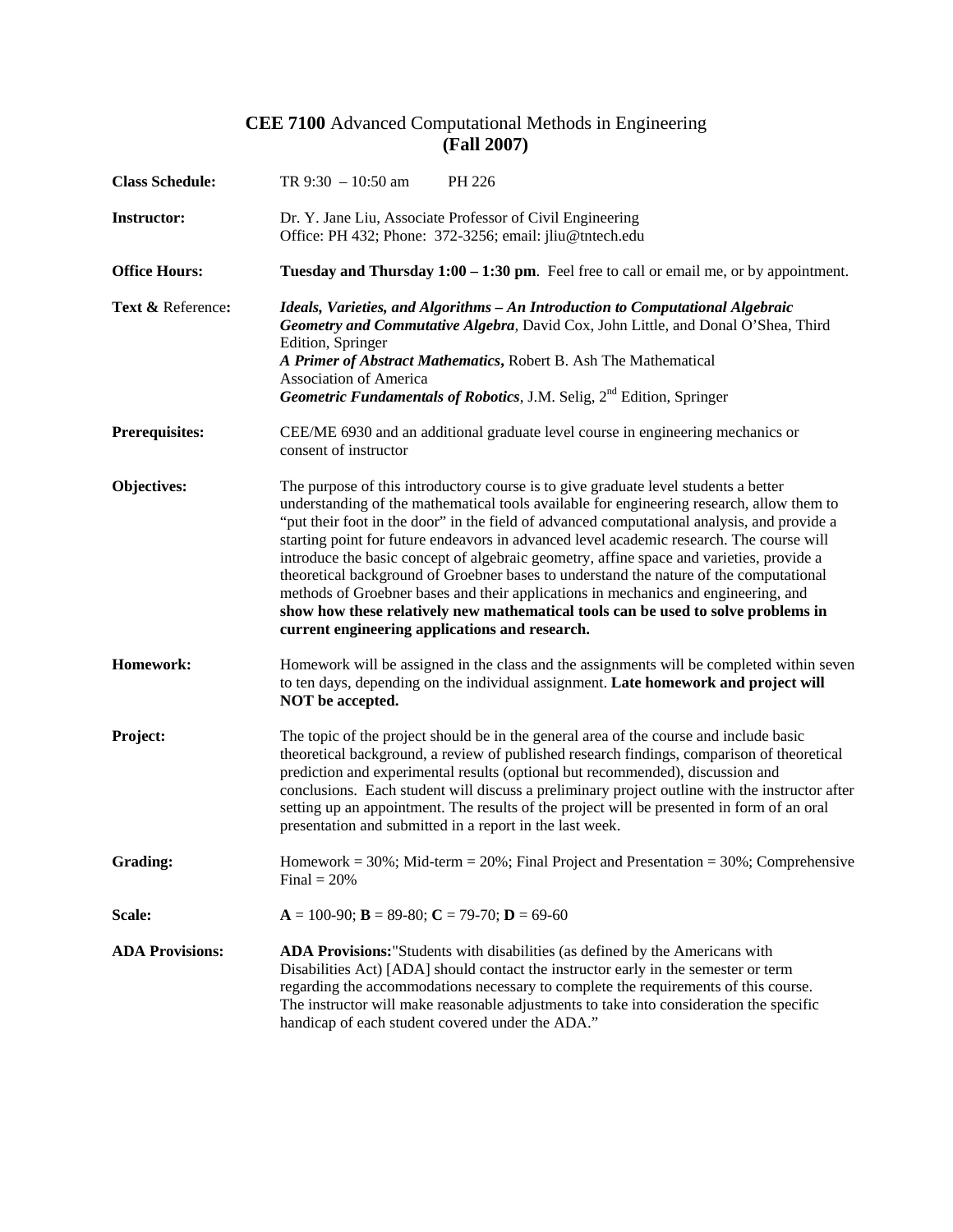| <b>CEE 7360</b>    |                                                                                                                                                                                                                                                                                  | <b>Advanced Topics in Prestressed Concrete Design</b>                                                                                                                                                                                                                                                                                                                                                                                |              |                | <b>SPRING 2007</b>              |          |                 |
|--------------------|----------------------------------------------------------------------------------------------------------------------------------------------------------------------------------------------------------------------------------------------------------------------------------|--------------------------------------------------------------------------------------------------------------------------------------------------------------------------------------------------------------------------------------------------------------------------------------------------------------------------------------------------------------------------------------------------------------------------------------|--------------|----------------|---------------------------------|----------|-----------------|
| Instructor:        | Dr. X. (Sharon) Huo, PH 423                                                                                                                                                                                                                                                      |                                                                                                                                                                                                                                                                                                                                                                                                                                      |              |                |                                 |          | Phone: 372-3188 |
| <b>Class Time:</b> | 11:15-12:10 am, MWF                                                                                                                                                                                                                                                              |                                                                                                                                                                                                                                                                                                                                                                                                                                      |              |                | Office Hours:                   |          | Posted on door  |
|                    | Prerequisites: CEE 4360, CEE 6930 and Consent of instructor                                                                                                                                                                                                                      |                                                                                                                                                                                                                                                                                                                                                                                                                                      |              |                |                                 |          |                 |
| Text:<br>2006      |                                                                                                                                                                                                                                                                                  | <b>Prestressed Concrete–A Fundamental Approach, Edward Nawy, 5th Edition,</b>                                                                                                                                                                                                                                                                                                                                                        |              |                |                                 |          |                 |
| References:        |                                                                                                                                                                                                                                                                                  | <b>ACI 318-02 Building Code, 2002</b><br><b>AASHTO LRFD Bridge Design Specifications, 3<sup>rd</sup> Edition, 2004</b><br>Journal articles on the design and analysis of prestressed concrete members                                                                                                                                                                                                                                |              |                |                                 |          |                 |
| Objectives:        | This course will cover several advanced topics on the design and analysis of<br>prestressed concrete members and structures. Students will learn fundamental<br>principles, analytical methods, and design approaches applied to prestressed<br>concrete members and structures. |                                                                                                                                                                                                                                                                                                                                                                                                                                      |              |                |                                 |          |                 |
| Grading:           | Homework:<br>Midterm Exam: 25%<br>Project<br>Final Exam:                                                                                                                                                                                                                         | 20%<br>25%<br>30%                                                                                                                                                                                                                                                                                                                                                                                                                    | Final Grade: | A:<br>C:<br>F: | 91-100<br>$71 - 80$<br>Below 60 | B:<br>D: | 81-90<br>61-70  |
| Attendance:        |                                                                                                                                                                                                                                                                                  | Students are required to attend all classes. Absence from the test without<br>PRIOR approval of the instructor will normally result in a grade of zero on the<br>test. Exceptions will be made only in properly documented cases of serious<br>illness or unavoidable contingency.                                                                                                                                                   |              |                |                                 |          |                 |
| Homework:          |                                                                                                                                                                                                                                                                                  | Homework is required and is to be turned in at the BEGINNING of the class<br>period on due days. Late homework will not be accepted. Homework must<br>be completed on engineering papers. Each problem should consist of a<br>problem statement, problem sketch, solution, and final answer. A straight<br>edge should be used for all sketches and tables. The homework turned in<br>must be the individual effort of each student. |              |                |                                 |          |                 |
|                    |                                                                                                                                                                                                                                                                                  | Tests and Project: The exams will be open-book and open-note. The project will be assigned in<br>the middle of the semester. Each student should complete the assigned project<br>by turning in a technical report and giving an oral presentation toward the end<br>of the semester. The project will be evaluated based on technical correctness<br>and neatness of the report and presentation.                                   |              |                |                                 |          |                 |
|                    |                                                                                                                                                                                                                                                                                  | ADA Provisions: Student with disabilities (as defined by the Americans with Disabilities Act)<br>[ADA] should contact the instructor early in the semester or term regarding<br>the accommodations necessary to complete the requirements of this course.                                                                                                                                                                            |              |                |                                 |          |                 |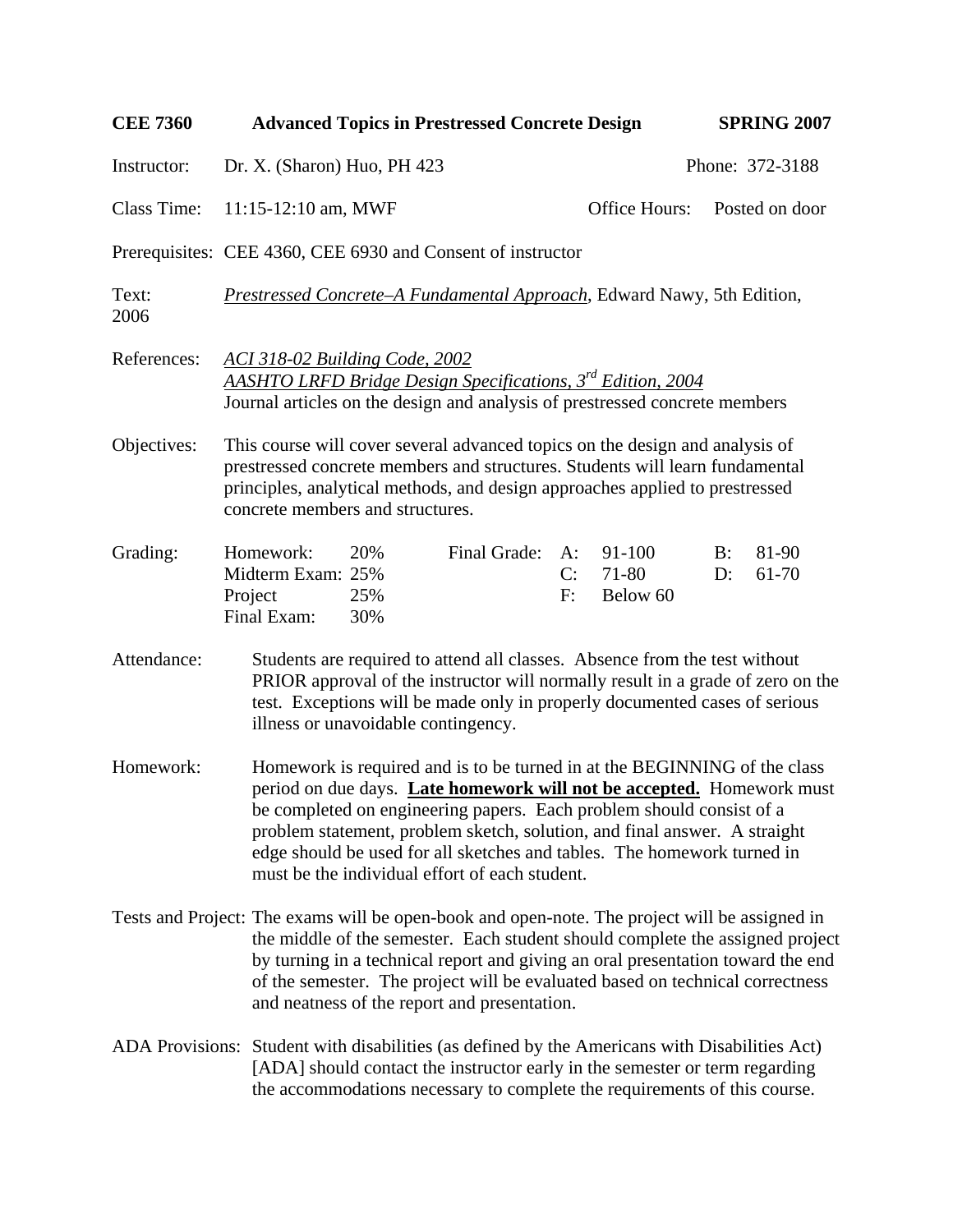The instructor will make reasonable adjustments to take into consideration the specific handicap students covered under the ADA.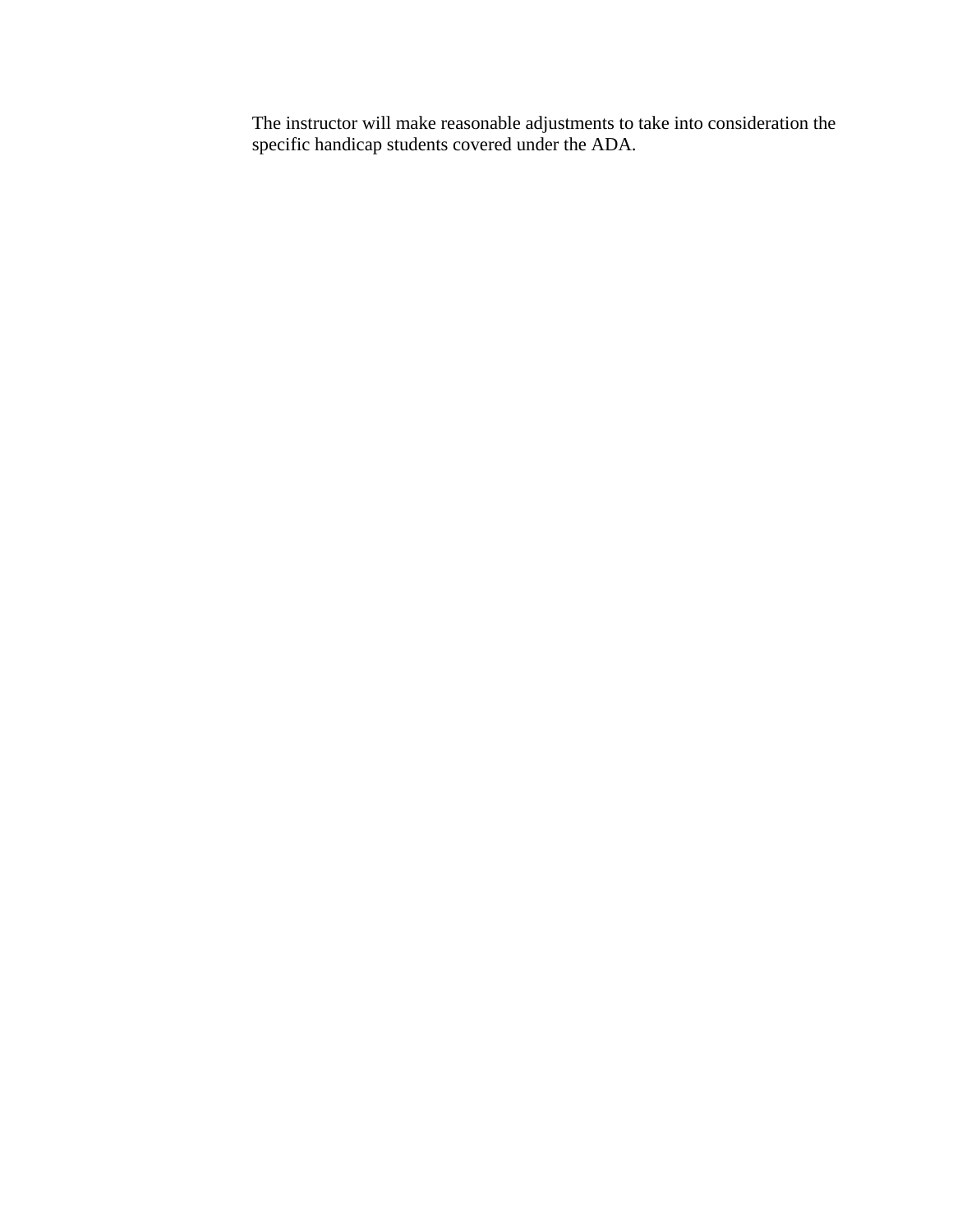## **COURSE OUTLINE**

- 1. Introduction of prestressed concrete structural systems;
- 2. Various design approaches for immediate and time-dependent prestress losses;
- 3. Moment-curvature analysis of bonded prestressed members;
- 4. Deflection calculations of prestressed members
- 5. Secondary moment analysis of bonded prestressed members;
- 6. Strut-and-tie modeling for prestressed members;
- 7. Modified compression field theory for shear and torsion; and
- 8. Design fundamentals of unbonded post-tensioned concrete floors.

## **EXAMS:**

Midterm Exam: 11:15 – 12:10 am, Friday, March 16, 2007 (Tentative)

Final Exam: 10:30 - 12:30 am, Thursday, May 3, 2007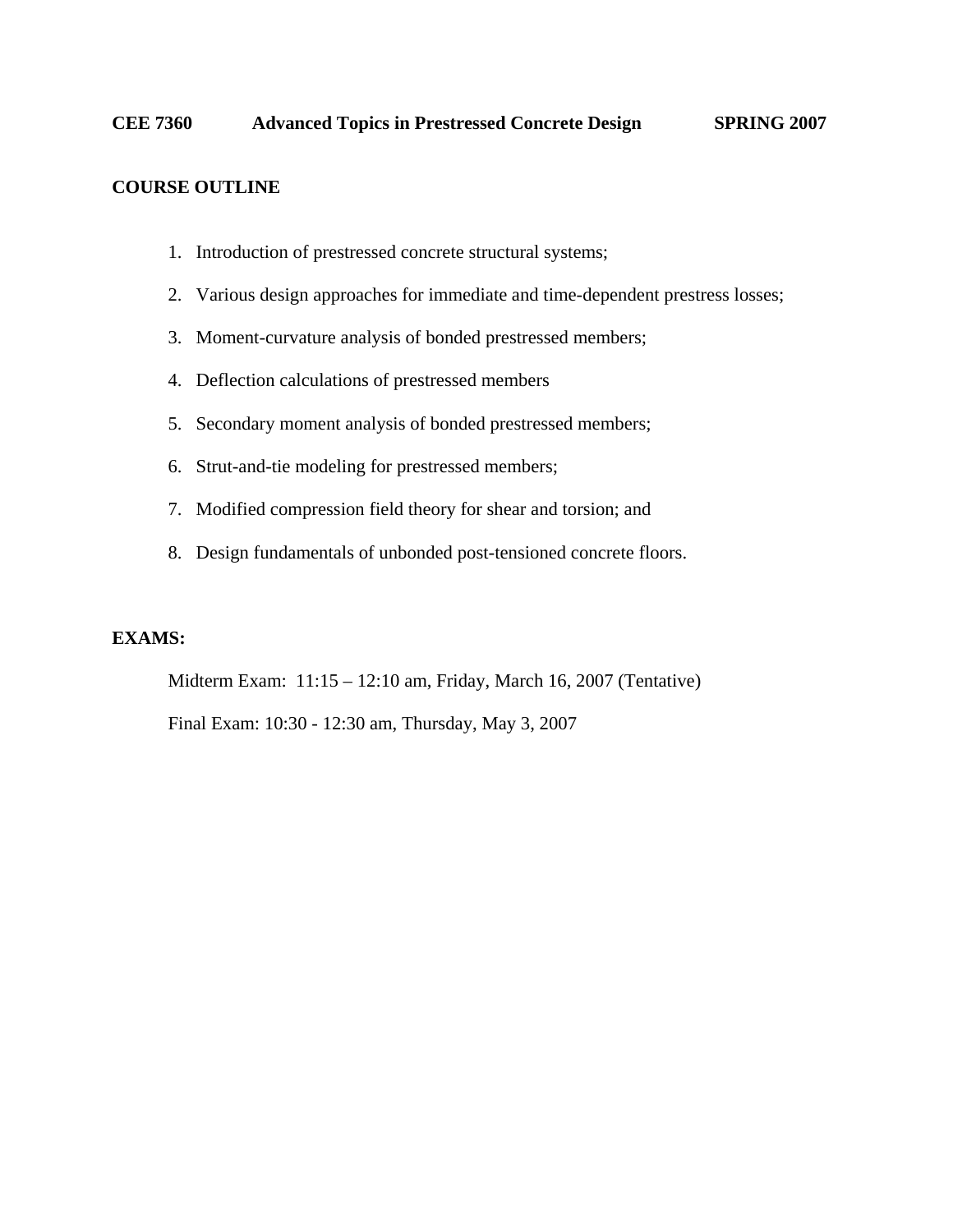**SPRING 2006** 

## **ADDITIONAL REQUIREMENTS ON PROJECT REPORTS (CEE DEPARTMENT)**

Every CEE project report should be accompanied by an Executive Summary. The Executive Summary should include following information: a) Title of the report; b) Name(s) of the author(s); c) Objectives of the project; d) Outlines of project activities; e) Summary of project outcomes (findings); and f) Comments and discussions if any. The length of an Executive Summary should be less than a page. The Executive Summary should be placed after the cover page of a project report.

## **INSTRUCTIONS ON WRITTEN ASSIGNMENTS (CEE DEPARTMENT)**

The student will be required to submit various types of written assignments during the semester. The instructor requires that all written portions of the assignments be done in a professional manner (neatness, grammar, sentence structure, and spelling). Substandard work will be returned without a grade. Once the student has returned the corrected assignment, the instructor will determine the effect on the assignment grade. All laboratory and course project reports will be prepared using a word processing program.

## **GUIDELINES FOR EFFECTIVE PRESENTATIONS (CEE DEPARTMENT)**

The following guidelines should help you to develop and deliver effective presentations.

#### **Overall Presentation**

- o Plan carefully. What do you want to accomplish? Are you simply informing your audience about a topic or are you trying to persuade them?
- o Make the level of the material appropriate to the audience
- o Use the journalistic approach
	- Tell them what you're going to tell them (outline or roadmap)
	- Tell them (introduce your topic and convey the information)
		- Tell them what you told them (summarize)
- o Your introduction should make it clear why this work is important
- o Leave time at the end of your presentation for questions
- o Practice your presentation
- o Speak comfortably and clearly
- o Speak to the audience, not the screen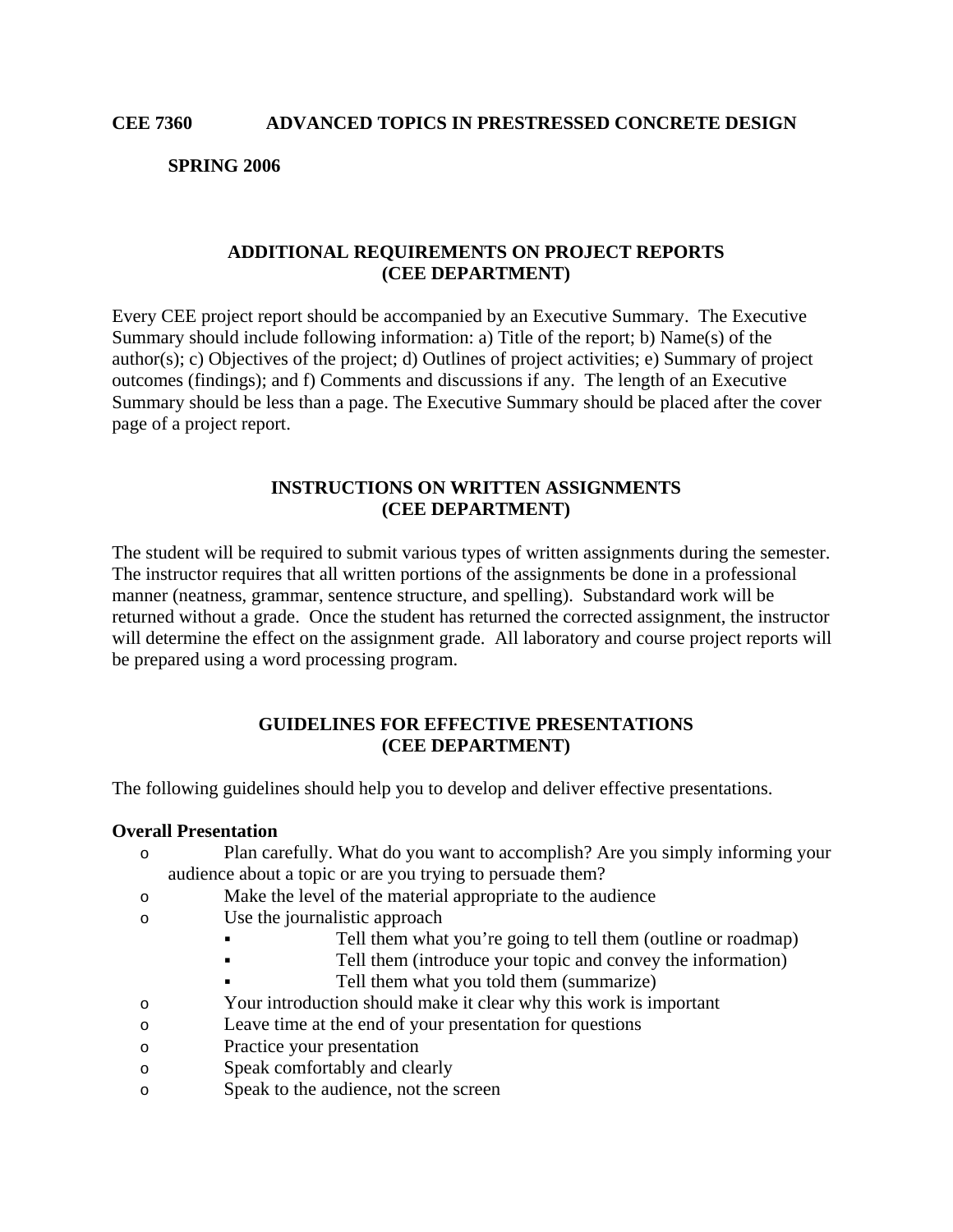## **Effective PowerPoint Slides**

- o Don't make slides to read from present ideas, not details
- o Address only 2-3 points per slide
- o Choose one type of transition for entire presentation
- o Present your data in graphs, not tables

## **Text Guidelines**

- o Generally no more than 6 lines on a slide
- o Use font sizes large enough to view from anywhere in the room (font sizes usually range from 20 to 48 point)
- o Larger font indicates more important information
- o Use complementary colors (e.g., a white background and black text or a dark blue background with yellow text)
- o Don't use more than two fonts on any slide, and use the same two fonts throughout the entire presentation
- o Choose a plain font, fancy fonts can be hard to read
- o Words in all capital letters are hard to read
- o Limit punctuation marks

## **Clip Art and Graphics**

- o Should enhance and complement the text, not overwhelm
- o No more than two graphics per slide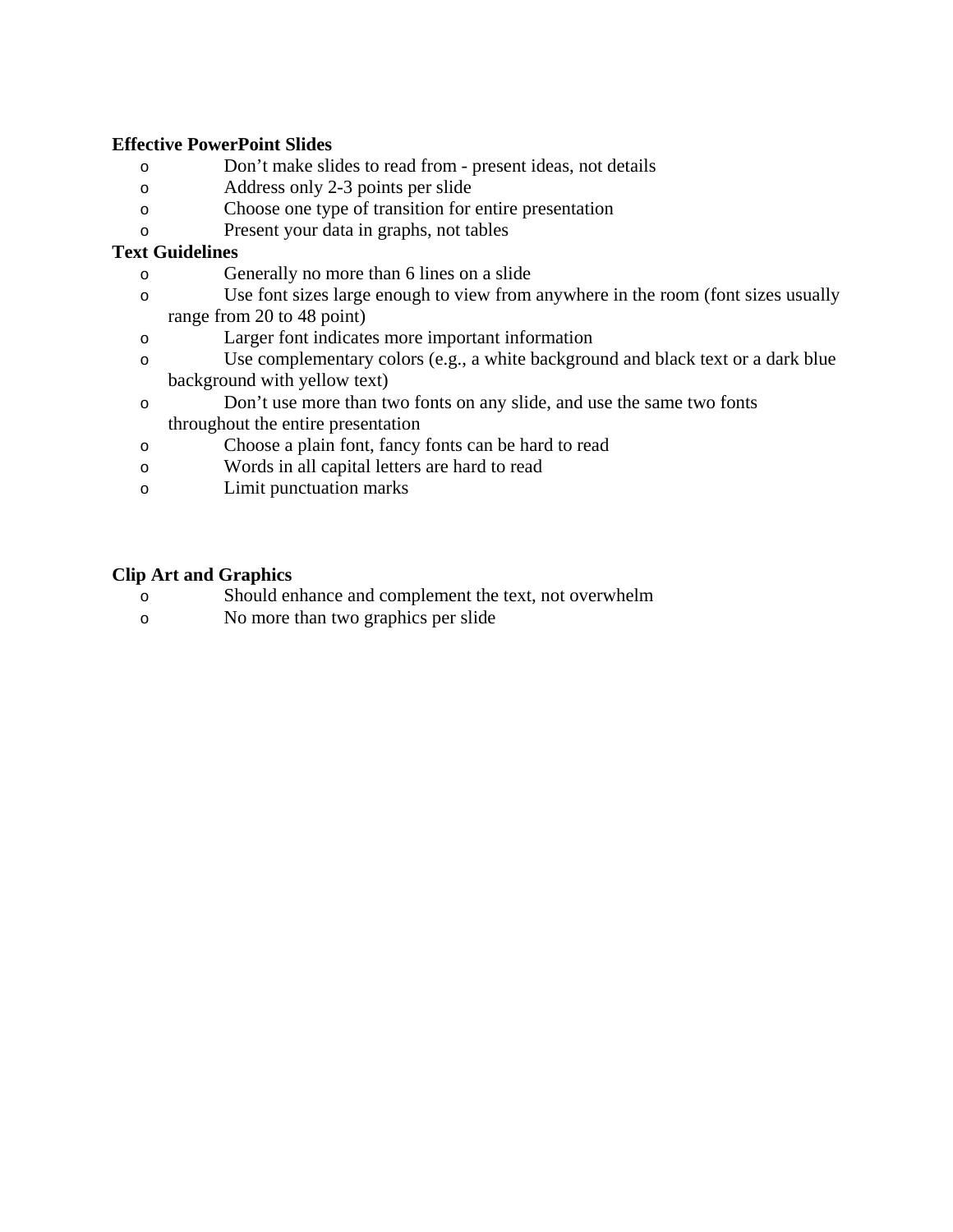#### **CEE 6440 HYDROMETEOROLOGY (FALL 2007) Instructor: Dr. Faisal Hossain Department of Civil and Environmental Engineering PH 332**

#### **BACKGROUND:**

Twenty years ago, you could hardly find a course titled 'Hydrometeorology'. Back then, the need to study the fate, distribution and occurrence of water in our natural environment through a combined understanding of hydrology of the land processes and meteorology of the atmosphere was not recognized. In fact, meteorologists and hydrologists often pursued the scientific inquiry within their supposedly welldefined area to look for answers to their problems. For example, a hydrologist interested in the flood problem felt it unimportant to know the atmospheric physics behind the formation of clouds, the role played by solar radiation and wind. Vice versa, a meteorologist could not appreciate the implications of his/her understanding of solar radiation, cloud type and atmospheric stability on terrestrial processes such as, say, infiltration and evapo-transpiration. With population growth and rising demands of our 'comfortable' living, earth's precious water resources are becoming scarcer. We have begun to realize that we live in a world where the earth's environment has complex interactions that should not be ignored in order to get a better understanding of the spatio-temporal variability of our water resources.

#### **WHAT THIS COURSE PROVIDES**

This course titled "Hydrometeorology" essentially represents an effort to impart a 'combined approach (hydrology+meteorology) perspective' focusing at the interface between hydrology and meteorology. While it is virtually impossible to deliver a very deep understanding of both hydrology and meteorology (you get year long courses on these topics), we shall study the concepts and principles in a fashion such that, once completed, the student will leave with an appreciation of the physical processes of the atmosphere that dictate the hydrology of water on the land surface and vice versa (i.e., water cycle). In simple terms, one major aim is reduce the amount of tunnel vision on our understanding of the water cycle by beginning to learn to study at the interface between hydrology and meteorology. We shall also stress the 'land surface' as our 'playground' in this course as that is where we live today and defines our primary environment.

#### **Newly Added Features of the Course:**

- **1)** Basics of remote sensing using electromagnetic spectra, particularly in the Microwave frequency that is appropriate for hydrologic measurement on a large scale. Variables considered will be – soil moisture, precipitation and discharge.
- **2)** Radiative transfer theory for inverse modeling of remotely sensed parameters.
- **3)** Using actual sensor data (satellite and radar) on remote sensing, spatial data analysis and error characterization will also be taught.
- **4)** Radiation budgets.
- **5)** Miscellaneous meteorological processes (such as precipitation formation) and its conceptual modeling.

#### **OFFICIAL GOAL**

"This course is designed to introduce graduate students to natural mechanisms for land atmosphere interaction that dictate the dynamics of the water cycle."

#### **PREREQUISITES**

A basic understanding of hydraulics and hydrology principles that are provided at the undergraduate level (CEE3420 and CEE5420) is needed. Prior understanding of meteorology (atmospheric physics and/or climate) is not required as that will be provided on a 'required' basis as the course progresses. Students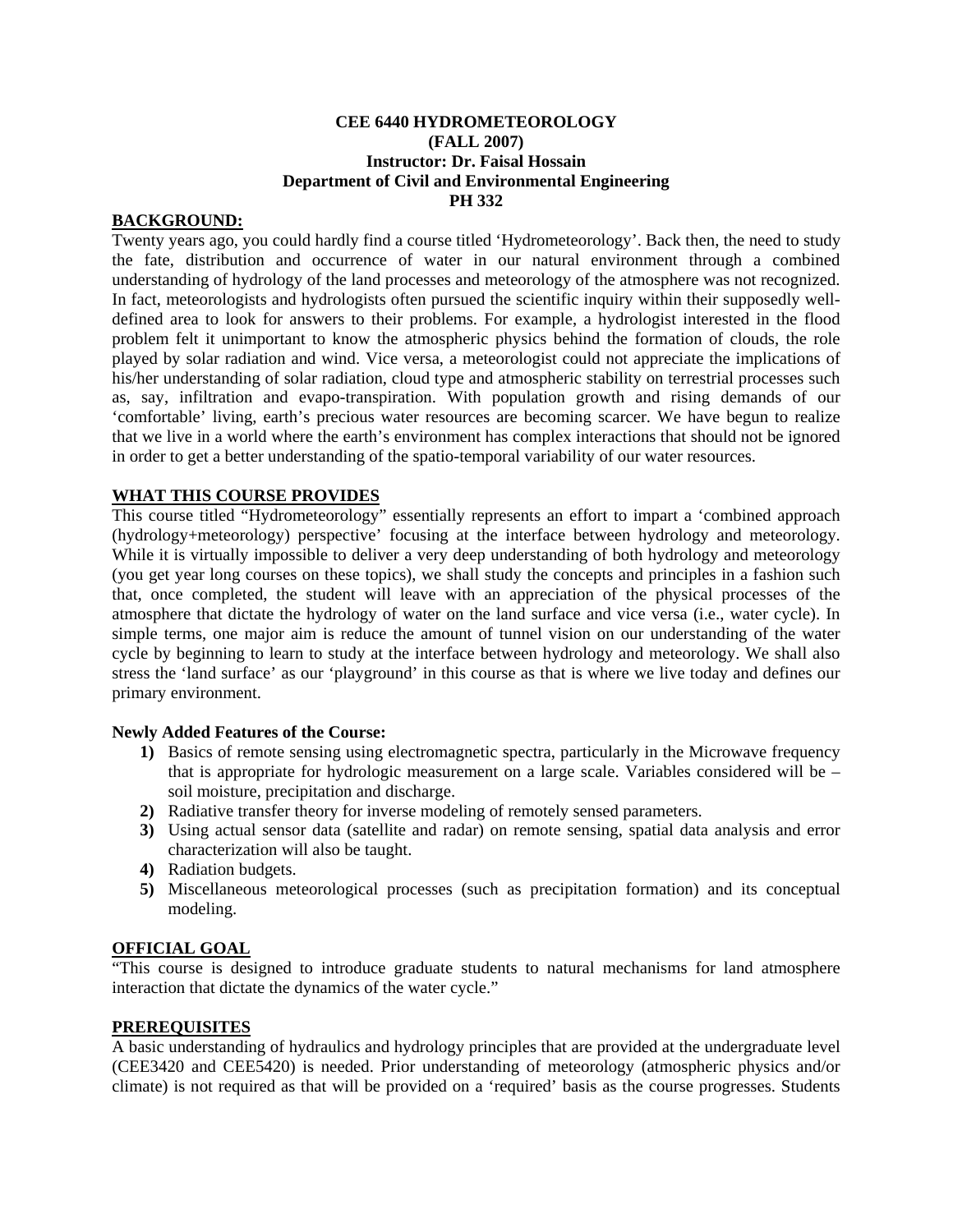are however expected to have working knowledge on computing (any language will suffice) and differential calculus.

## **MODUS OPERANDI: INSTRUCTIONAL FORMAT**

Instruction will follow an essentially active learning format with basic concepts taught by providing realworld examples stressing assumptions. Difficult (and often sleep-inducing) theoretical derivations will be separated out in notes and avoided in class. Open-book mode of responding to grading exercises will be the most preferred method of evaluating progress of a student's understanding (no memorizing needed!). The lion share of the evaluation criteria will be based on assessing the student's capacity for independent thinking, creativity in identifying a real-world application of hydrometeorological concepts and clarity in presenting his ideas in class projects. Hence, 50% of the grading will be based on 5 mini class projects on various topics. The fifth class project will be on a topic that relevant to the student's area of research. All class projects will have equal weightage. Class projects could be literature review or building a computer program to simulate specific processes. A complete and professionally written end-to-end report is due for each project. In addition, the final class project will have a public presentation that could be made part of the CEE graduate seminar upon the student's consent.

#### **GRADING POLICY**

| Homework:                      | 40% |
|--------------------------------|-----|
| Quizzes and Class interaction: | 10% |
| Mini Class Projects (5):       | 50% |

### **HOMEWORK AND CLASS PROJECT REQUIREMENTS**

Homework, mid-terms and quizzes should be answered in a concise and legible fashion. The class projects should be documented (electronically) in the form of a short paper structured in the following way:

- 1. Formulation of the problem
- 2. Literature review (very brief)
- 3. Description of the methodology proposed to solve the problem. This should include discussion of all the assumptions made.
- 4. Flow chart of the algorithm (if any) used.
- 5. Listing of the computer program. The program should be well documented by using the comments.
- 6. Presentation of the results including their discussion.
- 7. Final discussion including the main findings of the project, the limitations of the methodology used, and the recommendations for future research.

#### **RECOMMENDED BOOKS**

**Primary Textbook:** Physical Hydrology (Lawrence Dingman) ISBN – 0-13-099695-5 (Prentice-Hall). This book may not be followed on a strict basis as the course will involve extensive hand-outs. However, as a standard book for acquiring an understanding of both hydrology and meteorology, this is a recommended book to have.

#### **OFFICE HOURS:**

Monday 3.00-4.00 PM and/or by appointment (via email). Room: Prescott 332. Email: fhossain@tntech.edu Tel: 931-372-3257

**COURSE URL:** http://iweb.tntech.edu/fhossain/CEE6440.html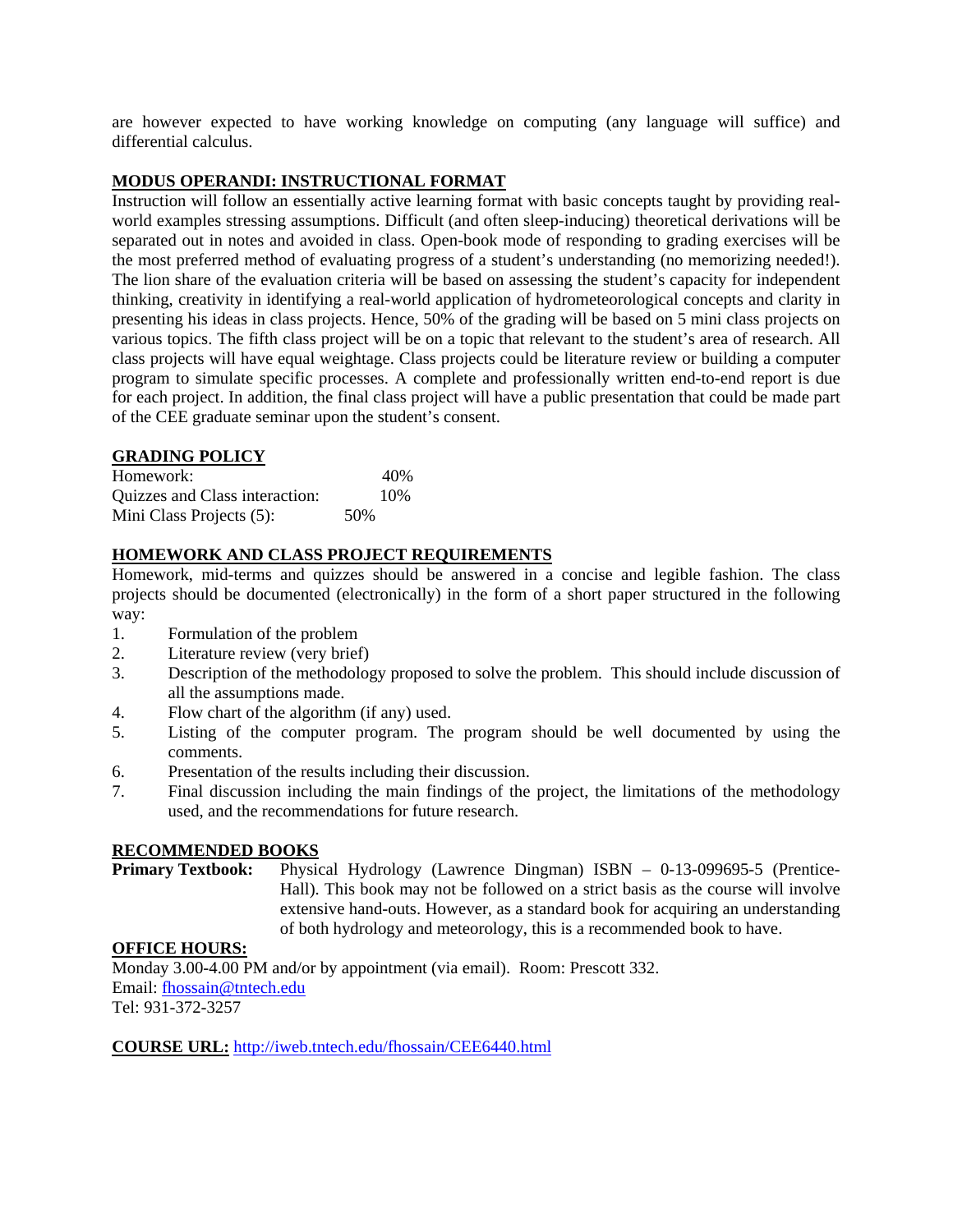# **CEE 6430 Probabilistic Methods in Hydrosciences (FALL 2006)**

## For the skeptics who doubt this course:

With many calculations, one can win; with few one cannot. How much less chance of victory has one who makes none at all! --Sun Tzu 'Art of War'

**For those who thought the course was very important in their lives:** 

*There are three kinds of lies: lies, damn lies, and statistics.* --Benjamin Disraeli

## And The Verdict:

Far better an approximate answer to the right question, which is often vague, than an exact answer to the wrong question, which can always be made precise --John Tukey

## **BACKGROUND:**

Real world problems include variables whose values are uncertain – example: rainfall at TTU campus on January 15, 2004; tomorrow's average temperature at Cookeville, Tennessee. Furthermore, most systems of interest to the engineer contain components whose response to certain input varies in time (dynamic) -example: the rainfall-runoff transformation of a hydrologic model. The probabilistic property of natural and man-made systems are most apparent (but not limited to) in the field of Hydrosciences (as the examples show). Such systems with dynamic components that contain uncertain parameters, variables, or accept uncertain input are commonly known as stochastic-dynamic systems.

## **OBJECTIVES: WHAT THIS COURSE PROVIDES**

The course provides basic techniques for the analysis and synthesis of stochastic-dynamic systems with real-world applications. The material in this course can be used to solve three main classes of problems: (1) Estimation; (2) Prediction and (3) Optimal Control of systems that are observed remotely or directly. For example, consider the problem of *rainfall estimation from multiple satellites and ground radars*, the problem of *flood prediction*, and the problem of *optimal control of a multipurpose reservoir system*.

## **COURSE DELIVERABLES: THE NET 'GAIN' FOR THE STUDENT**

Against a semester-long labor of staying awake during a 55 min lecture, the student can (hopefully) expect to understand the probabilistic concepts and appreciate their real-world application with particular focus on hydrological sciences. Additional (but not necessary)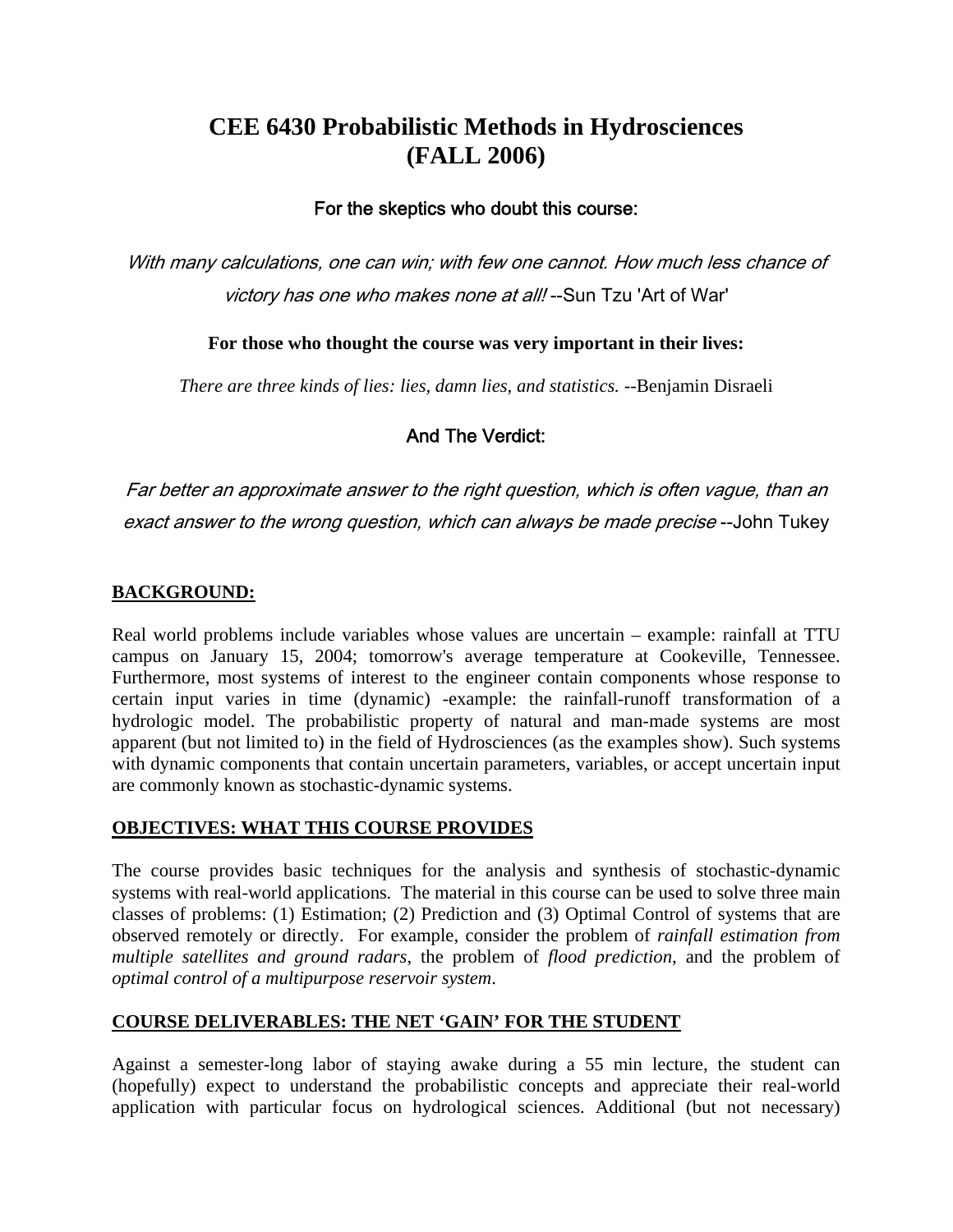outcomes may be an enhancement of the student's effectiveness in authoring and presenting market-quality research work to stay competitive.

## **PREREQUISITES**

Beyond the basic course on elementary Statistics and Probability, students are expected to have working knowledge on computing (any language will suffice) and differential calculus.

## **MODUS OPERANDI: INSTRUCTIONAL FORMAT**

Instruction will follow an essentially active learning format with basic concepts taught by providing real-world examples stressing assumptions. Difficult (and often sleep-inducing) theoretical derivations will be separated out in notes and avoided in class. Open-book mode of responding to grading exercises will be the most preferred method of evaluating progress of a student's understanding (no memorizing needed!). The lion share of the evaluation criteria will be based on assessing the student's capacity for independent thinking, creativity in identifying a real-world application of probabilistic concepts and clarity in presenting his ideas on a proposal. Hence, 50% of the grading will be based on a class project that is the student's most comfortable area of research. Work towards the class project will evolve on a regular one-to-one mentorship (bi-weekly) culminating in a 30 min end-semester presentation and a final report. Efforts will be made to train students in the art of delivering quality presentations to enhance their marketability at scientific meetings and job interviews.

## **GRADING POLICY**

| Homework:                                                | 25% |
|----------------------------------------------------------|-----|
| Quizzes and Class interaction:                           | 20% |
| End-semester Class Project:                              | 50% |
| (Don't try to add up, it won't, there is 'Uncertainty'!) |     |

## **HOMEWORK AND CLASS PROJECT REQUIREMENTS**

Homework and quizzes should be answered in a concise and legible fashion. The Class Project should be documented (electronically) in the form of a short paper structured in the following way:

- 8. Formulation of the problem
- 9. Literature review (very brief)
- 10. Description of the methodology proposed to solve the problem. This should include discussion of all the assumptions made.
- 11. Flow chart of the algorithm (if any) used.
- 12. Listing of the computer program. The program should be well documented by using the comments.
- 13. Presentation of the results including their discussion.
- 14. Final discussion including the main findings of the project, the limitations of the methodology used, and the recommendations for future research.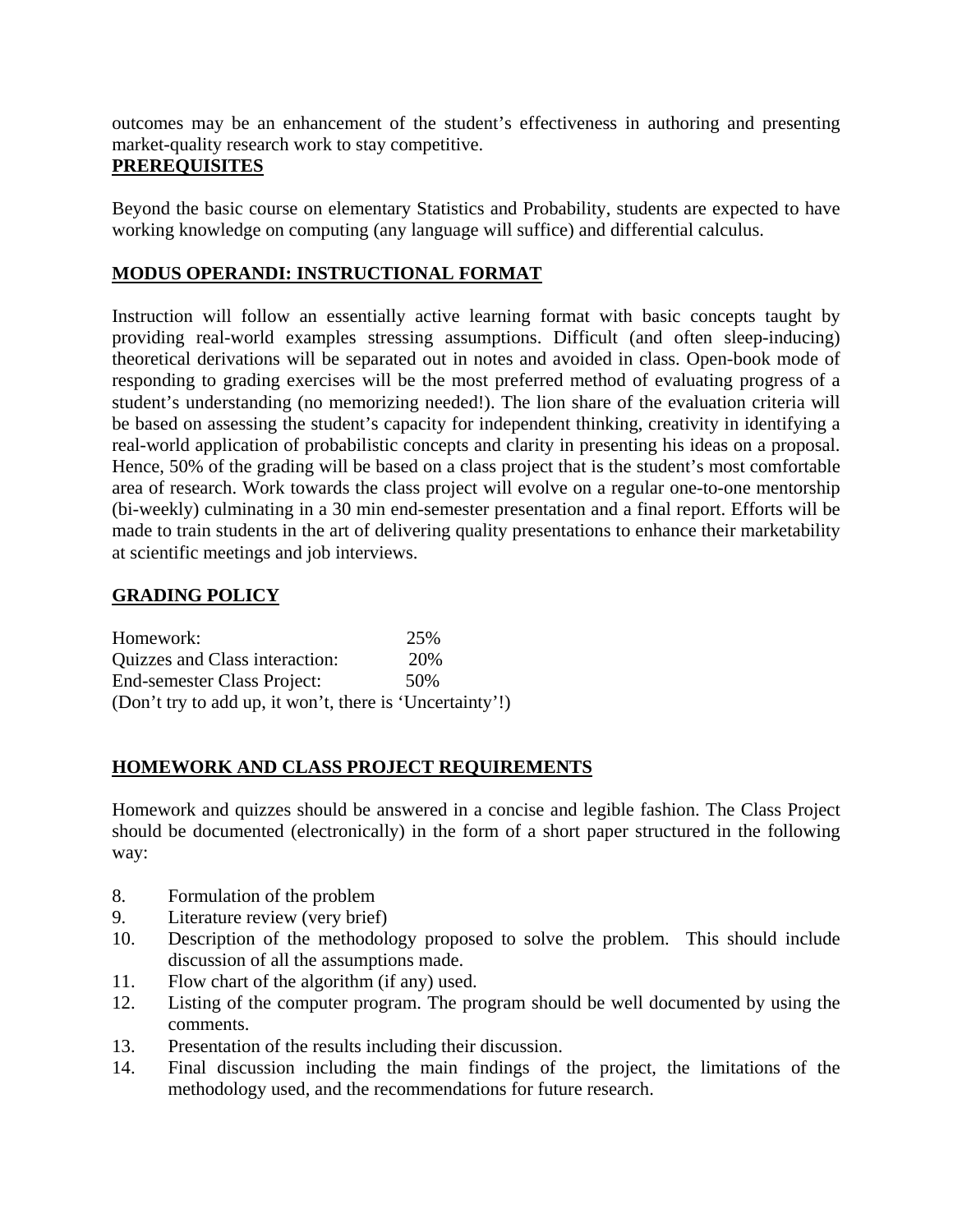The document should be limited to about 10-15 pages of double-spaced text. It should be prepared neatly.

## **RECOMMENDED BOOKS**

**Text:**

- 1. *Probability and Statistics for Engineers and Scientists* Walpole, Myers, Myers and Ye (Prentice Hall).
- 2. *Random Functions and Hydrology* Bras and Rodriguez-Iturbe (Dover).
- 3. *Probability, Random Variables and Stochastic Processes* Papoulis and Pillai (McGraw-Hill).

**Other References** (available for loan anytime from my office):

## **For Refreshing concepts on Probability and Statistics:**

- 1. *Introduction to the Theory of Statistics* Mood (McGraw Hill).
- 2. *Fundamentals of Proba*bility Saeed Ghahramani (Prentice-Hall)

## **For Special Topics:**

- 1. *On Error Propagation: Multivariate Error Analysis* Clifford (Applied Science Publishers).
- 2. *On Monte Carlo Techniques*: A Primer for the Monte Carlo Method Sobol (CRC Press).

## **OFFICE HOURS:**

MWF 10.00-11:00 PM and/or by appointment (via email). Room: Prescott 332. Email: fhossain@tntech.edu Tel: 931-372-3257

**COURSE URL:** http://iweb.tntech.edu/fhossain/teaching.html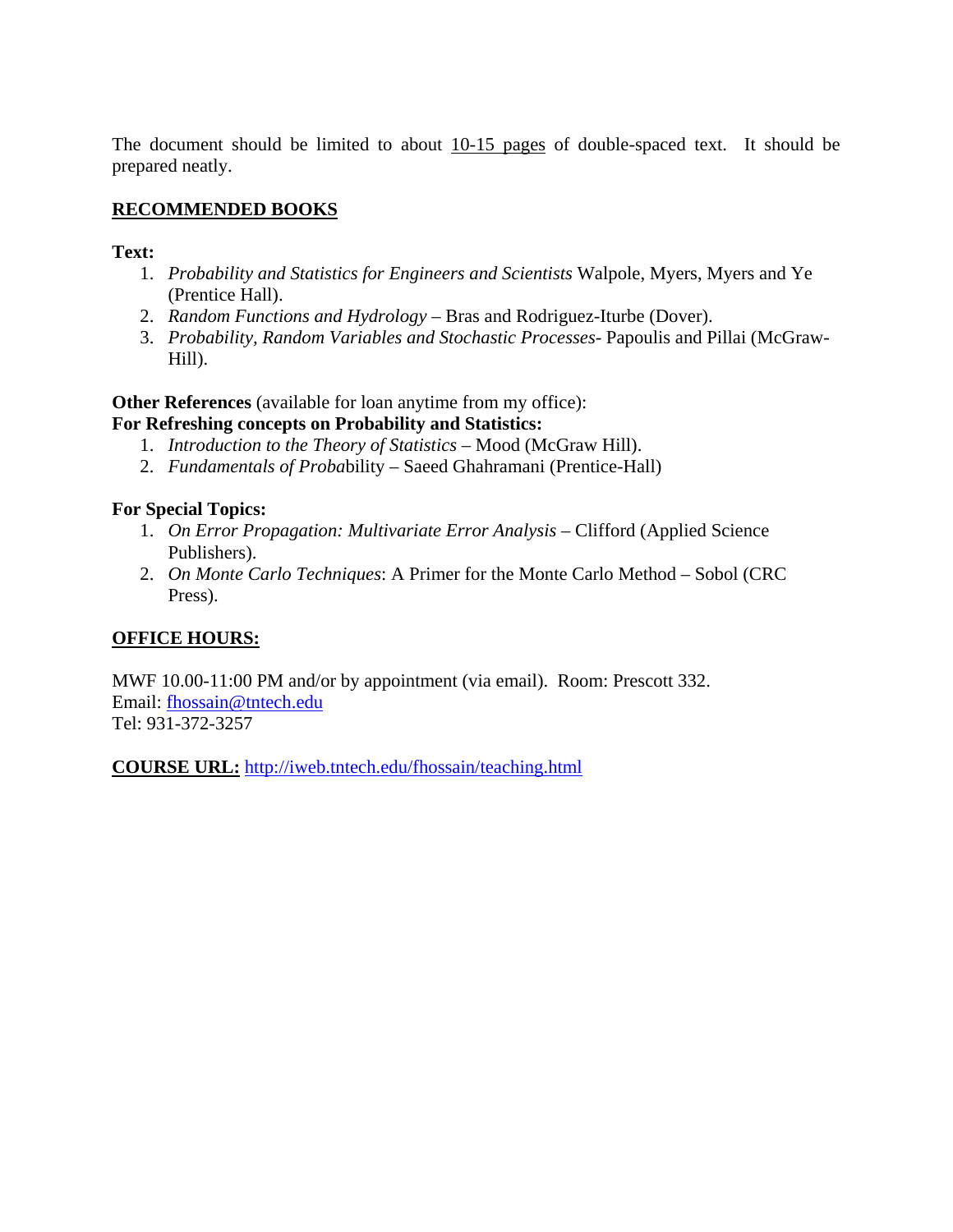## **CEE 6300 – Multi-Scale Analysis of Concrete Course Syllabus Fall 2007**

**Instructor**: Dr. Ben Mohr **Office**: Prescott Hall 322 **Office Hours**: M-R 8:30-11:30am **Email**: bmohr@tntech.edu **Phone**: 931-372-3546

**Course Website**: http://iweb.tntech.edu/bmohr/CEE6300.htm **Lecture**: TR 9:30-10:25 PM; Prescott Hall 330 **Lab**: TBD

#### **Course Objectives**:

- To present students with a comprehensive overview of basic principles relating to portland cement and concrete including microstructural development during hydration, mineral and chemical admixtures, fresh and hardened properties, durability, and special applications for concrete.
- To improve critical assessment.
- To improve written and oral technical communication skills.
- To integrate research and learning.

#### **Course Materials**:

Required Text:

S. Mindess, J.F. Young, D. Darwin, Concrete, Prentice-Hall, 2<sup>nd</sup> Edition, 2003. Additional Reference Texts:

Design and Control of Concrete Mixtures, Portland Cement Association, 14<sup>th</sup> Edition, 2002.

P.K. Mehta, P. Monteiro, Concrete: Microstructure, Properties and Materials, McGraw-Hill, 3<sup>rd</sup> Edition, 2006.

A. Neville, Properties of Concrete, Longman, 4<sup>th</sup> Edition, 1996.

Lea's Chemistry of Cement and Concrete, P.C. Hewlett (Editor), John Wiley, 4<sup>th</sup> Edition, 1998. H.F.W. Taylor, Cement Chemistry, Telford, 2<sup>nd</sup> Edition, 1997.

#### **Course Requirements**:

| Exams:       | 45% (15% each)                                                       |  |  |
|--------------|----------------------------------------------------------------------|--|--|
|              | First and second exams are not cumulative; Final exam is cumulative. |  |  |
| Homework:    | 15%                                                                  |  |  |
| Lab Reports: | 25%                                                                  |  |  |
| Project:     | 15%                                                                  |  |  |

*You must pass each element to receive a passing grade in the course.* 

 $A = 90-100$ ,  $B = 80-90$ ,  $C = 70-80$ ,  $D = 60-70$ ,  $F = < 60$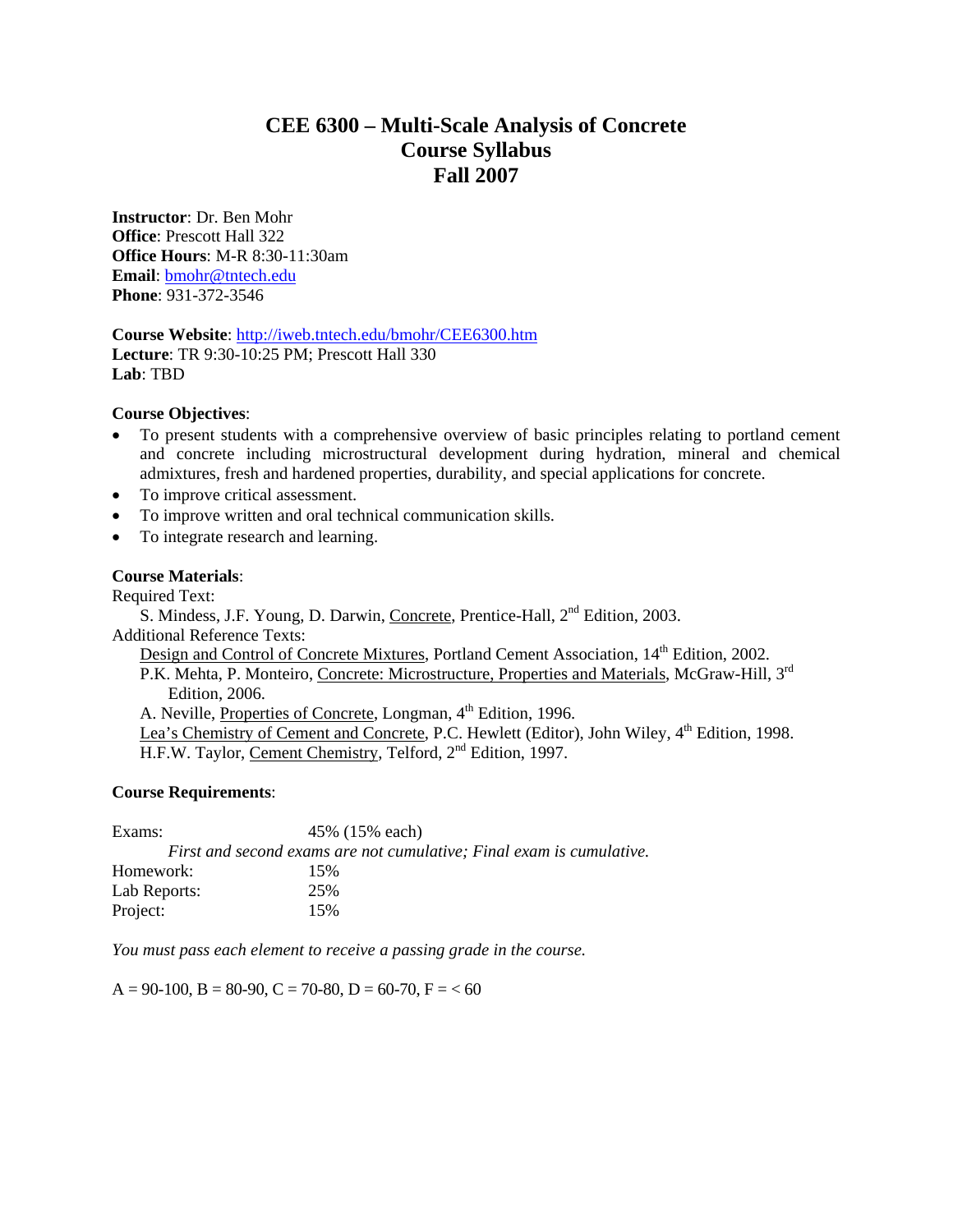## **CEE 5660 Transportation Planning Fall 2006**

**Textbook**: Transportation Engineering and Planning, 3<sup>rd</sup> edition by Papacostas, C. S. and P.D. Prevedouros

**Reference**: M.D. Meyer and E. J. Miller, Urban Transportation Planning, 2<sup>nd</sup> ed.

**Goal**: To introduce students to the planning of urban transportation systems.

### **Course Objectives**

This course is intended to provide the student with the following:

- 1) The evolution of urban transportation planning in the US, and an understanding of current transportation planning issues and policies.
- 2) The regulations that govern the conduct of planning
- 3) An understanding of how to design and execute an urban transportation planning study; and
- 4) A working knowledge of transportation planning analysis skills, especially relating to travel demand and supply analysis, impact analysis, and the collection of survey data

### **Measurable Outcomes**

- 1. Students should have an understanding of the historical development of urban transportation planning, and current legislation that guide the planning process.
- 2. Students should be able to distribute population and economic activity using the Potential and Putman Models respectively.
- 3. Students should know the different methods for conducting Origin-Destination surveys and Household Travel Behavior Surveys.
- 4. Students should be able to predict changes in modal patronage from demand elasticities.
- 5. Students should be able to predict the number of trips generated by a household using Cross-Classification Analysis, and Linear Regression Analysis
- 6. Students should be able to distribute trips originating from each zone using the biproportional method of updating, and the gravity model.
- 7. Students should be able to predict mode split using disaggregate multinomial logit model
- 8. Students should have an understanding of how vehicular traffic is assigned to a transportation network using system optimization, and user-equilibrium techniques.
- 9. Students should be able to assess the performance of transportation facilities density, flow, travel speeds, occupancy, etc
- 10. Students should be able to predict the impacts of transport operations noise levels and emissions from vehicular traffic operations on transportation facilities, and energy consumption.
- 11. Students should have an understanding of how transportation alternatives are evaluated.

| <b>Grading System:</b> | Problem sets              | 20%   |
|------------------------|---------------------------|-------|
|                        | Test # $1$                | 12.5% |
|                        | Test # $2$                | 12.5% |
|                        | Project                   | 15%   |
|                        | Term Paper + presentation | 20%   |
|                        | Final Exam                | 20%   |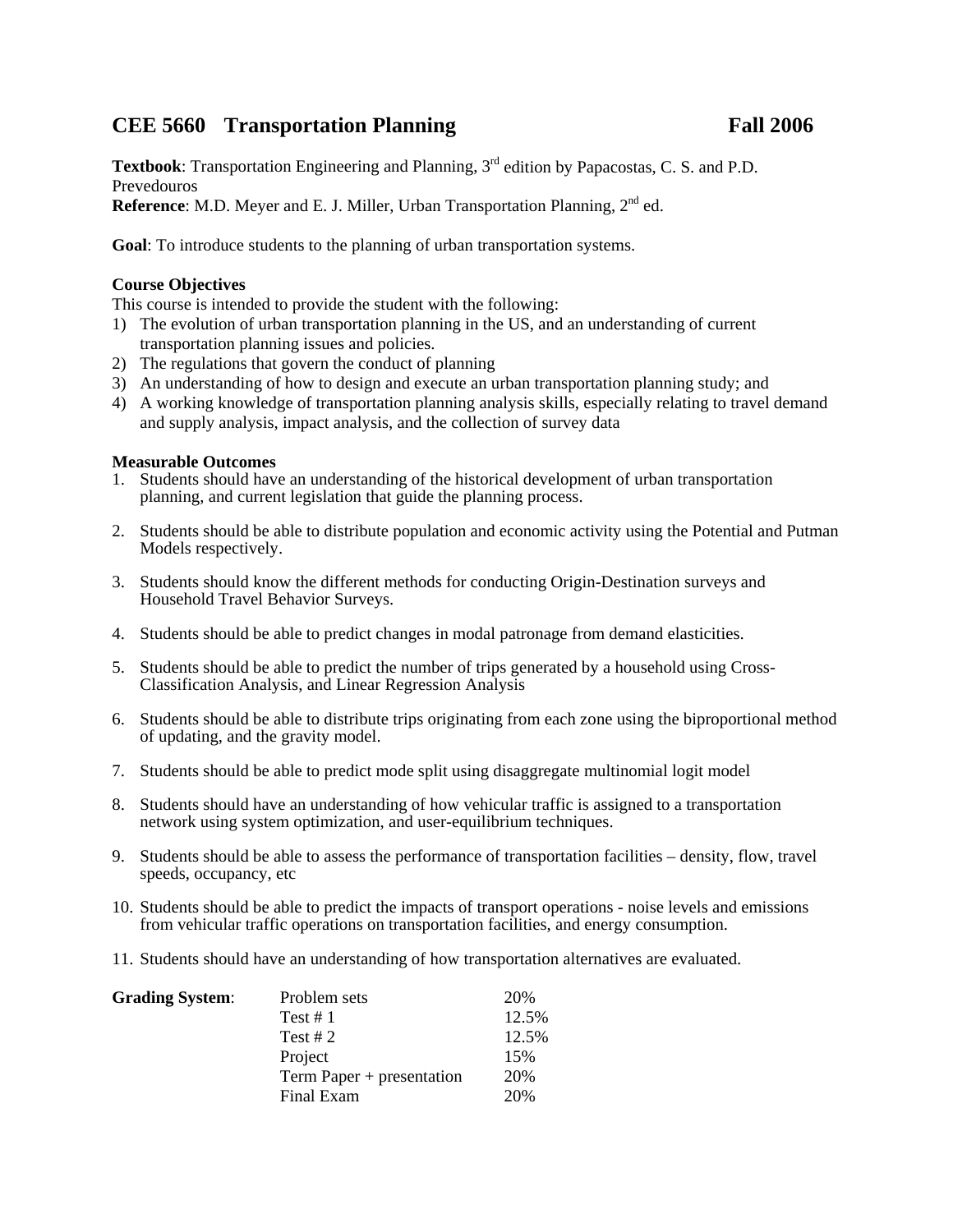$A \equiv 90 - 100$ ,  $B \equiv 80 - 90$ ,  $C \equiv 70 - 80$ ,  $D \equiv 60 - 70$ ,  $F \equiv 60$ 

#### **Academic & Classroom Conduct:**

Students are responsible for reading and complying with the current catalogue concerning class attendance and other student responsibilities in class.

**ADA**: Students with disabilities (as defined by the American with Disabilities Act) (ADA) should contact the instructor early in the semester or term regarding the accommodations necessary to complete the requirements of this course. The instructor will make reasonable adjustment to take into consideration the specific handicap of each student covered under the ADA.

#### **NOTES:**

- 1. Material presented in lectures may be included in exams even though it may not be in the reading assignments or handouts.
- 2. Solutions to assignments and project should be submitted in class on the stated due date. Any late submission of the solutions to an assignment or project will receive a zero mark.
- **3. Cheating will not be tolerated. A mark of zero will be assigned to the entire project, or entire assignment if cheating is detected anywhere in the submitted document.**
- 4. **You will form small groups to work on some of the problem sets and the project**. The members of a group will be responsible for organizing themselves to complete the required tasks.
- 5. **Plagiarism**: When you summarize, paraphrase (put someone else's ideas into your words), quote, or borrow data from someone else, you must indicate your source. Failure to do so is plagiarizing. Students who plagiarize will receive a 0 for the assignment.

### Course Outline

| <b>Topic</b>                                           | <b>Readings in Text</b>       |
|--------------------------------------------------------|-------------------------------|
| <b>Context for Urban Transportation Planning</b>       | Chapters 6, 7 $&$ Notes       |
| The Planning Process: Basic Definitions & Concepts     | <b>Notes</b>                  |
| Urban Transportation System Characteristics &          |                               |
| <b>Planning Issues</b>                                 | Chapter 6& Notes              |
| Land Use Forecasting: Potential Model & Putman's Model | Chapter 7 & Handout           |
| Transportation Data Collection & Management            | Chapter 4 Section 8 & Handout |
| Planning & the Decision-Making Process                 | Handout                       |
| Demand Analysis I: Basic Microeconomic Concepts;       | Chapter 8 Section 7           |
| Simplified Methods; Trip Generation                    | Sec $8.2$                     |
| Demand Analysis II: Trip Distribution                  | Sec. 8.3                      |
| Demand Analysis III: Modal Split                       | Sec. 8.4 & 8.6                |
| Demand Analysis IV: Traffic Assignment                 | Sec. 8.5                      |
| <b>Traffic Impact and Parking Studies</b>              | Chapter 9                     |
| Supply Analysis: Performance Measures, Costs & Impacts | Chapter $4,10 \&$ Handout     |
| Noise Prediction                                       |                               |
| Air Quality                                            |                               |
| <b>Energy Consumption</b>                              |                               |
| Capacity Analysis: Basic Freeway Segments              |                               |
| Capacity Analysis of Pedestrian Facilities             |                               |
| Capacity Analysis of Transit Facilities                |                               |
| Evaluation: Process, Issues, & Methods                 | Chapter 11 & Handout          |

| Test #1:    | Monday October 9, 2006    |
|-------------|---------------------------|
| Test $#2$ : | Monday, November 20, 2006 |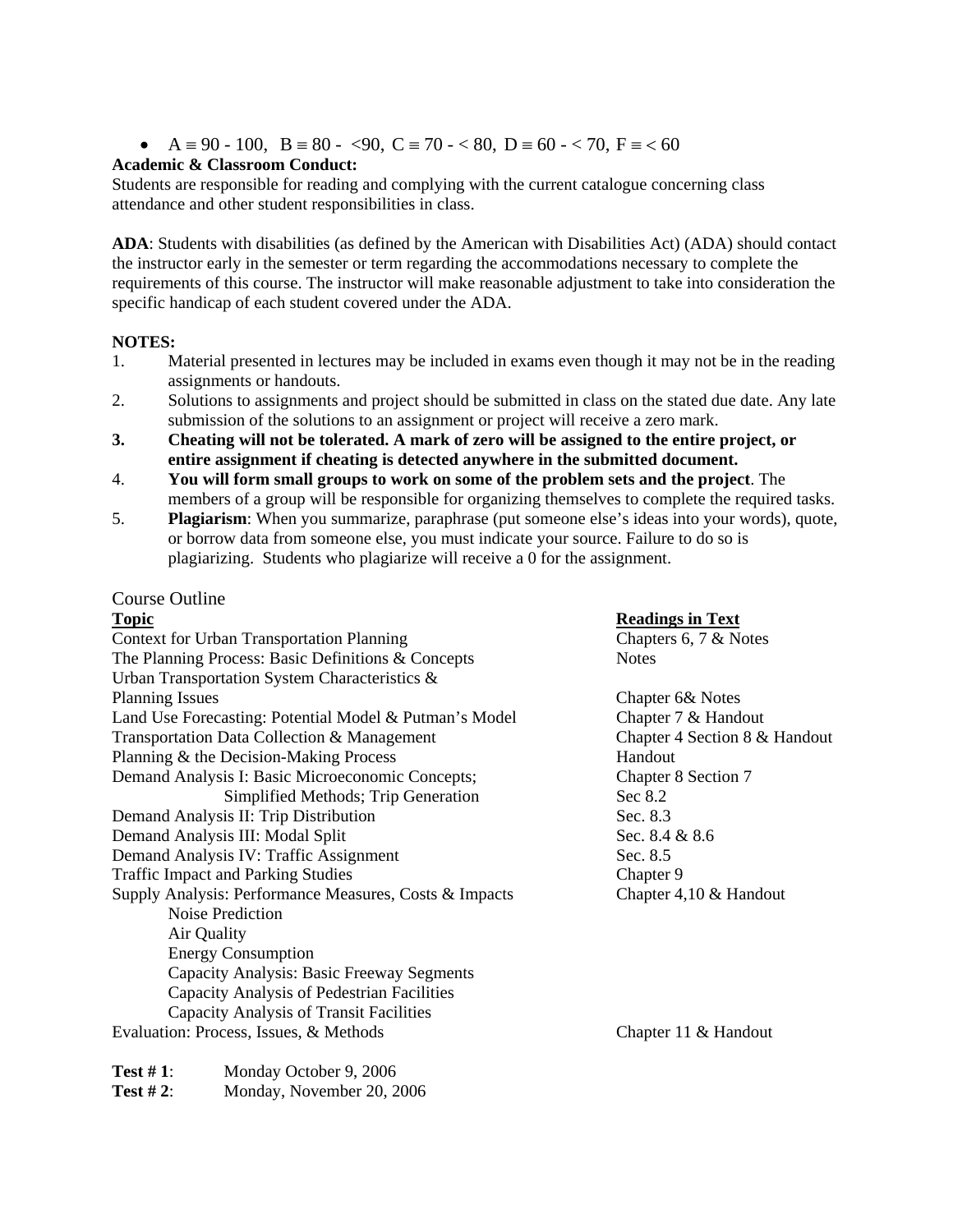**Final Exam:** Monday December 11, 2006 from 8:00 a.m. to 10:00 a.m.

**Instructor**: Dr. Daniel Badoe **Room**: PH 434 **Phone**: 372-3490 E-mail: dbadoe@tntech.edu **Office Hours**: Normal working hours Monday - Friday

Web Page: http://gemini.tntech.edu/~dbadoe/ (select CEE 4660)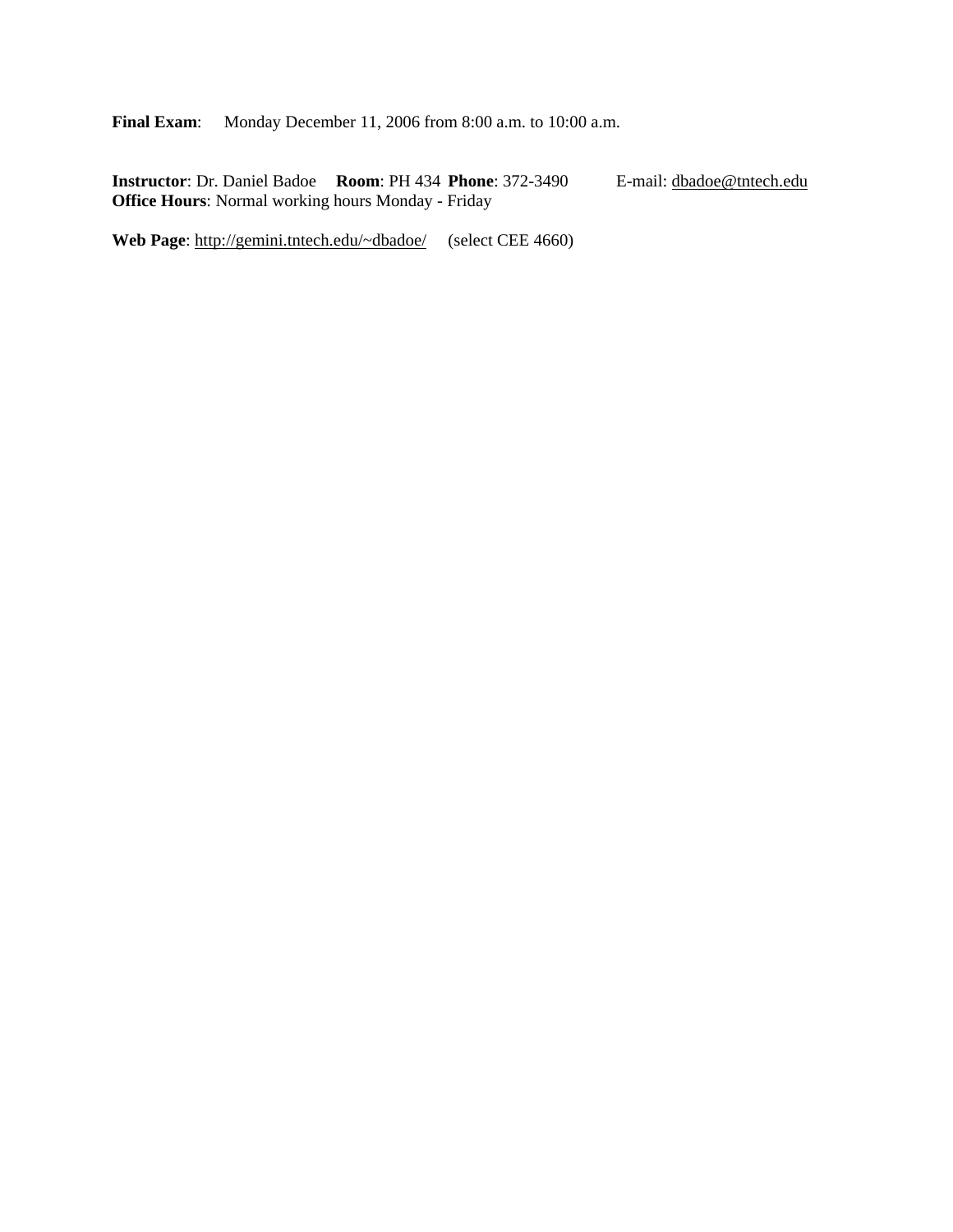# **CEE 6470 – Transportation Demand Analysis**

#### **Course Objective**:

Fall 2007

This course provides students with an in-depth treatment of the quantitative modeling of transportation demand for transportation planning purposes. The course principally deals with urban passenger demand, although intercity passenger demand models are also discussed. Topics addressed include theory of transportation demand, aggregate and disaggregate models, and an introduction to the activitybased approaches. An understanding of the theory of the demand for transportation is coupled with practical experience in the specification, estimation, and use of transportation demand models.

#### **Prerequisites**

- 1. Introductory course in probability and statistics
- 2. Transportation planning (CEE 4660/5660) may be taken as a co-requisite with permission of **instructor**

**Course Text:** Modelling Transport, 3<sup>rd</sup> Edition by J. de D. Ortuzar and L. G. Willumsen

#### **Reference books & journals include**:

- 1. Transportation Demand Analysis (1983) by A. Kanafani
- 2. Discrete Choice Analysis (1985) by Ben-Akiva, M. and S. Lerman
- 3. Urban Transportation Planning  $2^{nd}$  edition (2001) by Meyer, M. and E. Miller
- 4. Transportation Research Record series on travel behavior and travel demand modeling
- 5. Urban Transportation Modeling and Planning (1975) by Stopher and Meyburg
- 6. NCHRP report 365 Travel Estimation for Urban Planning

7. Any good introductory text on probability and statistics

| Grading: | Assignments<br>Term papers/project<br><b>Final Exam</b> | 30 marks<br>50 marks<br>20 marks |
|----------|---------------------------------------------------------|----------------------------------|
|          |                                                         |                                  |

•  $A = 90 - 100$ ,  $B = 80 - 90$ ,  $C = 70 - 80$ ,  $D = 60 - 70$ ,  $F = 60$ 

**Note:** Solutions to problem sets, term papers, and project-reports should be submitted at the beginning of class on the stated due date. Late submission of solutions to a problem set, term paper, or project-report will result in the submission being assigned a mark of zero.

#### **Academic & Classroom Conduct**:

Students are responsible for reading and complying with the current catalogue concerning class attendance and other student responsibilities in class.

**ADA**: Students with disabilities (as defined by the American with Disabilities Act) (ADA) should contact the instructor early in the semester or term regarding the accommodations necessary to complete the requirements of this course. The instructor will make reasonable adjustment to take into consideration the specific handicap of each student covered under the ADA.

| Instructor: | D. A. Badoe                               | <b>Office: PH 434 Phone: 372-3490</b> | <b>E-mail:</b> dbadoe@tntech.edu |
|-------------|-------------------------------------------|---------------------------------------|----------------------------------|
|             | <b>Office Hours: Normal working hours</b> |                                       |                                  |

**Topics** 

- 1. Probability theory Chapter 2: Sec.5
- 2. Multiple regression analysis **Chapter 4: Sec.2** Chapter 4: Sec.2
- 3. Microeconomic demand theory Notes
- 4. Trip Generation Modelling Chapter 4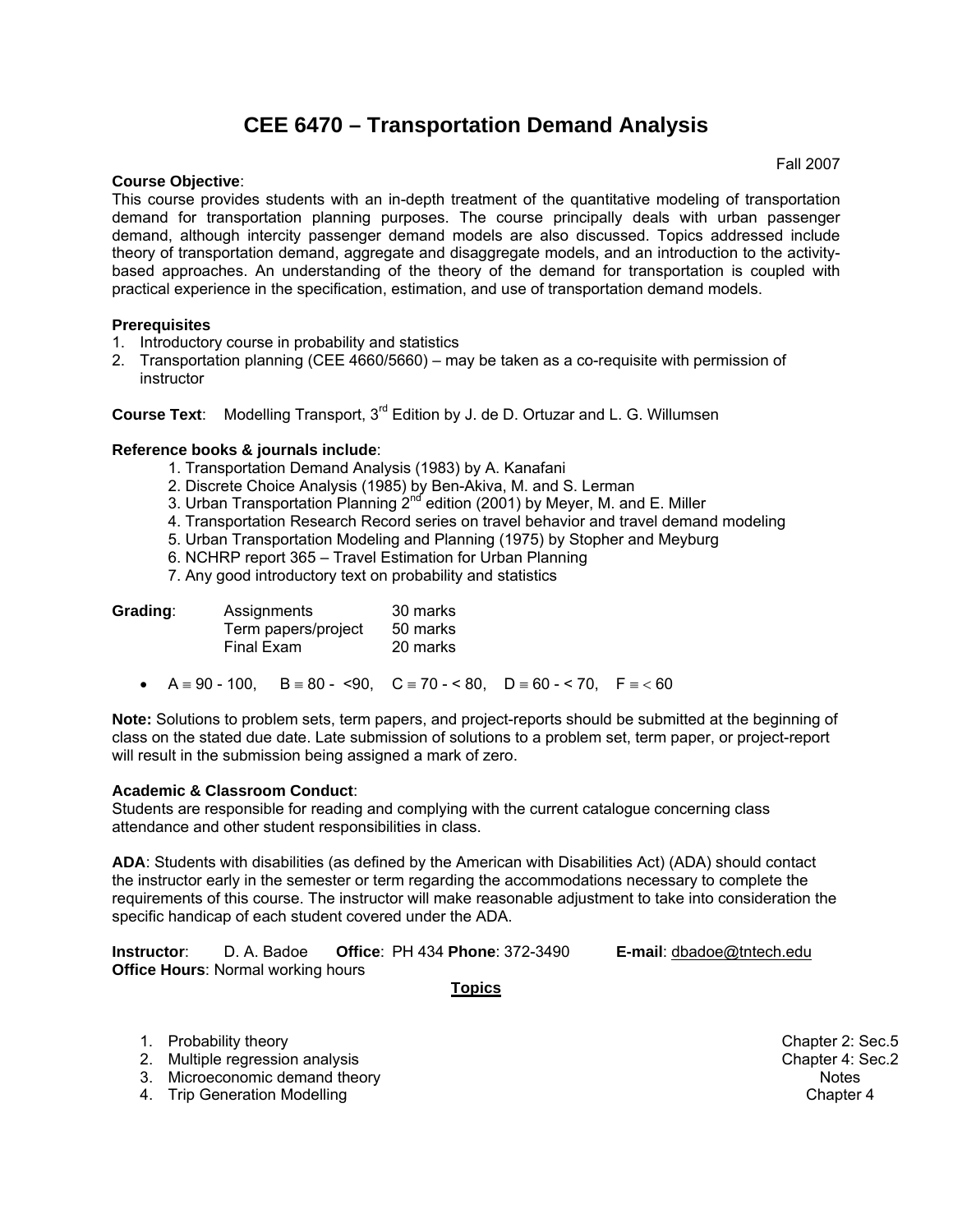| Trip Distribution Modelling<br>5.                                      | Chapter 5    |
|------------------------------------------------------------------------|--------------|
| Modal Split and Direct Demand Modelling<br>6.                          | Chapter 6    |
| Discrete Choice Models (Binary & Multinomial Logit) - Theory<br>7.     | Chapter 7    |
| Discrete Choice Models (Binary & Multinomial Logit) - Estimation<br>8. | Chapter 8    |
| <b>Traffic Assignment</b><br>9.                                        | Chapter 10   |
| 10. Time of Day Modeling                                               | <b>Notes</b> |
| 11. Travel Surveys                                                     | Chapter 3    |
| 12. Intercity Passenger Demand                                         | <b>Notes</b> |
| 13. Introduction to activity-based approach to travel demand modelling | <b>Notes</b> |
|                                                                        |              |

Details of the term papers/project and final exam will be provided in subsequent documentation.

**Final Exam**: Wednesday December 12, 2007, from 10:30 a.m. to 12:30 p.m.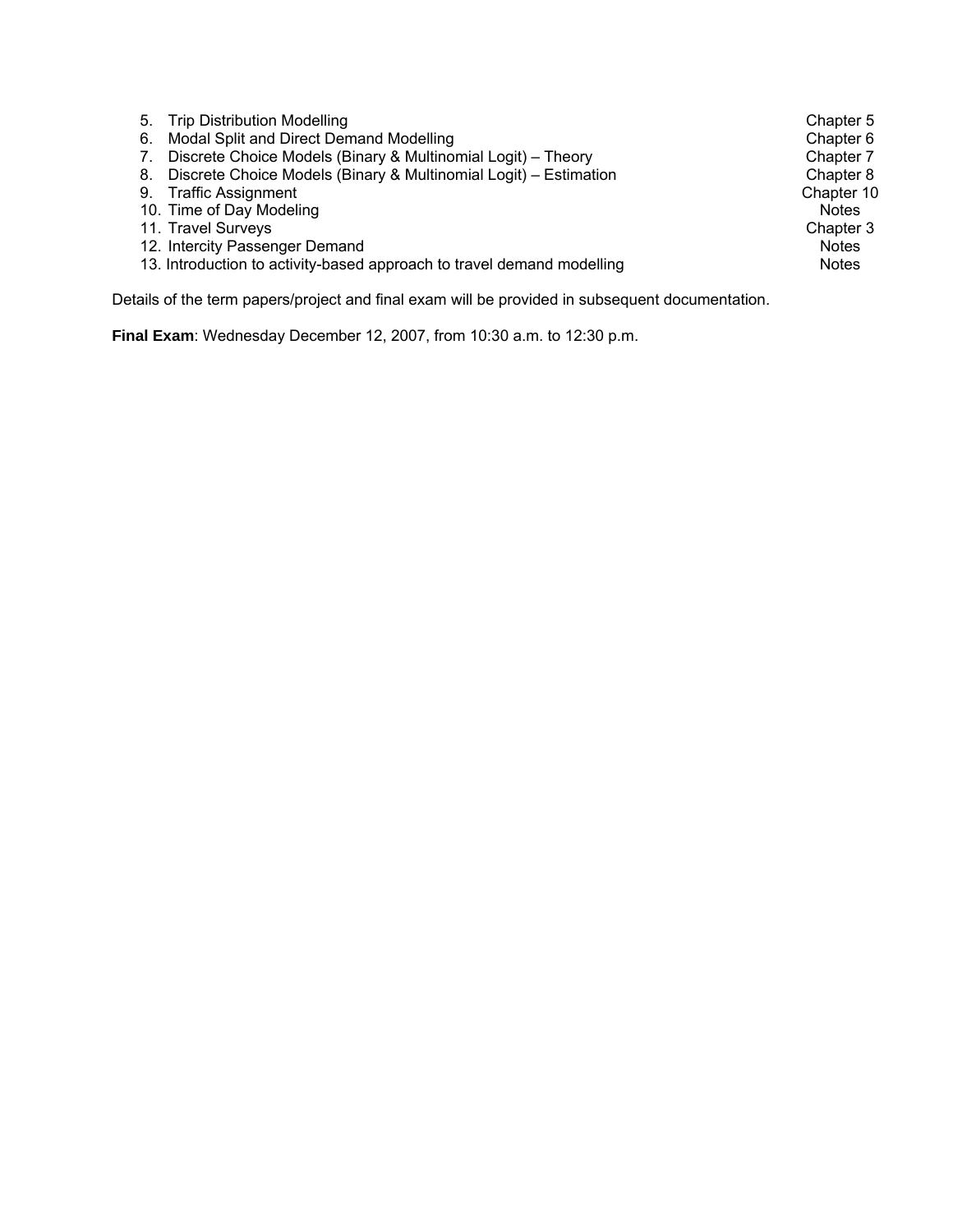| CEE 4700/5700                                      | <b>Masonry Design</b>                                                                                                                                                                                                                                                                                                                                                                                                                                                                             | Spring 2007 |
|----------------------------------------------------|---------------------------------------------------------------------------------------------------------------------------------------------------------------------------------------------------------------------------------------------------------------------------------------------------------------------------------------------------------------------------------------------------------------------------------------------------------------------------------------------------|-------------|
| <b>INSTRUCTOR:</b>                                 | Dr. Craig Henderson, P.E.<br>Office: PH 417; Phone: 372-3062; E-mail: chenderson                                                                                                                                                                                                                                                                                                                                                                                                                  |             |
| TEXT:                                              | 1. ACI 530-02 Building Code Requirements for Masonry Structures<br>2. Masonry Course Notes, Henderson, 2007.<br>3. Design of Reinforced Masonry Structures 13 <sup>th</sup> Ed., Taly, 2004.                                                                                                                                                                                                                                                                                                      |             |
| <b>PREREQUISITES:</b>                              | <b>CEE 4320</b>                                                                                                                                                                                                                                                                                                                                                                                                                                                                                   |             |
| <b>ATTENDANCE:</b>                                 | Class attendance and participation is required. Students who miss class<br>usually fail. Absence from a test without prior approval of the instructor<br>will normally result in a grade of zero on that test. Make-up tests will be<br>given only in properly documented cases of serious illness, or<br>emergency, or unavoidable contingency.                                                                                                                                                  |             |
| <b>TEACHING METHOD:</b>                            | The course is taught by lectures, which include example problems similar<br>to the assigned homework problems.                                                                                                                                                                                                                                                                                                                                                                                    |             |
| <b>OBJECTIVES:</b>                                 | 1. Understand masonry terminology and be able to converse in written<br>and oral format about testing, analysis, design, and construction.<br>Understand the principles of masonry construction and typical<br>2.<br>configurations of masonry buildings and sub-assemblies.<br>Be capable of the analysis and design of typical masonry elements<br>3.<br>including columns, beams, lintels, and walls to resist structural<br>forces.                                                           |             |
| <b>CLASS CONDUCT:</b>                              | Professional behavior is expected (i.e., students must be on<br>time, refrain from talking during lecture, be attentive and participate).                                                                                                                                                                                                                                                                                                                                                         |             |
| <b>HOMEWORK:</b>                                   | Homework is due at the BEGINNING of the class period on the<br>dates assigned in class and will not be accepted late. Quizzes will often<br>be given at the start of class, and for grading purposes, will be<br>considered as homework. Neatness is important and your work will be<br>graded accordingly. Homework must be completed on engineering<br>paper and follow a GIVEN, REQUIRED, and SOLUTION type format.<br>Homework will not be graded that fails to comply with these guidelines. |             |
| <b>GRADING</b><br><b>DISTRIBUTION:</b>             | Homework = $12\%$ ; 3 tests = $21\%$ each; final exam = $25\%$                                                                                                                                                                                                                                                                                                                                                                                                                                    |             |
| <b>SCALE:</b>                                      | $D = 62-71$ ; $C = 72-81$ ; $B = 82-91$ ; $A = 92-100$                                                                                                                                                                                                                                                                                                                                                                                                                                            |             |
| <b>ADA PROVISIONS:</b>                             | Students with a disability requiring accommodations should contact the<br>Office of Disability Services (ODS). An Accommodation Request (AR)<br>should be completed as soon as possible, preferably by the end of the<br>first week of the course. The ODS is located in the Roaden University<br>Center, Room 112; phone 372-6119.                                                                                                                                                               |             |
| <b>CEE 5700</b><br><b>Graduate Student Project</b> |                                                                                                                                                                                                                                                                                                                                                                                                                                                                                                   |             |

**Required:**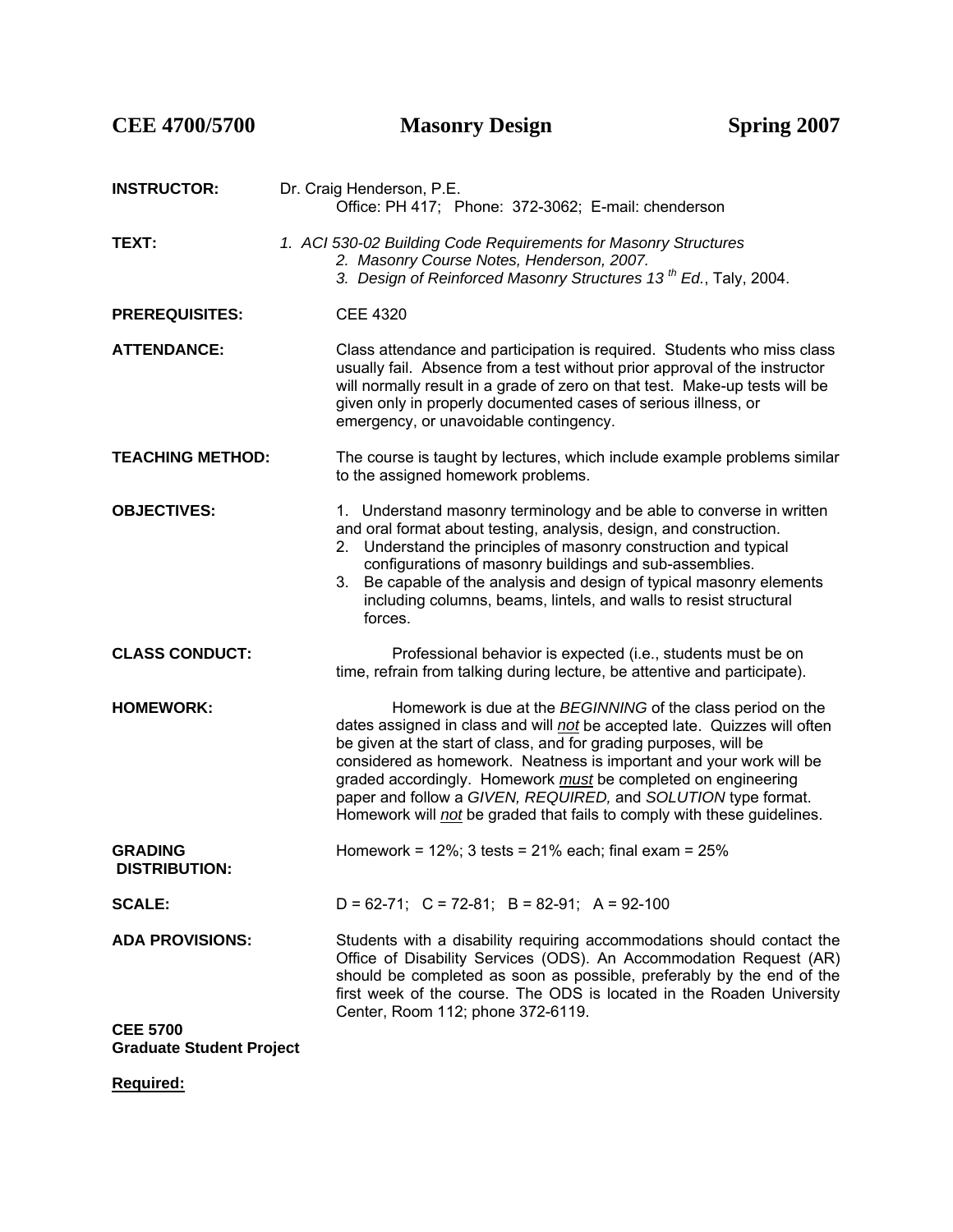Create a design notebook containing examples of each type of problem worked in CEE 5700. There will be seven sections as follows:

- 1. Beams (flexure) using WSD
- 2. Beams (shear) using WSD
- 3. Beams (flexure) using USD
- 4. Reinforced walls fully-grouted (flexure)
- 5. Reinforced walls partially-grouted (flexure)
- 6. Unreinforced wall (flexure and axial)
- 7. Unreinforced walls (shear)
- 8. Reinforced walls (shear)
- 9. Columns
- 10. Seismic Design

Each section should be separated by a tab and contain the following:

- One-page hand-worked example
- One-page MathCad or Excel design tool
- One-page write-up on how to use the design tool (input, assumptions, etc.) and an outline of the pertinent sections of the code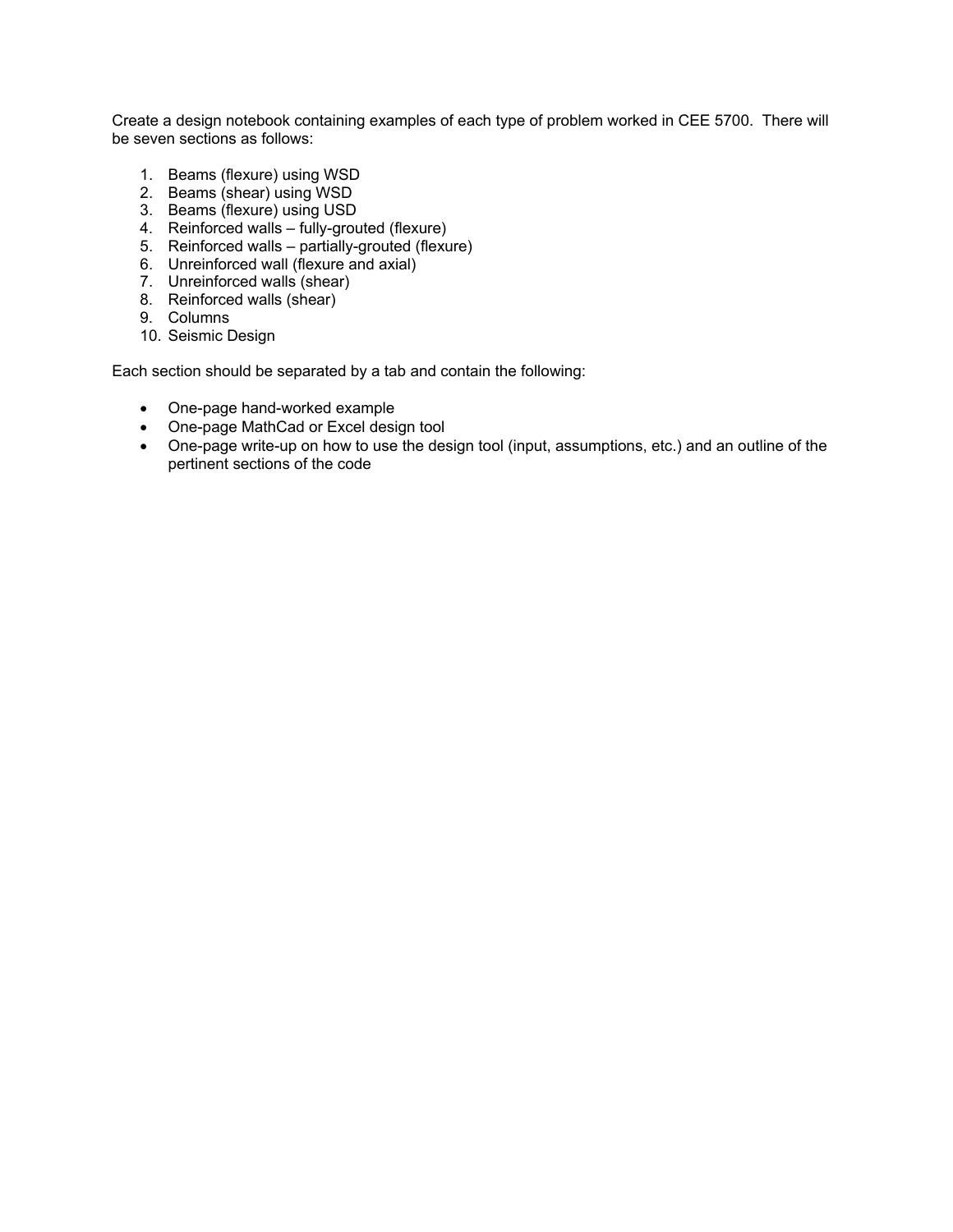## **CEE 7520 Fluvial Hydraulics**

- Catalog Data: CEE 6420: Fluvial Hydraulics. Lecture 3. Credit 3. Advanced topics; fundamental principles, theories and analytical methods applied in open-channel hydraulics, sediment transport mechanics and fluvial morphology. Prerequisites: CEE 6520 or consent of instructor.
- Textbook: Howard H. Chang, Fluvial Processes in River Engineering, Krieger Publishing, Malabar, Florida, Reissue 1998 with minor corrections.
- Reference: None
- Coordinator: V. S. Neary, Associate Professor of Civil & Environmental Engineering
- Goals: To give the student proficiency in formulating and solving a number of engineering problems in open channel hydraulics, sediment transport and fluvial morphology.

Prerequisites by topic:

Open channel hydraulics (CEE 6520) or Consent of Instructor

#### Topics:

- 1. River Morphology (4 class hours)
- 2. Hydraulics of Flow in Streams & Rivers (5 class hours)
- 3. Physical Properties of Sediment (3 class hours)
- 4. Initiation of Motion (3 class hours)
- 5. Alluvial Bed Forms and Flow Resistance (4 class hours)
- 6. Sediment Transport in Streams & Rivers (6 class hours)
- 7. Sediment Transport in Pipes (4 class hours)
- 8. Design of Stable Alluvial Channels (3 class hours)
- 9. Analytical River Morphology (3 class hours)
- 10. Sediment Field Measurements (3 class hours)
- 11. Tests (4 class hours)

Total Class hours for 1 semester = 45 hours, where 1 class hour = 55 minutes

Computer usage:

1. Most homework assignments will require use of Microsoft Excel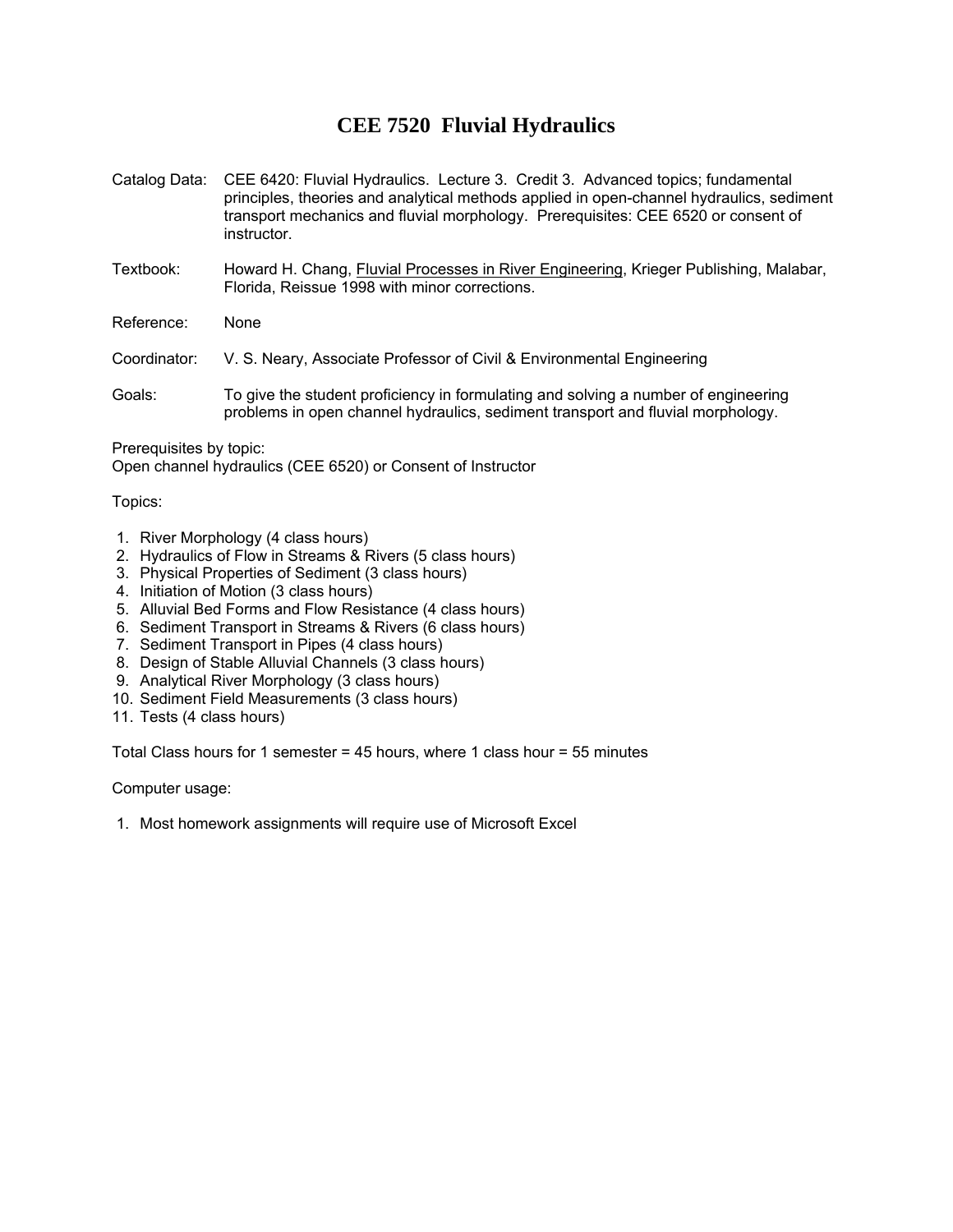## **CEE 6750 Environmental Modeling**

Catalog Data: CEE 6750 Environmental Modeling Lec. 3. Credit 3. Prerequisite: CEE 4450 and 6610 or consent of instructor. Mathematical modeling of single medium and multimedia environmental systems. Applications to natural and engineered systems.

Textbook: Schnoor, Environmental Modeling, J. Wiley & Sons, 1996.

Reference:

Ramaswami, Milford & Small, Integrated Environmental Modeling, Wiley, 2005. Hemond and Fechner-Levy, Chemical Fate and Transport in the Environment, 2<sup>nd</sup> Ed., Academic Press, 2000. Weber, Environmental Systems and Processes, Wiley, 2001.

- Coordinator: Lenly Weathers, Associate Professor of Civil and Environmental Engineering
- Goals: To provide an fundamental understanding of the development of mathematical models of multimedia environments.
- Prerequisites: CEE 4450 and CEE 6610

#### Topics Covered

- 1. Introduction (1 hour)
- 2. Transport Fundamentals (3 hours)
- 3. Chemical Reaction Kinetics (2 hours)
- 4. Equilibrium Chemical Modeling (6 hours)
- 5. Numerical Methods (3 hours)
- 6. Toxic Organic Chemicals (5 hours)
- 7. Modeling Trace Metals (5 hours)
- 8. Models of Transport in Air (5 hours)
- 9. Models of Transport in Soil and Groundwater (5 hours)
- 10. Models of Transport in Surface Water (5 hours)
- 11. Tests (2 hours)
	- Total: 42 hours

- Computer Usage: 1. Spreadsheet applications.
	- 2. Internet/word processing applications for project reporting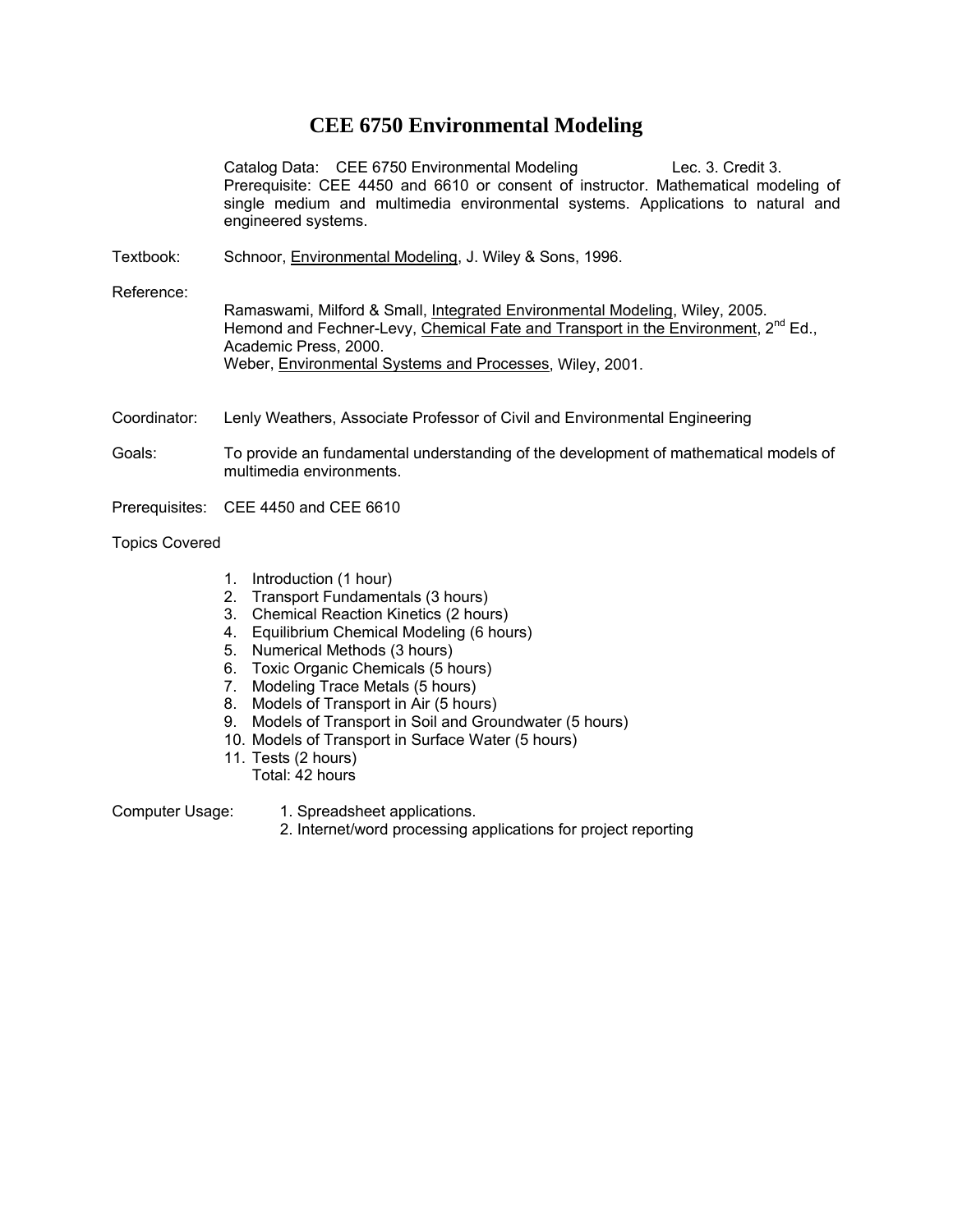# **CEE 4430 (5430) – Water and Wastewater Engineering Spring Semester 2007**

| 2000 Catalog Data:      | CEE 4430 (5430): Water and Wastewater Engineering Lecture 3. Credit 3 Unit<br>operations and processes for water and wastewater treatment. Quantities and<br>characteristics of water and wastewater. Prerequisite: CEE 3410 or consent of<br>instructor. |
|-------------------------|-----------------------------------------------------------------------------------------------------------------------------------------------------------------------------------------------------------------------------------------------------------|
| Textbook:               | Reynolds, T.D. and Paul A. Richards, Unit Operations and Processes in<br>Environmental Engineering, PWS Publishing Company, Boston, Second edition,<br>1996.                                                                                              |
|                         | Reference:<br>AWWA, Water Treatment Plant Design, Second edition, 1990.<br>Crites, R. and G. Tchobanoglous, Small & Decentralized Wastewater<br>Management Systems, 1998.                                                                                 |
| Coordinator:            | L.J. Weathers, Associate Professor of Civil Engineering                                                                                                                                                                                                   |
| Prerequisites by topic: | 1. Water treatment operations<br>2. Wastewater treatment operations<br>3                                                                                                                                                                                  |
| Goal:                   | The goal of CEE 4430 (5430) "Water and Wastewater Engineering" is to develop<br>the student's ability to design potable water and wastewater treatment systems.                                                                                           |

Topics covered:

- 1. Chemistry review (1 class)
- 2. Reactor theory (1 class)<br>3. Water and wastewater qu
- Water and wastewater quantity and quality (1 class)
- 4. Water and wastewater treatment overview (1 class)
- 5. Water treatment processes and design (10 classes)<br>6. Wastewater treatment processes and design (9 class
- 6. Wastewater treatment processes and design (9 classes)<br>
7. Solids handling (1 class)
- 7. Solids handling (1 class)<br>8. Tests/review (4 class)
- Tests/review (4 class)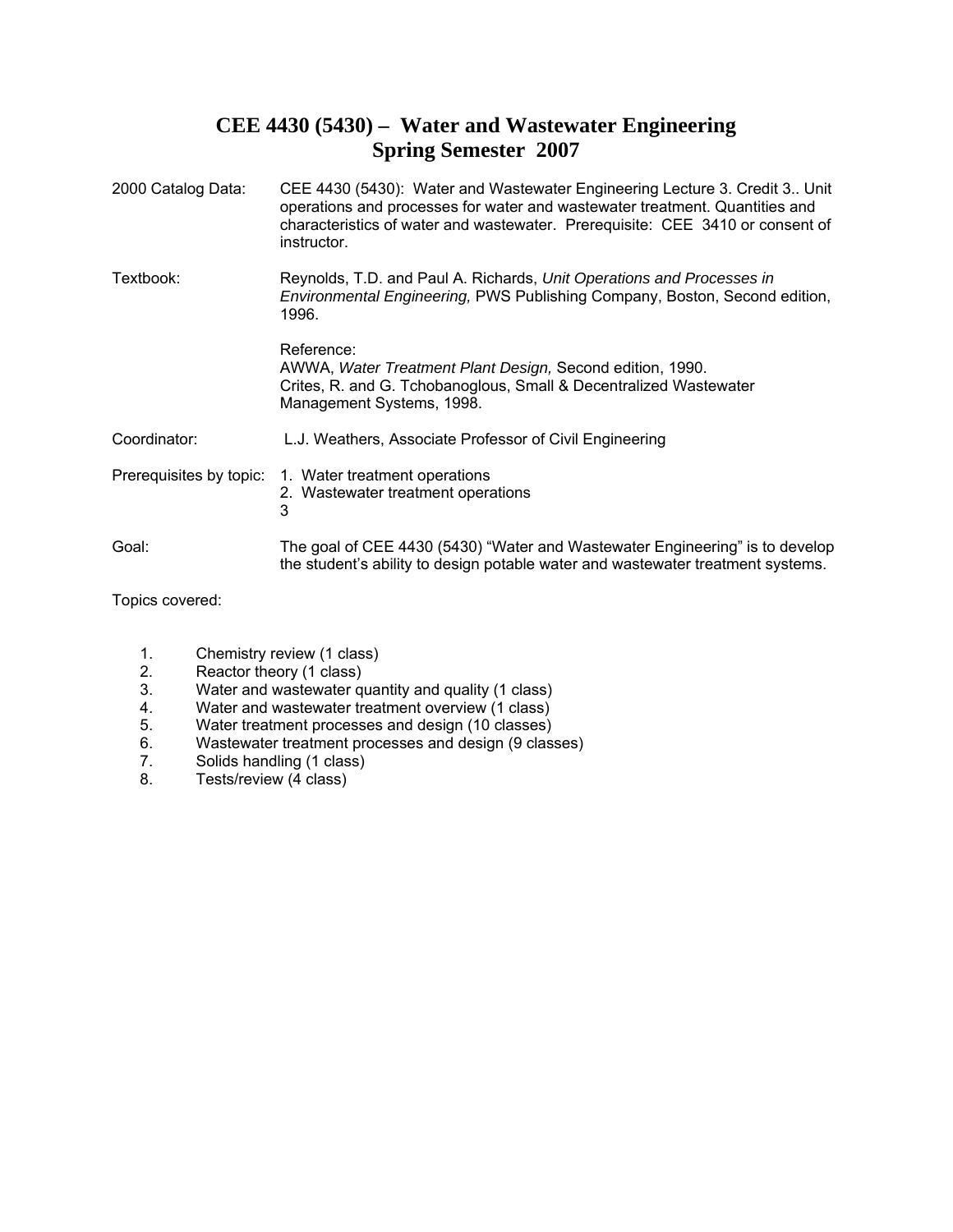## **CEE 4420/5420 ENGINEERING HYDROLOGY (FALL 2007) Instructor: Dr. Faisal Hossain**

#### **DESCRIPTION**

Fundamental principles of engineering hydrology with application to runoff modeling in catchments

#### **COURSE OBJECTIVES**

Essential Objective: To provide an up to date background on engineering hydrology with special emphasis on runoff modeling for water resources management. Secondary Objective: To gain factual knowledge on terminology and use of methods of engineering hydrology; Learn how to apply course material to specific engineering hydrology problems.

#### **REQUIRED TEXT**

*1. Gupta, R. S., Hydrology & Hydraulic Systems, Second Edition,* Waveland Press, Inc., Prospect Heights, Illinois, 2001.

#### **ADDITIONAL TEXT FOR 5000 LEVEL STUDENTS**

*2. Hornberger, G.S. et al. Elements of Physical Hydrology,* Johns Hopkins University Press, 1998.

#### **PREREQUISITES**

CEE 3420 Hydraulics (Required) or consent of the instructor

#### **MAJOR TOPICS COVERED**

Estimating Water Budgets, Calculating Transfer Processes in the Hydrologic Cycle, Unit Hydrograph Techniques for Midsized Catchments, Reservoir Routing Techniques for Large Catchments.

#### **COURSE FORMAT**

This semester an attempt will be made to adopt a teaching style that balances among lectures, reading assignments, homework and quizzes. Discussions will be driven mainly through extensive homeworks, quizzes and exams. The reading assignments will be essentially based on the Text book. Additional reading material may be provided. Reading assignments will be designed so that students can be better prepared to interact during class discussions. There will be about 6-8 sets of extensive homeworks, almost all of which will be based on problems provided in the Textbook. Homework WILL be graded, hence, doing it legibly and on time strongly encouraged. NO LATE HOMEWORK WILL BE ACCEPTED.

Solutions for all assigned homework problems will be posted on the bulletin board outside PH330 or emailed.

#### **ADDITIONAL REQUIREMENT FOR 5000 LEVEL STUDENTS**

Students of CEE5420 will be required to complete a class project requiring 1 hour per week of effort during the semester. The project will be graded on the basis of a final project report and a class presentation.

#### **EXAMS**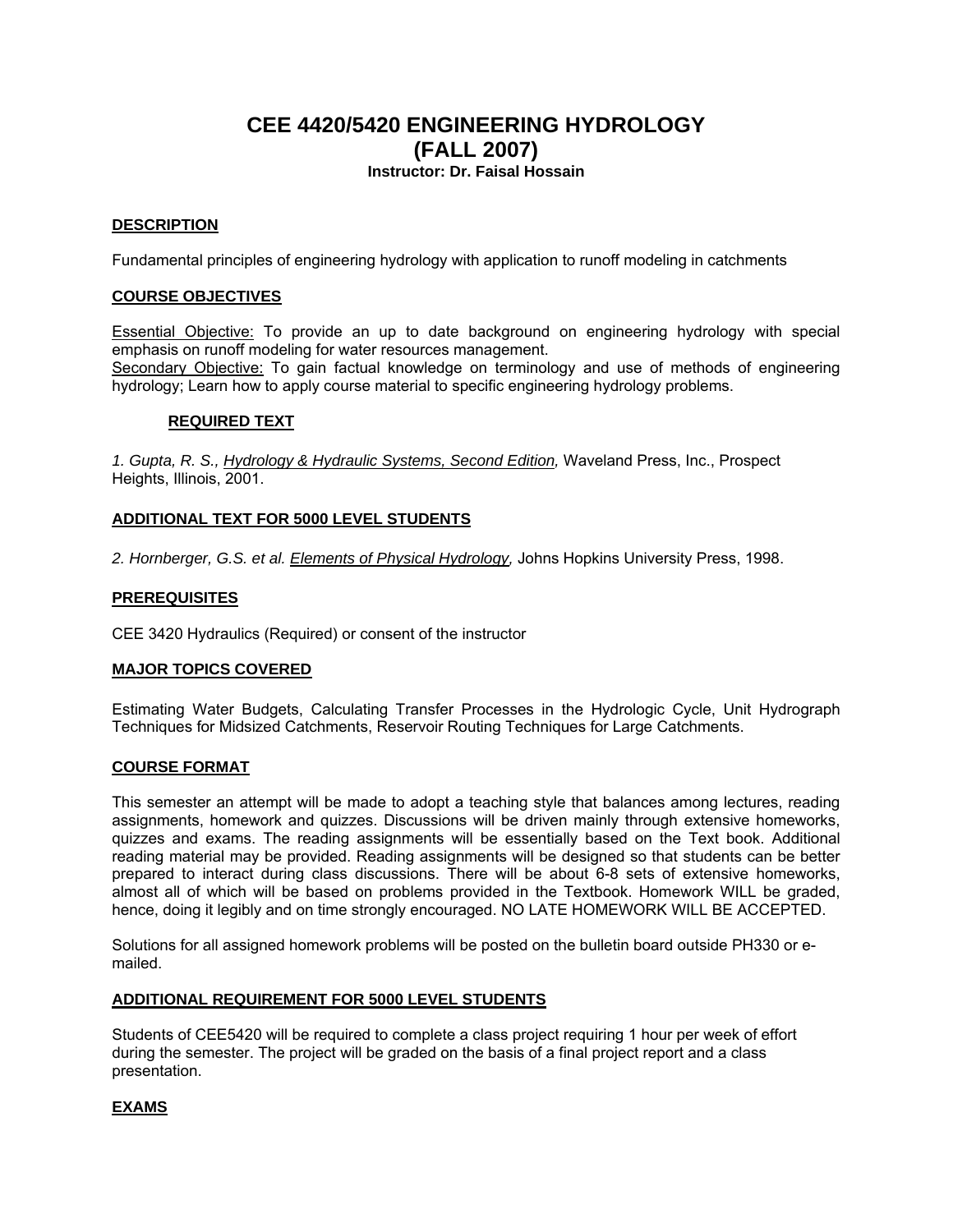There will be 3 exams (2 mid-terms, one final), punctuated with about 4-5 quizzes. All exams will be open book and open notes.

## **GRADE PERCENTAGES**

#### **For CEE4420**

Homework - 40% Exams - 50% Class Participation and Quizzes -10%

#### **For CEE5420**

Homework – 25% Exams – 35% Class Project – 30% Class Participation and Quizzes – 10%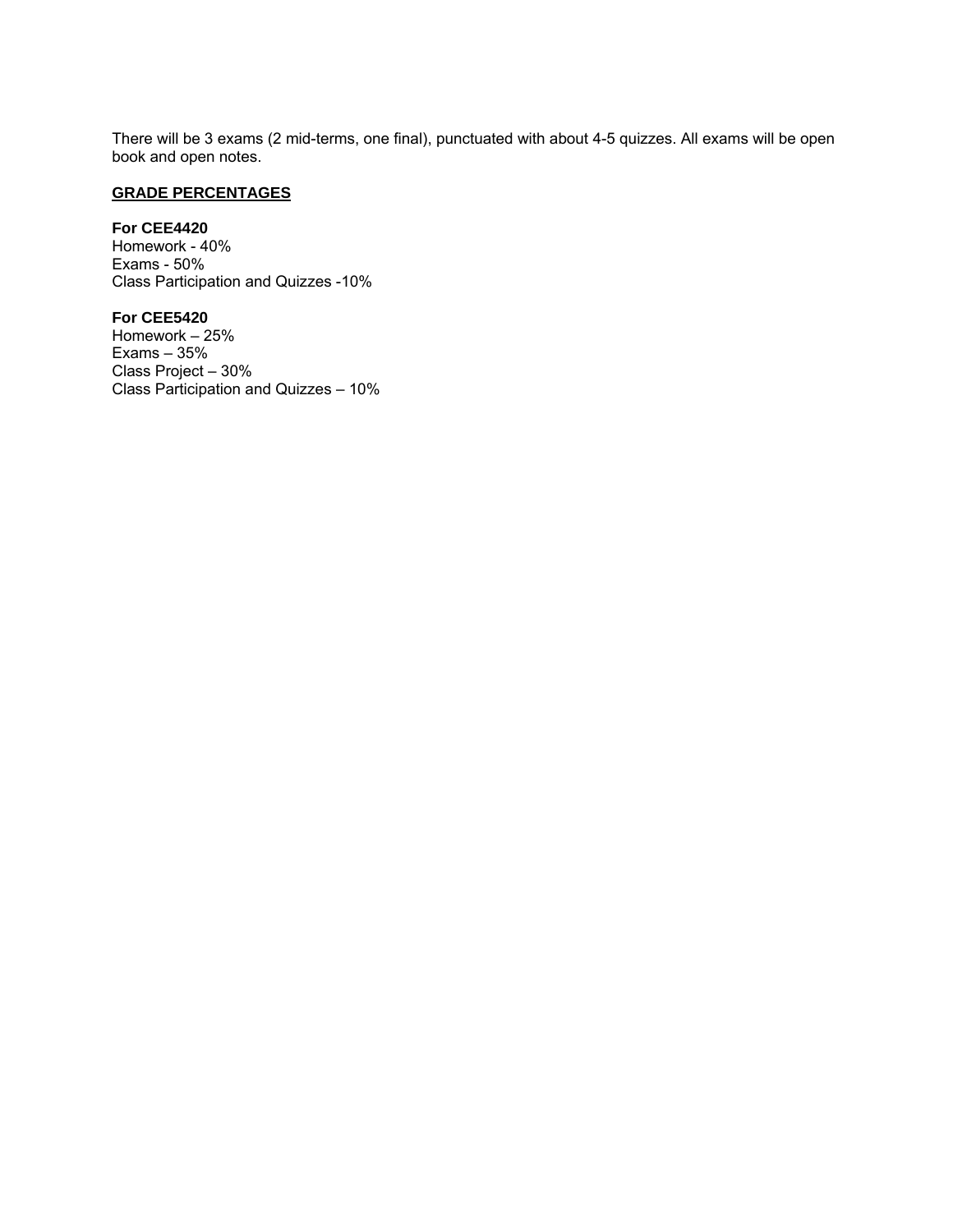## **CEE 4440 WATER RESOURCES ENGINEERING SPRING 2005**

#### **Instructor: Dr. Faisal Hossain E-Mail: fhossain@tntech.edu Time & Place: Tues-Thurs 3.00-4.20 PM; PH 325 Office Phone: 372-3257; Office Location: PH332 Office Hours: Fri 1-5 pm (or by appointment)**

#### **Description**

Application of engineering principles to problems related to planning, design and management of river-reservoir systems

#### **Main Text**

*Linsley et al., Water-Resources Engineering, McGraw-Hill, Inc., New York, 4th edition, 1992.*

#### **Course Objectives**

This course is designed to provide you with an up to date background for planning, design and management of river reservoir systems (some examples are: flood-damage reduction and hydropower). It treats important aspects involved in planning these systems (probability concepts, water law, engineering economy and simulation modeling).

#### **Prerequisites**

CEE 3420 Hydraulics (Required) CEE 4420 Engineering Hydrology (Recommended)

#### **Topics Covered**

Descriptive and Quantitative Hydrology, Probability Concepts in WRE Planning, Water Law, Engineering Economy in WRE Planning, Simulation Modeling of River-Reservoir Systems. Reservoirs, Turbines, Hydroelectric Power, Flood-Damage Mitigation, Planning for WRE.

#### **Course Format**

This semester an attempt will be made to adopt a teaching style that balances among lectures, reading assignments, homework, quizzes and mini projects. Discussions will be driven mainly through extensive homeworks and mini projects.

#### **Lectures**

Lectures will be kept to the minimum necessary, but will be provided on an as-needed basis. Typically, the Tuesday of each week will be reserved for lectures and giving students an overview of each topic, the learning objectives and expectations in terms of homework and projects. The Thursdays of each week shall be reserved for homeworks and project assistance where more informal discussions and class participation will take place. Powerpoint lecture notes will be provided with the start of each new topic. These notes will help you to gauge what subtopics are being emphasized in your reading assignment.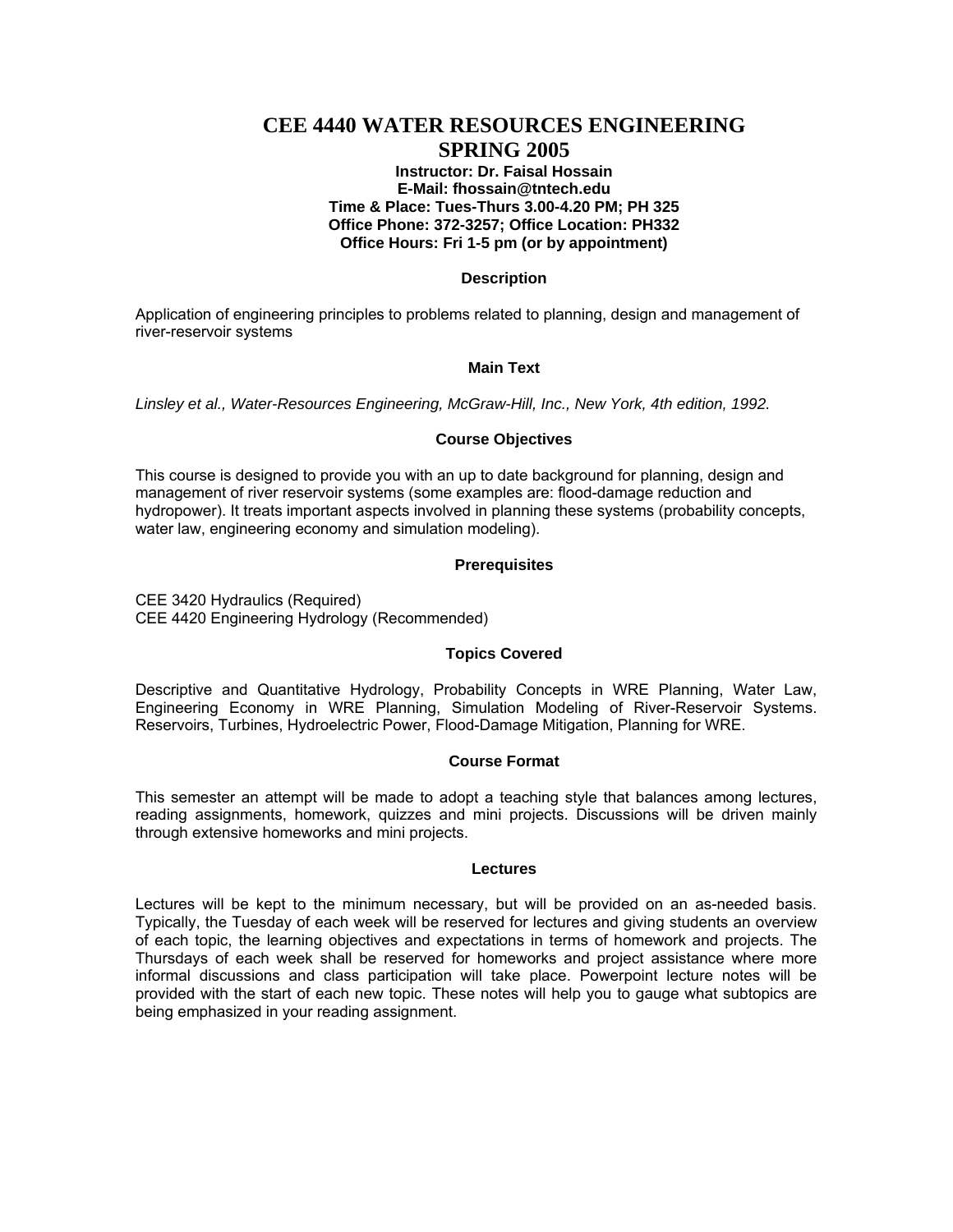#### **Reading Assignments**

The reading assignments will be essentially based on the Text book. Additional reading material may be provided. Reading assignments will be designed so that students can be better prepared to interact during class discussions.

#### **Homework**

- There will be about 6-8 sets of extensive homeworks, almost all of which will be based on problems provided in the Textbook.
- Homework WILL be graded, hence, doing it legibly and on time strongly encouraged. NO LATE HOMEWORK WILL BE ACCEPTED.
- Solutions for all assigned homework problems will be posted on the bulletin board outside PH330 or e-mailed.

#### **Mini Projects**

There will be about 4 mini projects. The last one will require a class presentation (25 mins). Mini Project reports unless otherwise instructed will consist of the following parts to supplement the certain homework problems: Title Page (with names and date); Objectives; Methods; Results. Figures and tables must be referenced in text. Depending on the level of difficulty of the mini projects work may be allowed to be done in groups of 2-3 students.

#### **Exams**

There will be 2 exams (1 mid-term, one final), punctuated with about 4-5 quizzes. All exams will be open book and open notes.

#### **Groups**

You are encouraged to work in groups on homework and project assignments. For mini projects, you may be divided into groups of 2 or 3. Those members not contributing will either be reassigned, work on their own, or have their grades reduced based on their group member grades.

#### **Grade Percentages**

Homework - 30% Exams – 40% Mini Projects-20%, Class Participation and Quizzes -10%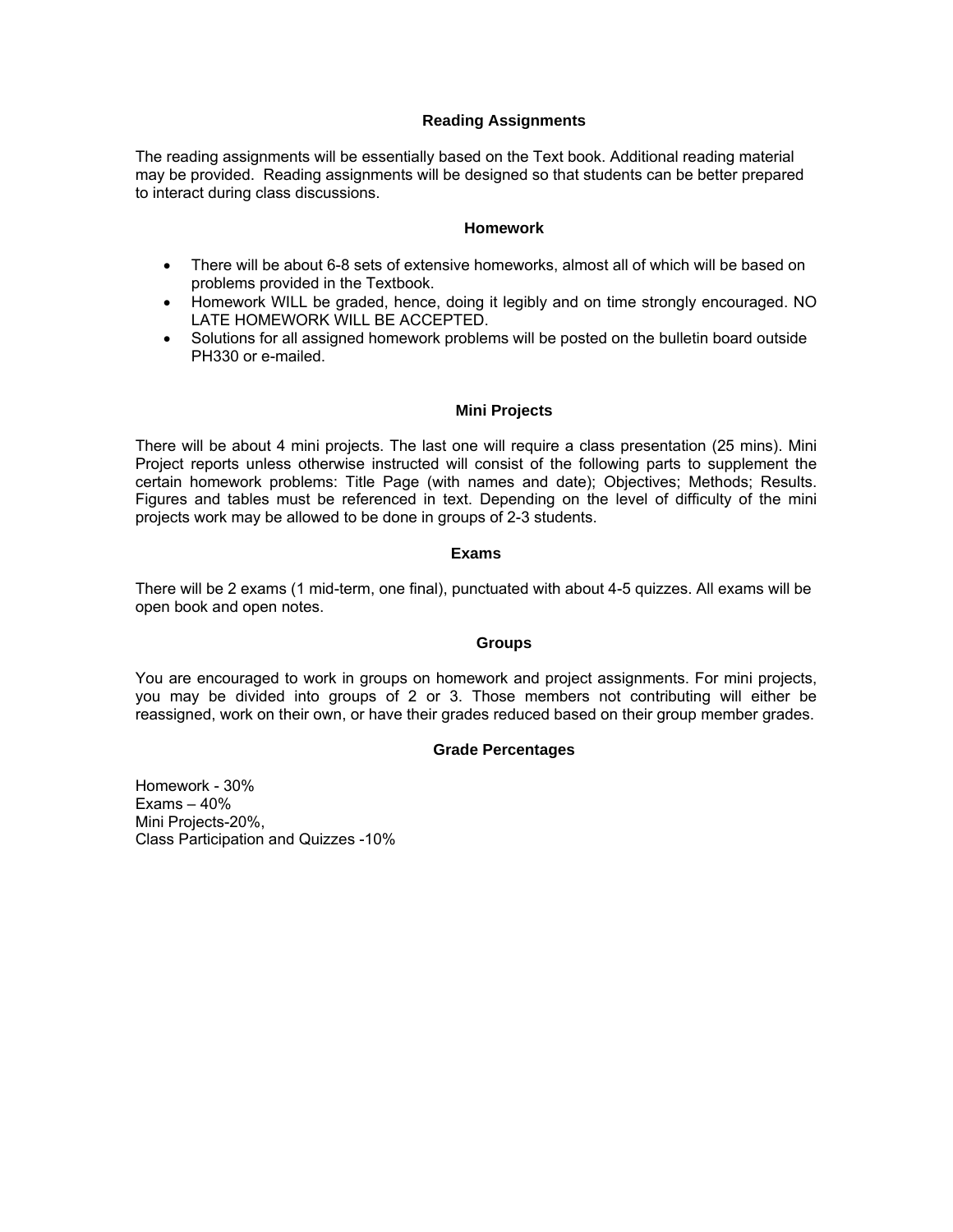| CEE 4610/5610 | Pavement Design | <b>Fall 2007</b> |
|---------------|-----------------|------------------|
|---------------|-----------------|------------------|

## **Goal:**

To familiarize the student with the techniques and materials used in design, construction and rehabilitation of flexible and rigid pavements.

### **Objectives:**

- 1. To familiarize the student with properties, specifications, and test methods for pavement subgrades, subbases, bases, and surface courses for flexible and rigid pavements.
- 2. To show how material selection, design decisions, and the construction process influence pavement stresses, strains, and durability which in turn control distress mode and severity for flexible and rigid pavements.
- 3. To expose the student to the American Association of State Highway and Transportation Officials (AASHTO), National Asphalt Pavement Association (NAPA), Asphalt Institute (AI), California Bearing Ratio (CBR), and typical sections methods of flexible pavement design.
- 4. To expose the student to the AASHTO, Portland Cement Association (PCA), Tennessee Ready Mixed Concrete Association (TRMCA), ACI 330 and typical sections methods of rigid pavement design.
- 5. To introduce the students to the basic concepts of pavement management, pavement maintenance, and pavement recycling. The introduction will include five or more techniques for flexible and rigid pavement overlay design.

#### **Measurable Outcomes:**

- 1. The student will be able to discuss properties, specifications, and test methods for pavement subgrades, subbases, bases, and surface courses for flexible and rigid pavements.
- 2. The student will be able to identify pavement distress types and list probable causes. Further, the student will be able to calculate stresses and strains developed in flexible and rigid pavements and evaluate their effect on pavement performance.
- 3. The student will be able to design flexible pavements by the AASHTO, NAPA, AI, CBR, and typical sections methods.
- 4. The student will be able to design rigid pavements by the AASHTO, PCA, TRMCA, ACI 330 and typical sections methods.
- 5. The student will be able to design overlays for rigid and flexible pavements by several methods and be familiar with pavement management and pavement maintenance basic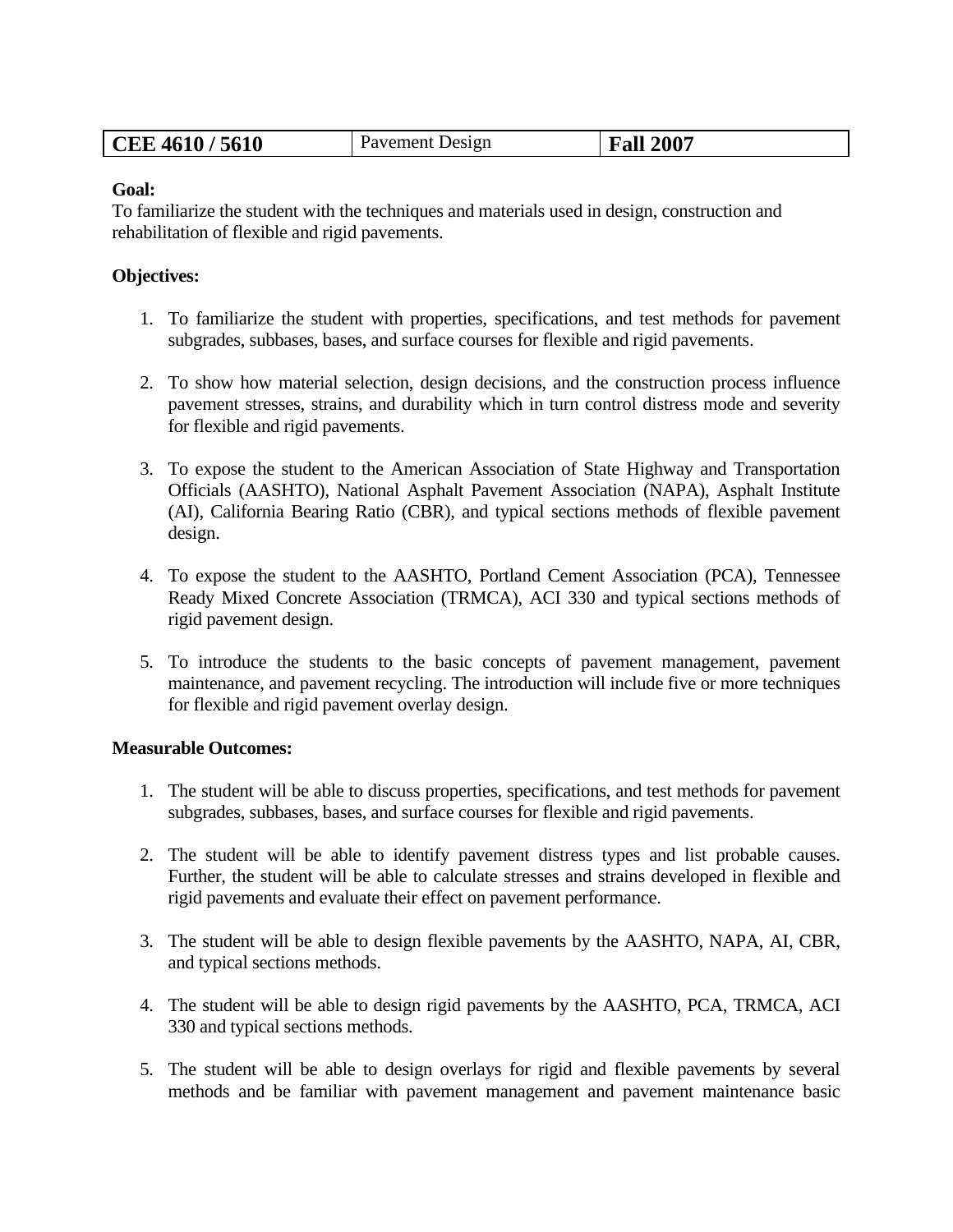concepts.

| <b>Required Text:</b> | Principles of Pavement Design, 2nd Ed. Yoder & Witzack                   |     |            |
|-----------------------|--------------------------------------------------------------------------|-----|------------|
| <b>References:</b>    | TBA                                                                      |     |            |
| <b>Grades:</b>        | Exam $1, 2$ , (each)<br>Final Exam (Partially Comprehensive)<br>Homework | 10% | 30%<br>30% |

### **Notes:**

(1) Material covered in "Required Texts" reading assignments, handouts and references assigned in class may be included in exams even though it may not have been covered in class.

(2) Material presented in lectures may be included in exams even though it may not be in the reading assignments or handouts.

(3) No make-up exams will be given without a pre-approved excuse, which will be submitted in writing to the instructor.

(4) Late homework will not be accepted.

(5) All students must have a homework average > 60 to pass.

 $(6)$  A = 90-100, B = 80-89, C = 70-79, D = 60-69, F = < 60

(7) Attendance is required. -1 class average point per day missed. Tardiness counts as an absence. In addition, students are responsible for reading and complying with the current catalog concerning conduct in class.

(8) Students with disabilities (as defined by the Americans with Disabilities Act) (ADA) should contact the instructor early in the semester or term regarding the accommodations necessary to complete the requirements of this course. The instructor will make reasonable adjustment to take into consideration the specific handicap of each student covered under the ADA.

(9) Additional work in the form of a term paper, presentation, computer modeling exercise or laboratory project on a subject chosen in consultation with the instructor will be required for graduate credit.

**Instructor:** L. K. Crouch, PH 316 Phone: 372-3196 e-mail: lcrouch@tntech.edu

**Office Hours**: TBA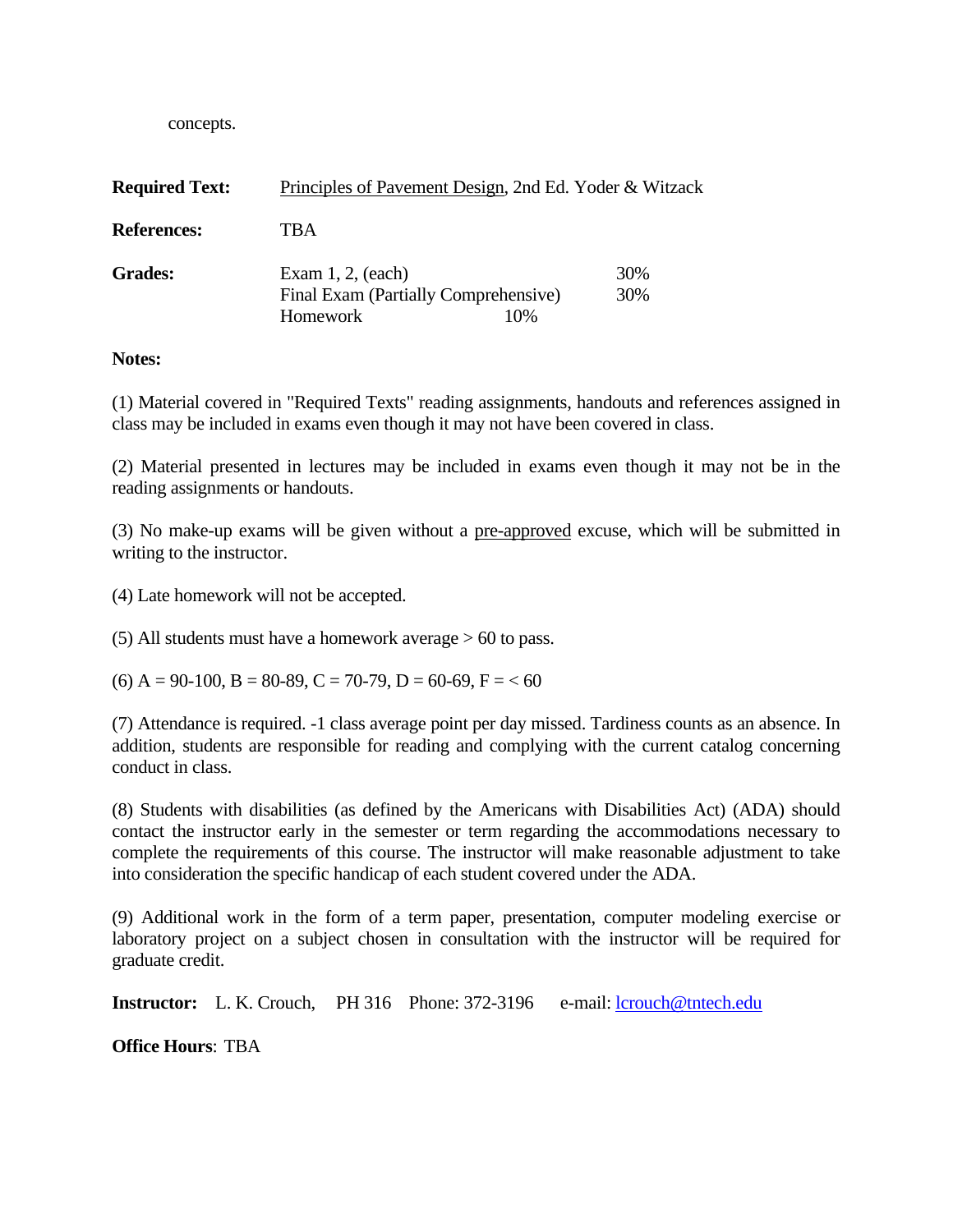| <b>CEE 4600/5600</b> | <b>Civil Engineering Materials II</b> | <b>Spring 2006</b> |
|----------------------|---------------------------------------|--------------------|
|                      |                                       |                    |

## **Goal:**

To familiarize the student with the techniques used in design and adjustment of high strength PCC, flowable fill, pervious concrete and PCC formwork. To further familiarize the student with masonry materials evaluation and aggregate production and improvement. To introduce SCC and RCC to the student.

## **Objectives:**

- To familiarize the student with some design and adjustment procedures for high-strength PCC, SCC, RCC, flowable fill, and pervious concrete.
- To familiarize the student with some ACI design and analysis techniques for PCC formwork.
- To further familiarize the student with several ASTM techniques for evaluating masonry materials.
- To further familiarize the student with aggregate production and improvement.

## **Measurable Outcomes:**

In specific, students will be expected to:

- 1. Be able to design and adjust mixture designs for high-strength PCC, flowable fill, and pervious concrete.
- 2. Be able to discuss the basics of SCC and RCC
- 3. Be able to design and analyze PCC formwork.
- 4. Be able to perform several ASTM laboratory evaluations of masonry materials.
- 5. Be able to discuss aggregate production and improvement.

## **Required Texts:**

Basic Construction Materials, Marotta,  $7<sup>th</sup>$  edition

**References:** TBA

## **Grades:**

| Test 1                          | 25% |
|---------------------------------|-----|
| Final (Comprehensive)           | 35% |
| Homework                        | 10% |
| Lab Reports                     | 10% |
| <b>Lab Masonry Presentation</b> | 20% |

**Instructor:** L. K. Crouch PH 316 372-3196 lcrouch@tntech.edu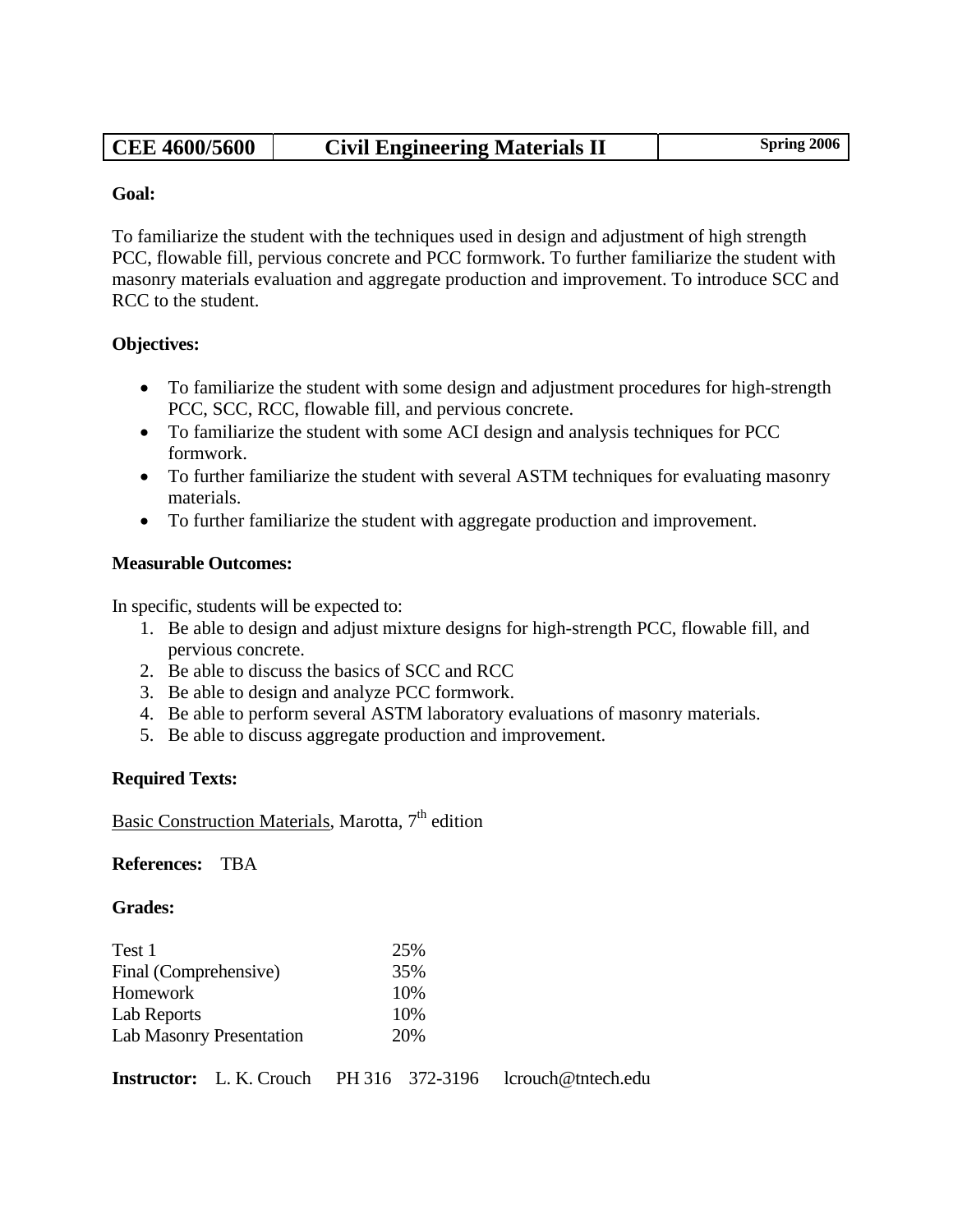# **CEE/ME 4190/5190 Advanced Mechanics of Materials Fall 2007**

| <b>Class Schedule:</b> | MWF $9:05 - 10:00$ am<br>PH 425                                                                                                                                                                                                                                                                                                                                                                                                                                                                                                                                                                                                                                                                                                                                                                                                               |
|------------------------|-----------------------------------------------------------------------------------------------------------------------------------------------------------------------------------------------------------------------------------------------------------------------------------------------------------------------------------------------------------------------------------------------------------------------------------------------------------------------------------------------------------------------------------------------------------------------------------------------------------------------------------------------------------------------------------------------------------------------------------------------------------------------------------------------------------------------------------------------|
| <b>Instructor:</b>     | Dr. Y. Jane Liu, Associate Professor of Civil Engineering<br>Office: PH 432; Phone: 372-3256; email: jliu@tntech.edu                                                                                                                                                                                                                                                                                                                                                                                                                                                                                                                                                                                                                                                                                                                          |
| <b>Office Hours:</b>   | <b>Tuesday and Thursday 1:30 – 2:30</b> Feel free to call or email me, or by appointment.                                                                                                                                                                                                                                                                                                                                                                                                                                                                                                                                                                                                                                                                                                                                                     |
| <b>Textbook:</b>       | <b>Advanced Mechanics of Materials</b><br>Arthur P. Boresi, Richard J. Schmidt, 6 <sup>th</sup> Edition, John Wiley & Sons, Inc., 2003                                                                                                                                                                                                                                                                                                                                                                                                                                                                                                                                                                                                                                                                                                        |
| <b>Prerequisites:</b>  | CEE3110: Mechanics of Materials and Math 2120: Differential Equations                                                                                                                                                                                                                                                                                                                                                                                                                                                                                                                                                                                                                                                                                                                                                                         |
| Objectives:            | To provide students the basic theoretical background to understand the mechanics behaviors<br>of engineering solids and introduce the fundamental analysis approaches to the solids. The<br>anticipated topics are 1) the basic concept of the three-dimensional stress and strain and the<br>relationships between strain and displacement and stress and strain; 2) constitutive equations<br>for isotropic and anisotropic materials and equations of elasticity; 3) classical failure<br>theories; 4) the fundamental concept of energy methods; 4) non-symmetrical bending of<br>straight beams, thin walled beams, curved beams, and beams on elastic foundations, 5)<br>torsion of noncircular cross sections; 6) application to plates and shells; 7) elastic instability;<br>8) introduction to MAPLE (Symbolic-computation System). |
| <b>Attendance:</b>     | Class attendance and participation is required. Absence from a test without prior approval<br>of the instructor will normally result in a grade of zero on that test. Make-up tests will be<br>given only in properly documented cases of serious illness, or emergency, or unavoidable<br>contingency. Professional behavior is expected (i.e., students must be on time, refrain from<br>talking during lecture, be attentive and participate).                                                                                                                                                                                                                                                                                                                                                                                             |
| Homework:              | Homework will be assigned in the class and the assignments will be completed within seven<br>to ten days, depending on the individual assignment. Neatness is important and your work<br>will be graded accordingly. Homework must be completed on engineering paper, one side<br>only and follow a GIVEN, REQUIRED, and SOLUTION type format. Diagrams should be<br>drawn neatly using a straight edge. Homework will <b>NOT</b> be graded that fails to comply with<br>these guidelines. Late homework and project will NOT be accepted.                                                                                                                                                                                                                                                                                                    |
| Project:               | This is for the graduate students registered in the CEE/ME5190. The subject of the course<br>project will be determined based on the student's interest, and the topic should be in the<br>general area of the course. The project should include basic theoretical background, a<br>review of published research findings, comparisons of the solutions, discussion and<br>conclusions. Each graduate student will discuss a preliminary project outline with the<br>instructor after setting up an appointment. The results of the project will be presented in<br>form of an oral presentation and submitted in a report in the last week.                                                                                                                                                                                                 |
| Grading:               | Homework = $25\%$ ;<br>Exam $1 = 20\%$ ;<br>Exam $2 = 25\%$ ;<br>Project and Presentation = $20\%$ (for graduate students);<br>Comprehensive Final $=$ 30%                                                                                                                                                                                                                                                                                                                                                                                                                                                                                                                                                                                                                                                                                    |
| Scale:                 | $A = 100-90$ ; $B = 89-80$ ; $C = 79-70$ ; $D = 69-60$<br>*Extra credits 2 points for the homework neatness, all assignments turned in on time and class<br>participation.                                                                                                                                                                                                                                                                                                                                                                                                                                                                                                                                                                                                                                                                    |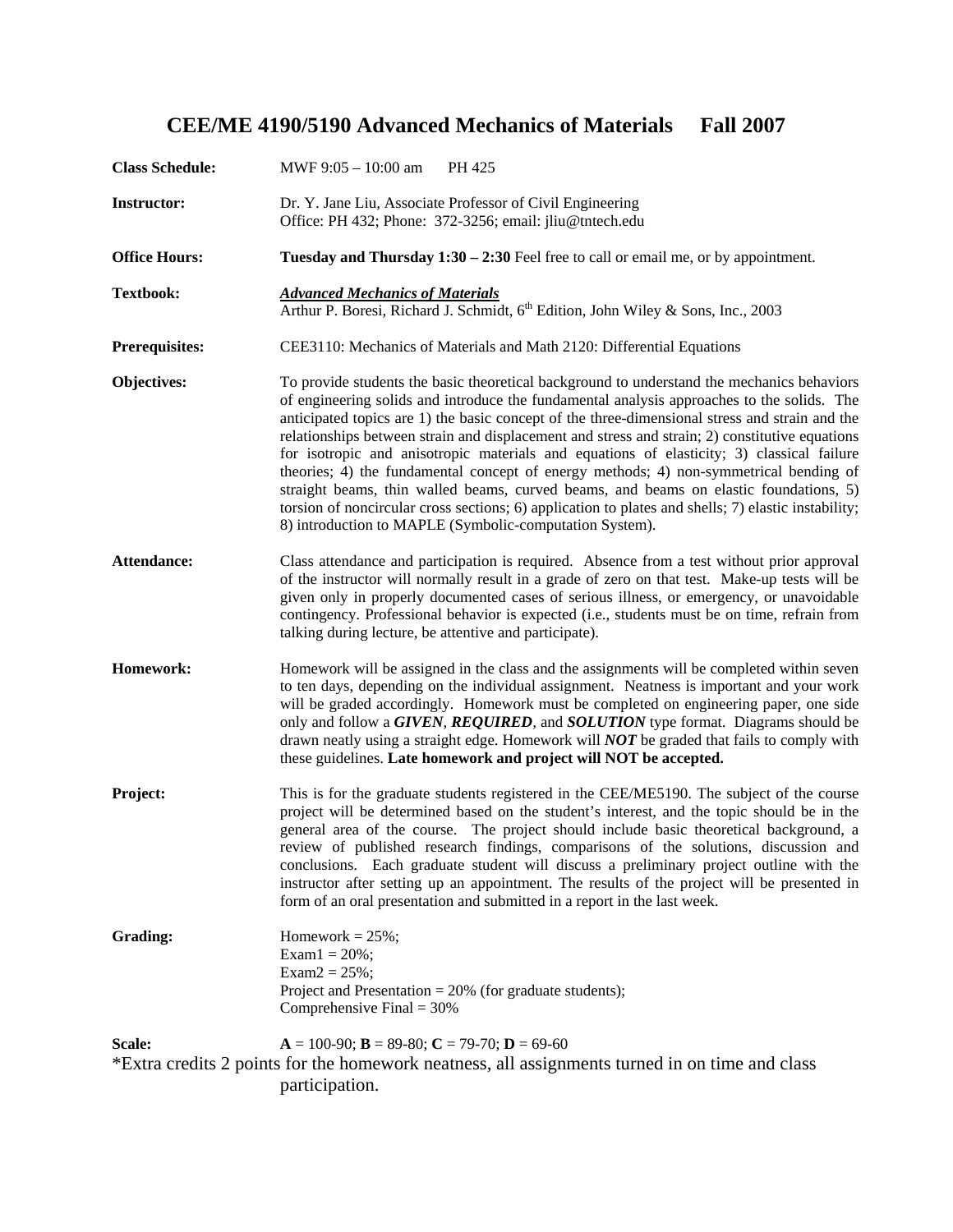#### **Reference:** *Foundation of Solid Mechanics***,**  Y. C. Fung, Prentice-Hall, 1965 Advanced Strength and Applied Stress Analysis, Richard G. Budynas, 2<sup>nd</sup> Edition, McGraw-Hill, 1999 *Advanced Mechanics of Materials*, Roman Solecki, R. Jay Conant, Oxford University Press, 2003 *Intermediate Mechanics of Materials*, J. R. Barber, McGraw-Hill, 2001 *Stresses in Plates and Shells, Ansel C. Ugural, 2<sup>nd</sup> Edition, McGraw-Hill, 1999* **ADA Provisions:** "Students with disabilities (as defined by the Americans with Disabilities Act) [ADA] should contact the instructor early in the semester or term regarding the accommodations necessary to complete the requirements of this course. The instructor will make reasonable adjustments to take into consideration the specific handicap of each student covered under

the ADA.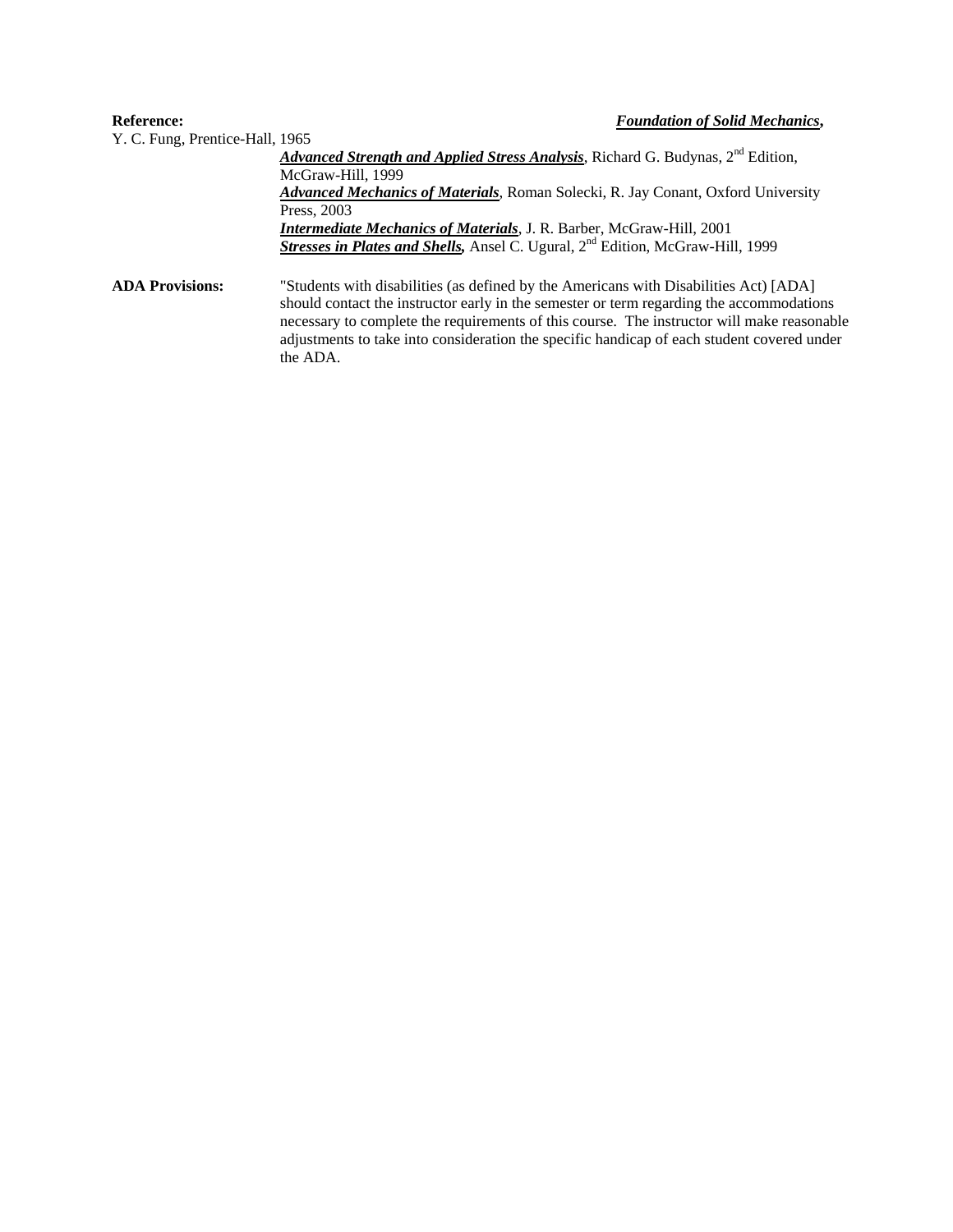## **CEE 7720/ME7670 Fiber-Reinforced Composite Materials (Spring 2006)**

| <b>Class Schedule:</b>                                | MWF 1:25 $-2:20$ pm<br>PH 228                                                                                                                                                                                                                                                                                                                                                                                                                                                                                                                                           |  |  |  |
|-------------------------------------------------------|-------------------------------------------------------------------------------------------------------------------------------------------------------------------------------------------------------------------------------------------------------------------------------------------------------------------------------------------------------------------------------------------------------------------------------------------------------------------------------------------------------------------------------------------------------------------------|--|--|--|
| <b>Instructor:</b>                                    | Dr. Y. Jane Liu, Assistant Professor of Civil Engineering<br>Office: PH 432; Phone: 372-3256; email: jliu@tntech.edu                                                                                                                                                                                                                                                                                                                                                                                                                                                    |  |  |  |
| <b>Office Hours:</b>                                  | Tuesday and Thursday 12:00 – 1:30 pm. Feel free to call or email me, or by appointment.                                                                                                                                                                                                                                                                                                                                                                                                                                                                                 |  |  |  |
| <b>Textbook:</b>                                      | <b>Stress Analysis of Fiber-Reinforced Composite Materials,</b><br>Michael W. Hyer, 1 <sup>st</sup> Edition                                                                                                                                                                                                                                                                                                                                                                                                                                                             |  |  |  |
| <b>Reference:</b><br>Mallick, 2 <sup>nd</sup> Edition | Fiber-reinforced Composites, P. K.                                                                                                                                                                                                                                                                                                                                                                                                                                                                                                                                      |  |  |  |
|                                                       | Practical Analysis of Composite Laminates, J. N. Reddy,                                                                                                                                                                                                                                                                                                                                                                                                                                                                                                                 |  |  |  |
|                                                       | A. Miravete<br><b>Mechanics of Composite Materials</b> , Pobert M. Jones, $2nd$ Edition                                                                                                                                                                                                                                                                                                                                                                                                                                                                                 |  |  |  |
| <b>Prerequisites:</b>                                 | Basic knowledge of Structural Mechanics and CEE 3110 Mechanics of Materials.                                                                                                                                                                                                                                                                                                                                                                                                                                                                                            |  |  |  |
| Objectives:                                           | To introduce the basic concept of composite materials and, provide the basic theoretical<br>background to understand the mechanics behaviors of composites and fundamental analysis<br>approaches to design of composite materials. To familiarize students with using Maple<br>package and Finite Element Analysis software (ANSYS) in composite structure analysis.                                                                                                                                                                                                   |  |  |  |
| Homework:                                             | Homework will be assigned in the class and the assignments will be completed within seven<br>to ten days, depending on the individual assignment. Late homework and project will<br>NOT be accepted.                                                                                                                                                                                                                                                                                                                                                                    |  |  |  |
| Project:                                              | The topic of the project should be in the general area of the course (composite materials and<br>structures) and include basic theoretical background, a review of published research<br>findings, comparison of theoretical prediction and experimental results (optional but<br>recommended), discussion and conclusions. Each student will discuss a preliminary project<br>outline with the instructor after setting up an appointment. The results of the project will be<br>presented in form of an oral presentation and submitted in a report in the last week. |  |  |  |
| Grading:                                              | Homework = $25\%$ ;<br>Mid-term $= 25\%$ ;<br>Project and Presentation = $25\%$ ;<br>Comprehensive Final = $25\%$                                                                                                                                                                                                                                                                                                                                                                                                                                                       |  |  |  |
| Scale:                                                | $A = 100-90$ ; $B = 89-80$ ; $C = 79-70$ ; $D = 69-60$                                                                                                                                                                                                                                                                                                                                                                                                                                                                                                                  |  |  |  |
| <b>ADA Provisions:</b>                                | ADA Provisions: "Students with disabilities (as defined by the Americans with<br>Disabilities Act) [ADA] should contact the instructor early in the semester or term<br>regarding the accommodations necessary to complete the requirements of this course.<br>The instructor will make reasonable adjustments to take into consideration the specific<br>handicap of each student covered under the ADA."                                                                                                                                                              |  |  |  |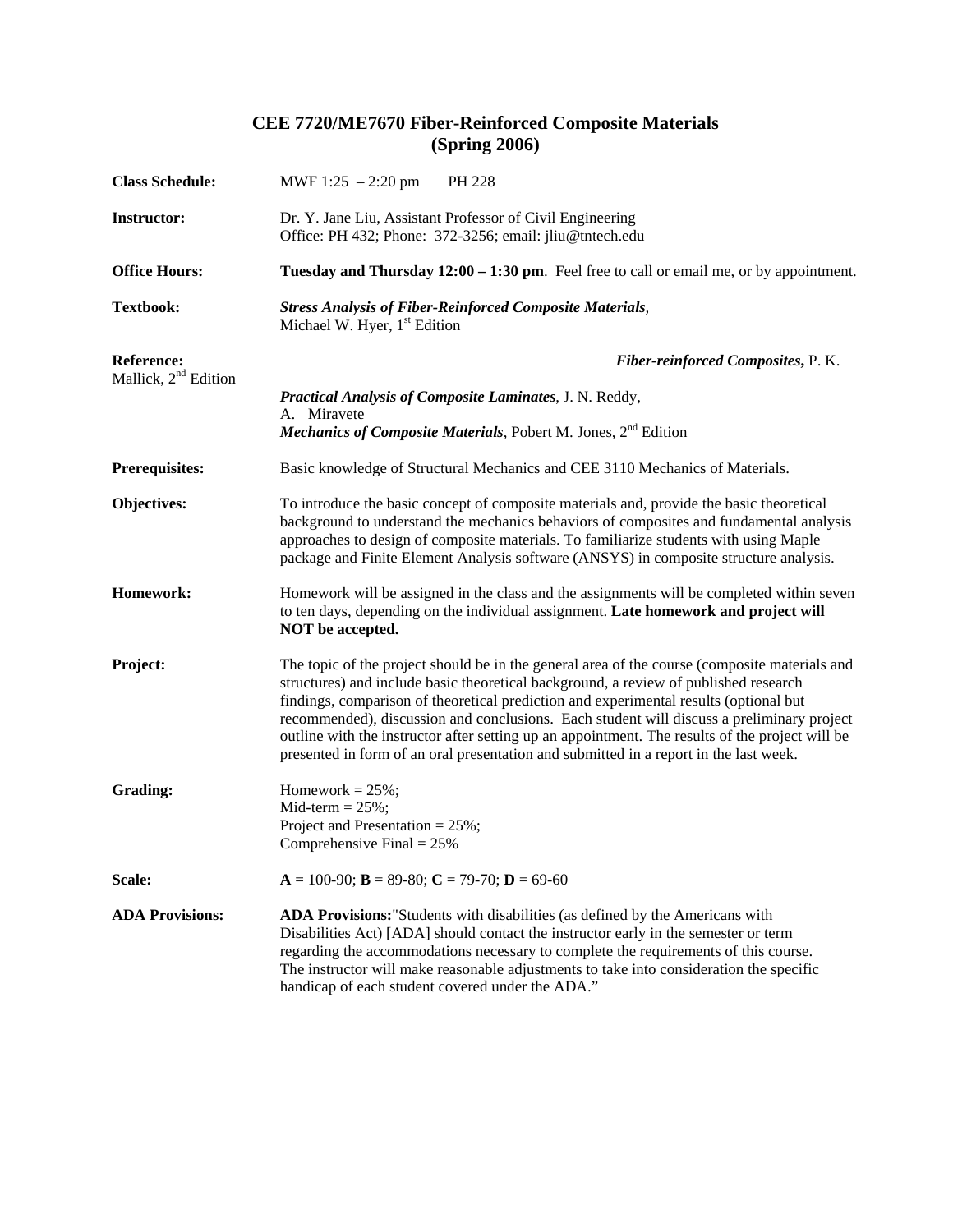#### **CEE 4410/5410 Solid and Hazardous Waste Management**  Fall 2005

| Instructor:              | Dr. Lenly J. Weathers                                                               |
|--------------------------|-------------------------------------------------------------------------------------|
|                          | e-mail: <b>Iweathers@tntech.edu</b> ; PH 318; Tel: 372-6539                         |
| Classroom:               | PH 330                                                                              |
| Day/time:                | TR 9:30 - 10:50 AM                                                                  |
| Textbooks:               | "Hazardous Waste Management" by LaGrega, Buckingham and Evans, 2 <sup>nd</sup> Ed., |
|                          | McGraw-Hill.                                                                        |
|                          | "NIOSH/OSHA/USCG/EPA/ Occupational Safety And Health Guidance Manual                |
|                          | For Hazardous Waste Site Activities," available at                                  |
|                          | http://www.cdc.gov/niosh/publistc.html                                              |
| Prerequisites: CEE 3410  |                                                                                     |
| Office Hours: Open door. |                                                                                     |

Goal: The goal of this course is to learn the basic principles of hazardous waste management by building upon basic environmental engineering developed in CEE 3410 "Introduction to Environmental Engineering".

Course objectives: At the end of this course, students are expected to:

- 1. Understand the key regulations governing hazardous waste management.
- 2. Be able to mathematically predict the transport of chemicals in the subsurface and in the atmosphere.
- 3. Understand industrial hygiene as it relates to hazardous waste site operations, including the basics of toxicology; hazard recognition; proper personal protective equipment and respiratory equipment; and monitoring.
- 4. Understand the basics of quantitative risk assessment.
- 5. Understand specific methods for the treatment and disposal of hazardous waste.

Grading policy:

| <b>Component</b>                  | <b>Tentative Date</b> |                              | %  |
|-----------------------------------|-----------------------|------------------------------|----|
| Homework, report and presentation |                       |                              | 20 |
| Tests (3 @ 20%)                   |                       |                              | 60 |
| Final exam                        |                       | 10:30 - 12:30 Monday, Dec 12 | 20 |

Note: Additional assignments will be assigned for CEE 5410.

#### **Tentative Final Grade Assignments**

A (90-100), B (80-90), C (70-80), D (60-70), F (<60)

Each student is expected to work independently on all exams. Students may neither give nor receive assistance on exams. All written material, including homework, term papers, etc., must be the student's original work. The professor will establish the bounds of original work and the degree of collaboration that will be allowed in this class. The work(s) of others may only be used with proper reference or acknowledgement. Failure to adhere to this policy can result in the receipt of a failing grade, suspension or dismissal from the University.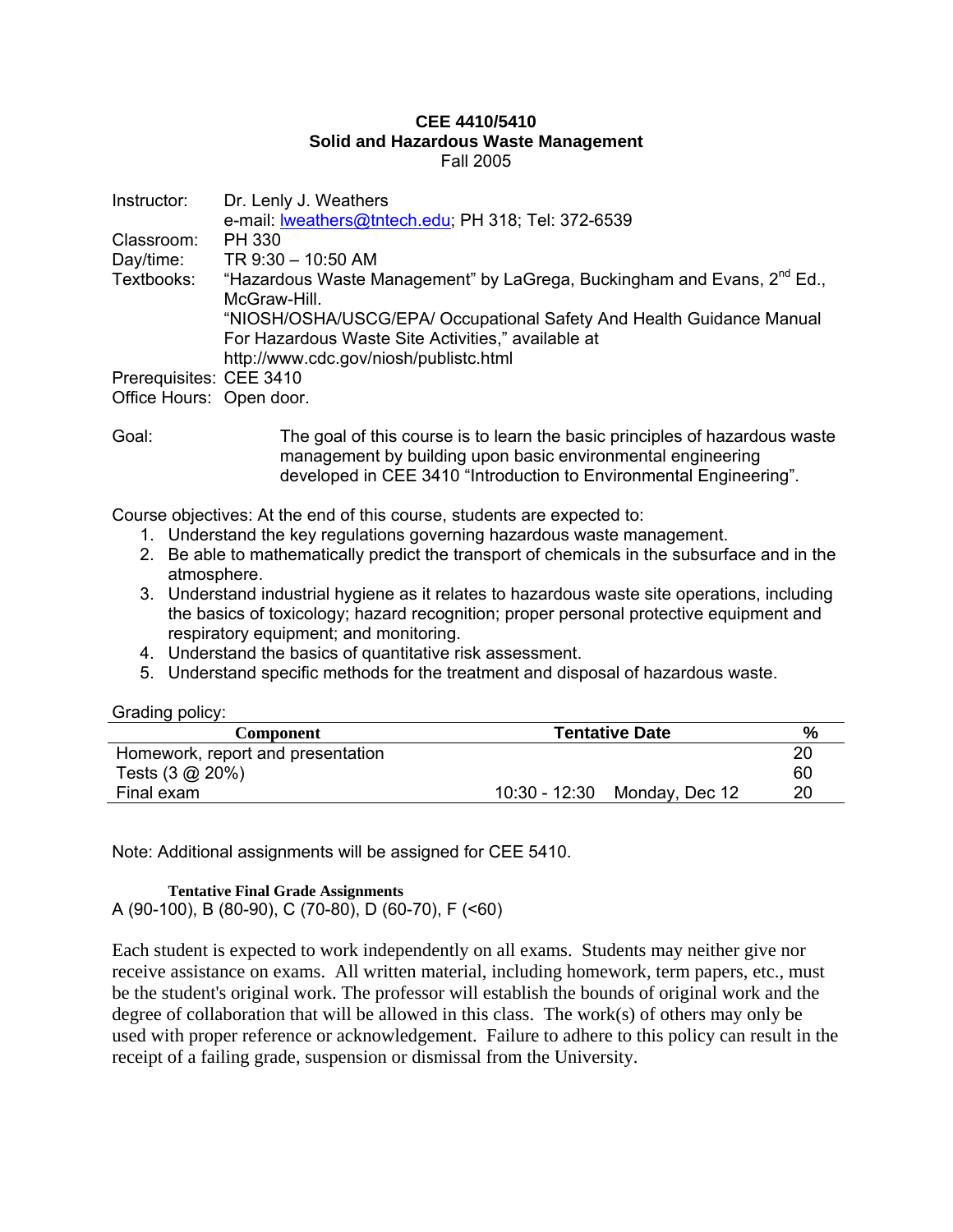## **CEE 7310**

Hazardous Waste Remediation in Groundwater and Soil

| Instructor:   | Dr. Lenly J. Weathers; e-mail: Iweathers@thtech.edu                                  |
|---------------|--------------------------------------------------------------------------------------|
|               | PH 439; Tel: 372-6539                                                                |
| Classroom:    | PH 325                                                                               |
|               | Day/time: TR 9:30 - 10:50 AM                                                         |
|               | Textbooks: "Contaminant Hydrogeology" by Fetter, 2 <sup>nd</sup> Ed., Prentice-Hall. |
|               | Prerequisites: CEE 3410 or equivalent.                                               |
| Office Hours: | Open door.                                                                           |
|               |                                                                                      |

Goal: The goal of this course is to learn the basic principles of (1) the fate and transport of contaminants in the subsurface, and (2) the remediation of contaminated soil and groundwater.

Grading policy:

| <b>Component</b>              | $\%$ |
|-------------------------------|------|
| <b>Homework</b>               | 20   |
| Report and class presentation | 10   |
| Tests $(2 \text{ @ } 20\%)$   | 40   |
| Final exam                    | 30   |

**Tentative Final Grade Assignments**  A (90-100), B (80-90), C (70-80), D (60-70), F (<60)

Course Topics

- Introduction
- **Mass Transport in Saturated Media**
- Transformation, Retardation and Attenuation of Soluted
- **Flow and Mass Transport in the Vadose Zone**
- Multiphase Flow
- **Inorganic Chemicals in Ground Water**
- Organic Compounds in Ground Water
- Ground-Water and Soil Monitoring
- Site Remediation

## **Other texts and references that serve as sources for supplementary lecture materials**:

- "Physical and Chemical Hydrogeology" by P. Domenico and F. Schwartz, 2nd edition (1997)
- "Groundwater" by R. Freeze and J. Cherry (1979)
- "Ground Water Contamination: Transport and Remediation" by P.B. Bedient, H.S. Rifai and C.J. Newell (1999)
- "Fundamentals of Hazardous Waste Site Remediation" by K. Sellers (1999)
- "Groundwater Hydraulics and Pollutant Transport" by R.J. Charbeneau (2000)

Each student is expected to work independently on all exams. Students may neither give nor receive assistance on exams. All written material, including homework, term papers, etc., must be the student's original work. The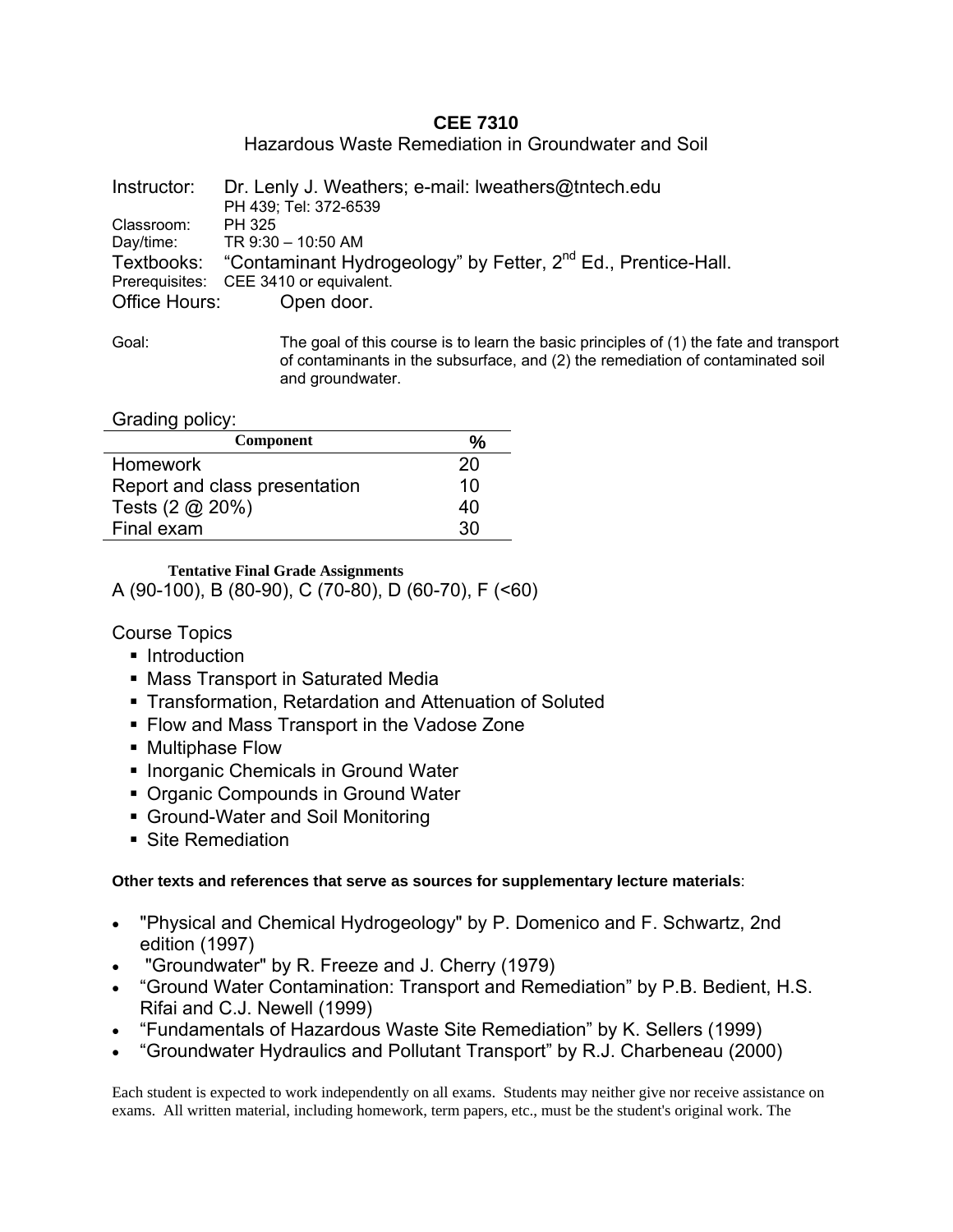professor will establish the bounds of original work and the degree of collaboration that will be allowed in this class. The work(s) of others may only be used with proper reference or acknowledgement. Failure to adhere to this policy can result in the receipt of a failing grade, suspension or dismissal from the University.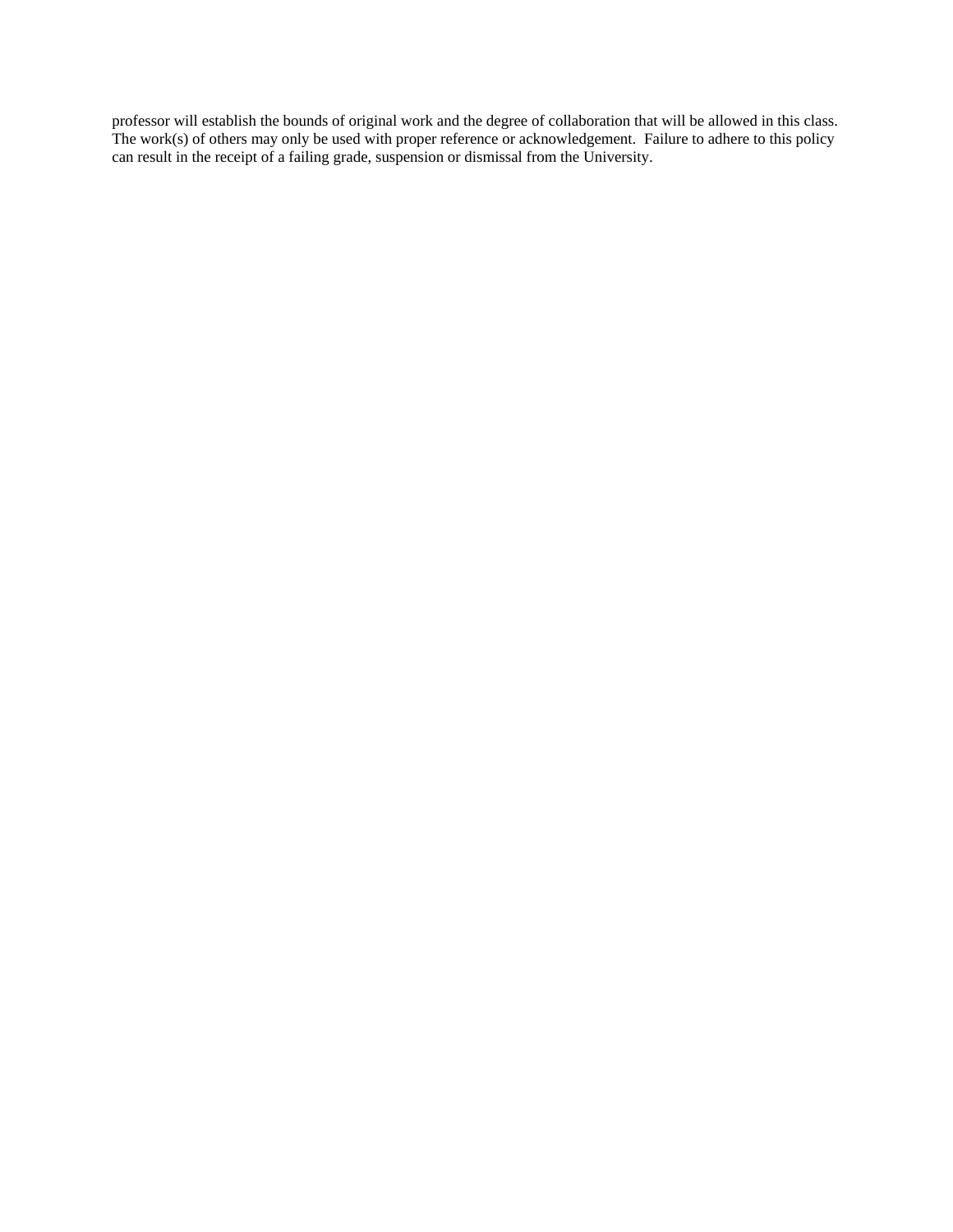## **CEE 6610 Applied Environmental Chemistry**  Fall Semester 2007

**Instructor:** Dr. Lenly J Weathers Email: lweathers@tntech.edu Location-- PH 318 Phone: 372-6539 Office Hours: "Anytime" or by appointment

**Textbook:** Jensen, "A Problem Solving Approach to Aquatic Chemistry," Wiley.

## **Course Objectives**

- To develop an understanding of the chemical processes occurring in natural waters and in water and wastewater treatment systems.
- To learn commonly used methods of analysis.

## **Grading**

| Homework assignments | 20% |
|----------------------|-----|
| Lab reports          | 10% |
| Hour exams $(2)$     | 40% |
| Final exam           | 30% |

## **Homework and Lab Report Policy**

- No late homework will be accepted.
- Lab reports will be due one week after the lab has been conducted.